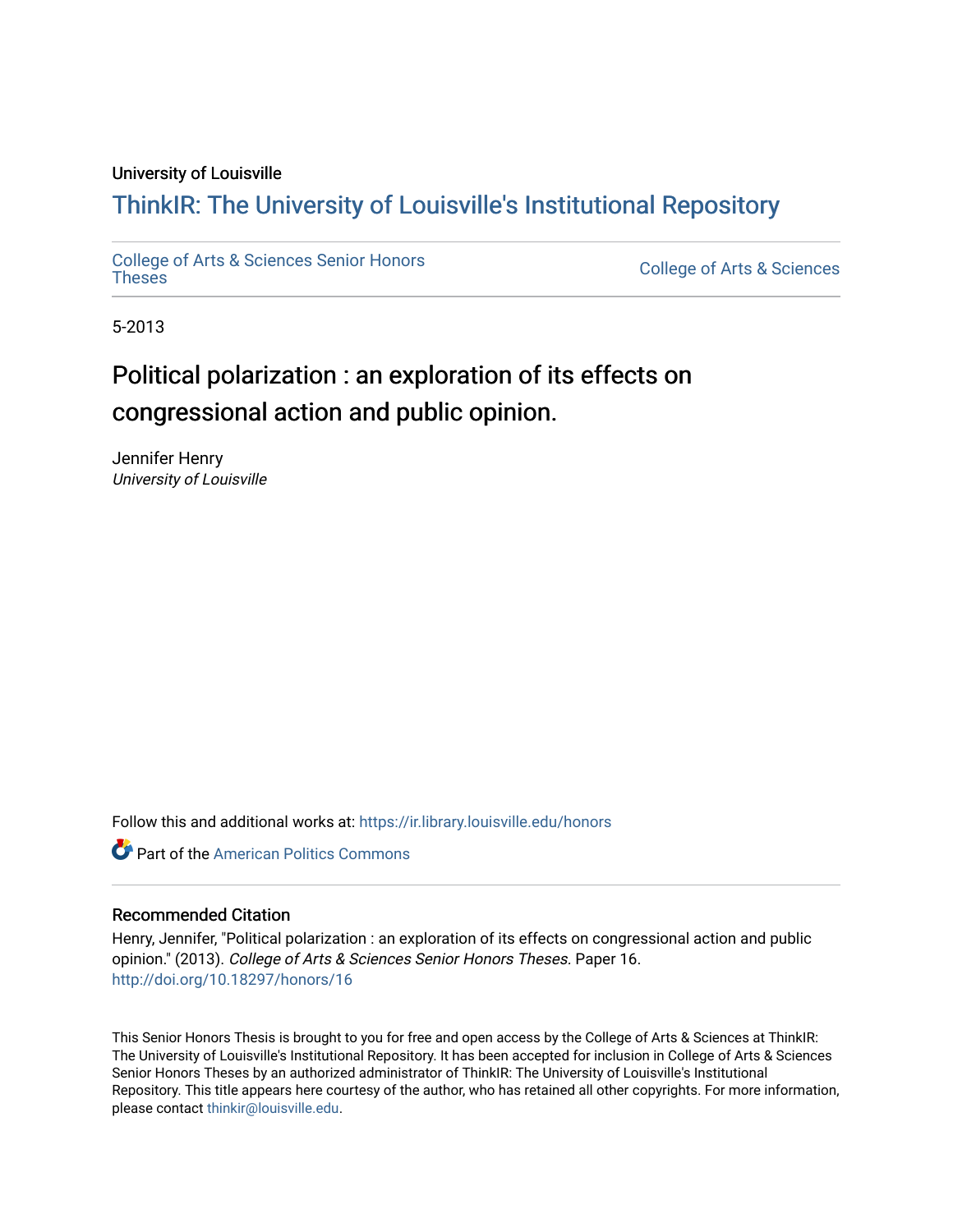#### **I. Introduction**

 It should come as no surprise that the 112th Congress, which met from January 2011 until the beginning of January 2013, was one of the least productive in American history. In a time of bitter political polarization, getting even the simplest bills to pass in the House or Senate quickly escalates into a battle Our lawmakers attempt to shape policy based on their differences rather than their commonalities as Americans. Their actions are guided by the interests of their party, not their constituents' interest. Partisan polarization in Congress leads to gridlock, which decreases the overall productivity and effectiveness of the legislative branch. In my quest to show how polarization shapes the outcomes of congressional activity as well as public opinion, I will take several steps.

 Part one will review previous works on the topic. I will explore the Framers' views on partisanship, the relationship between congressional and public polarization and the effects of such polarization, and lastly, the roots of polarization. In part two of this paper, I will discuss case studies of polarization in Congress. I will discuss the Civil Rights Act of 1964, welfare reform in 1996, and the failure of comprehensive immigration reform in 2007; each of these bills illustrates the effects of partisanship on congressional outcomes. I will discuss the effect of polarization on Congressional productivity by exploring processes used to pass or bury major pieces of legislation in each of the aforementioned decades. In part three, I will conduct research on the partisanship of the public and its relationship to public opinion using American National Election Studies Data on civil rights, welfare spending, and immigration. I will analyze the links between procedures, partisanship, and productivity in Congress.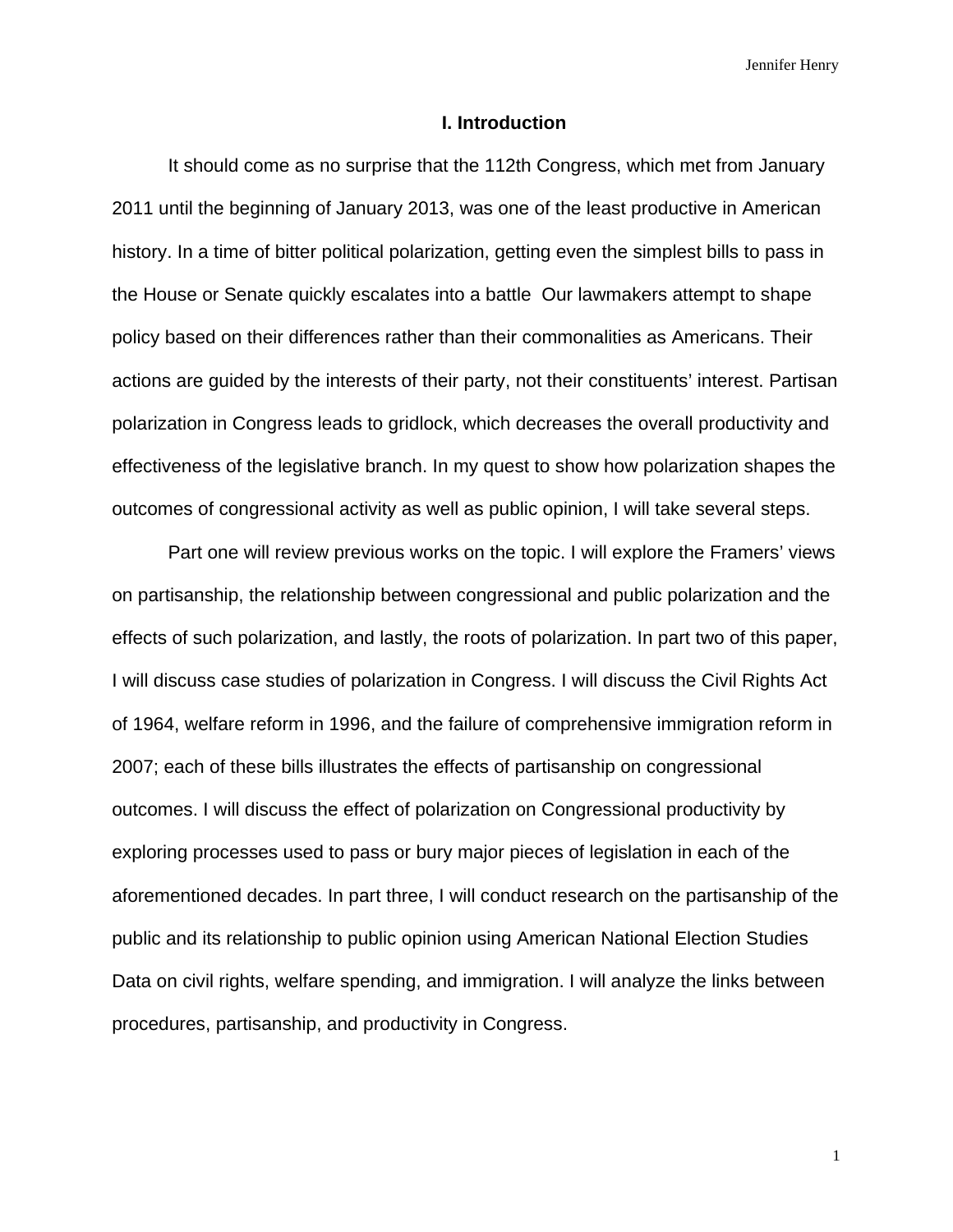## **II. Literature Review**

## *The Framers and Political Parties*

 It can be argued that our political system was born out of polarization, or to state this more mildly, differences of opinion. Sarah Binder urges us to look at the institutional context of gridlock and polarization, reminding us that Alexander Hamilton warned in the *Federalist Papers* that the institutional arrangements and internal procedures of the Continental Congress were the perfect recipe for deadlock, and in turn, frustrated members of the Congress (Binder, 2006, p. 302). Her point is that the occurrence of gridlock is not a new invention in American politics.

 What did the Framers have to say about political parties? In *Federalist No. 10*, James Madison, under the guise of the pen name "Publius," discusses factions in government. He acknowledges that differences of opinion are natural by writing, "...the latent causes of faction are thus sown into the nature of man" (Madison, 1787). He refers to factions as a disease to the Republican form of government. The goal of the *Federalist Papers* was to convince states to ratify the new Constitution, so Madison asserts his belief that a large Republic (as established by the Constitution) would guard against factions and control against their damages (Madison, 1787). This is perhaps the most convincing evidence that our political system as envisioned by the Framers was not built for the bitter two-party division visible today.

 George Washington warns against the dangers of sectionalism in his farewell address of 1796, and expounds upon the importance of unity as Americans. He declares, "The name American, which belongs to you in your national capacity, must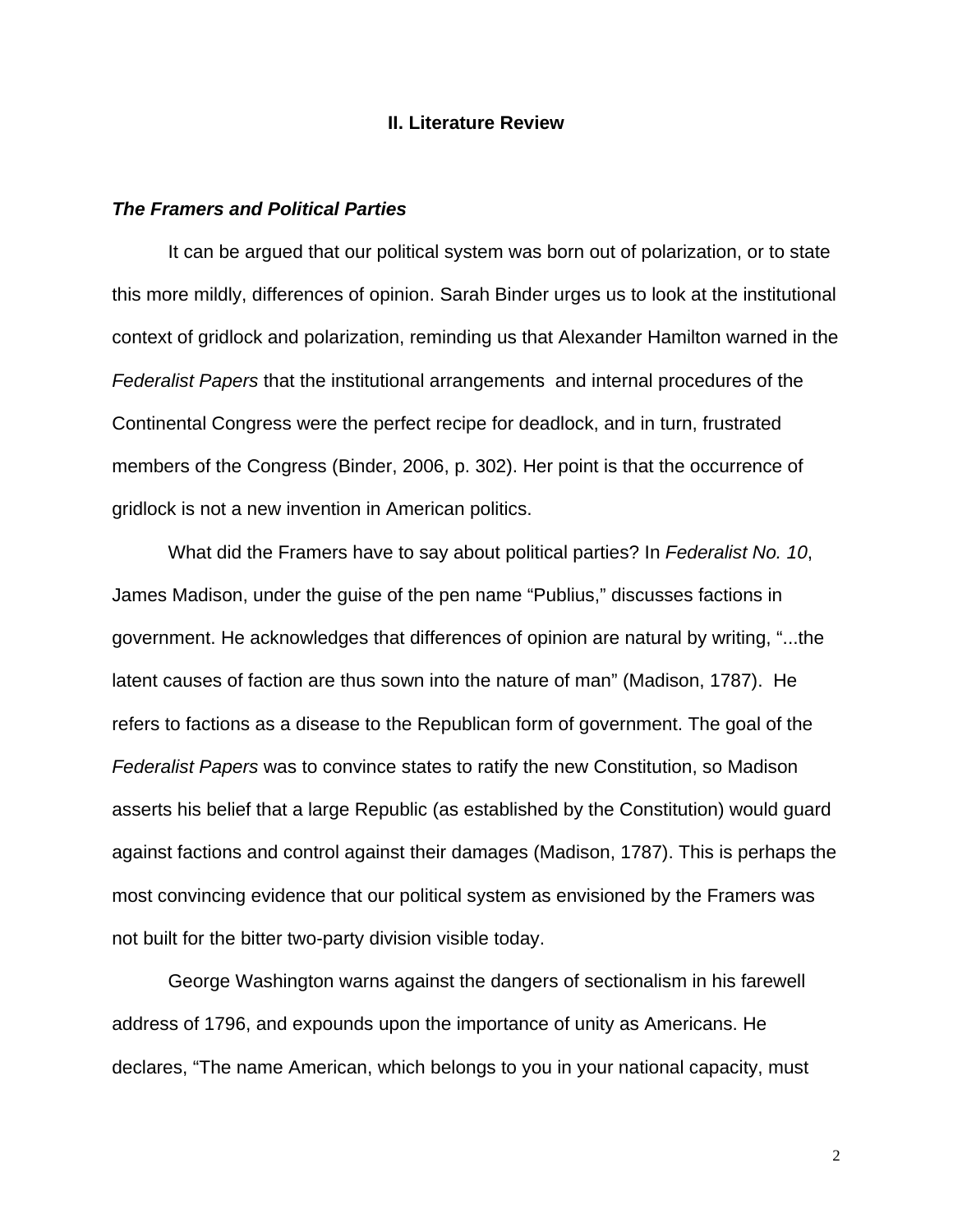always exact the just pride of patriotism more than any appellation derived from local discriminations" (Washington, 1796). Although political parties as we know them were not fully in existence at the time of this address, we can apply this to contemporary times and assume that Washington would want Americans to place their national patriotism above their political party identity; in other words, work for the benefit of the country, not the party. Washington talks a great deal about the strength found in unity. He, like Madison, acknowledges that factions are natural by saying that they find their "root in the strongest passions of the human mind" (Washington, 1796). Both Madison and Washington acknowledge the existence of factions and warn of their danger.

# *Public Polarization and its Effects*

1

 On the topic of public polarization, there are two major points of view. To be clear, the term "public" in this discussion is used in reference to American citizens outside of the political sphere. The first is the view that the public is growing increasingly polarized. Alan Abramowitz very much believes this. In his book, *The Disappearing Center,* Abramowitz begins by examining what he has deemed "the Bush Effect." He argues that in the 2004 presidential election, the public's evaluations of George W. Bush set a new standard in an era of increasing partisan polarization (Abramowitz, 2010, p. 27). He points to a 2004 American National Election Studies (ANES) survey, in which 90 percent of Republicans approved of Bush's performance, while 81 percent of Democrats disapproved (Abramowitz, 2010, p. 27). Abramowitz conducts a series of regression analyses of Bush ANES feeling thermometer rankings in 2000 and 2004<sup>1</sup>.

 $1$  The feeling thermometer is a scale on which 0 degrees represents the lowest possible rating of an individual or group and 100 degrees represents the highest (Abramowitz, 2010, p. 27).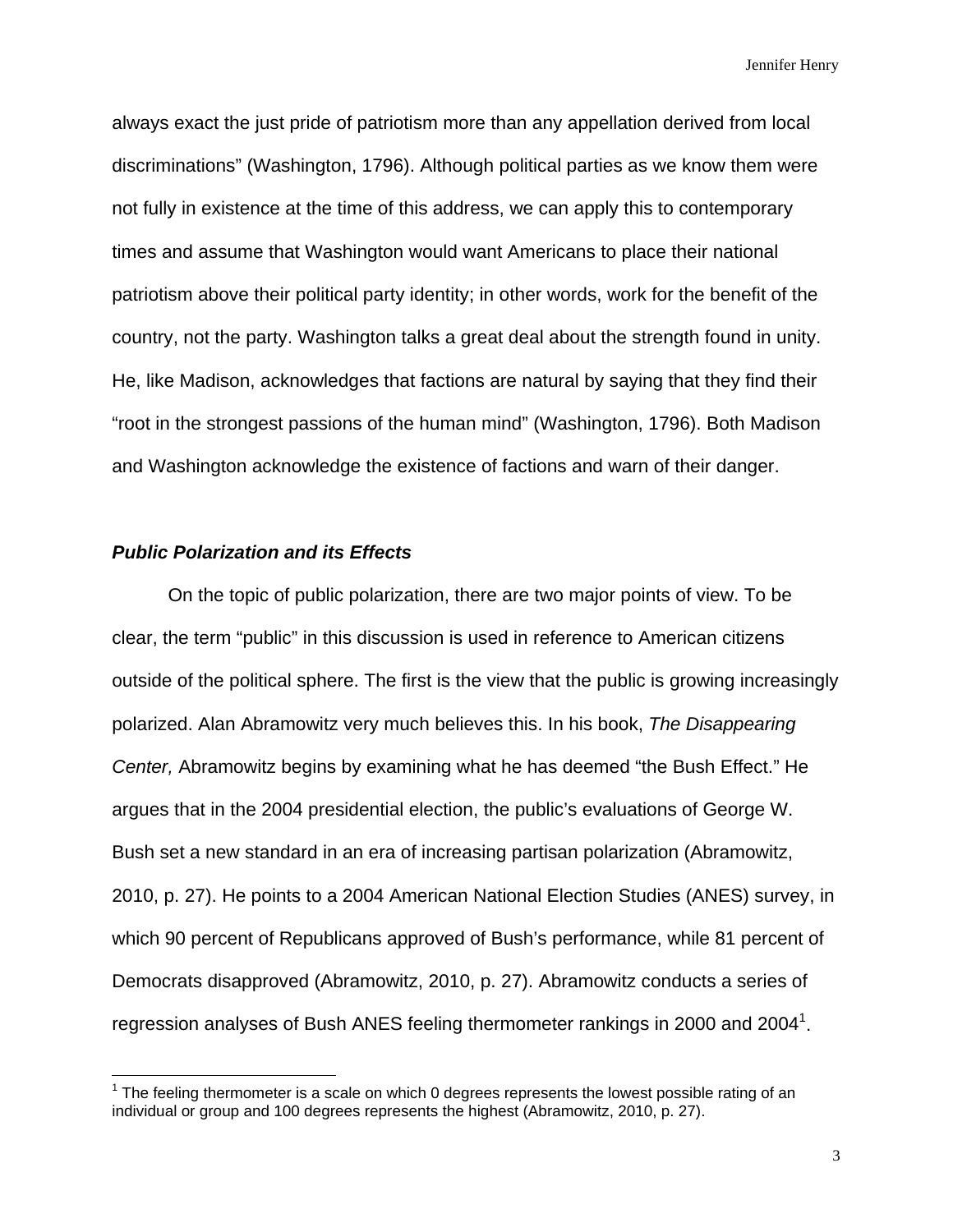The independent variables included party identification, as well as such things as gender, race, income, education level, and frequency of church attendance. He found that the overall explanatory power of the regression analysis increased dramatically. In 2000, the regression analysis explained only 37.5 percent of the variance in Bush evaluations; in 2004, it explained 53.7 of the variance (Abramowitz, 2010, p. 29). Abramowitz uses the Bush Effect as one of the main tenants of his argument for the increasing polarization of the American public.

 Other indicators of polarization Abramowitz uses are party identification and voter registration statistics to show that the proportion of pure independents in the electorate has been declining since the 1970s, while the level of partisan voting has been increasing (Abramowitz, 2010, p.55). He explains recent high levels of partisan voting by showing that the degree of consistency between party identification and ideology is increasing. He cites a Cooperative Congressional Election Study (CCES) that surveyed voters in the 2006 election. The survey found that 94 percent of Democratic identifiers and leaners were found on the left side of the liberal-conservative scale, while 88 percent of Republican leaners and identifiers were found on the right side of the scale.

 In another book on the same topic, entitled *Polarized Public? Why American Government is So Dysfunctional*, Abramowitz once again tackles the issue of public polarization. He argues that there has been a steady increase in the ideological distance between supporters of the two major parties. He cites an ANES study that tracks trends in the average location of Republican and Democratic voters on a seven point liberal-conservative scale between the 1970s and 2010 (Abramowitz, 2012, p.42- 43). The study shows that the gap between the average Republican voter and the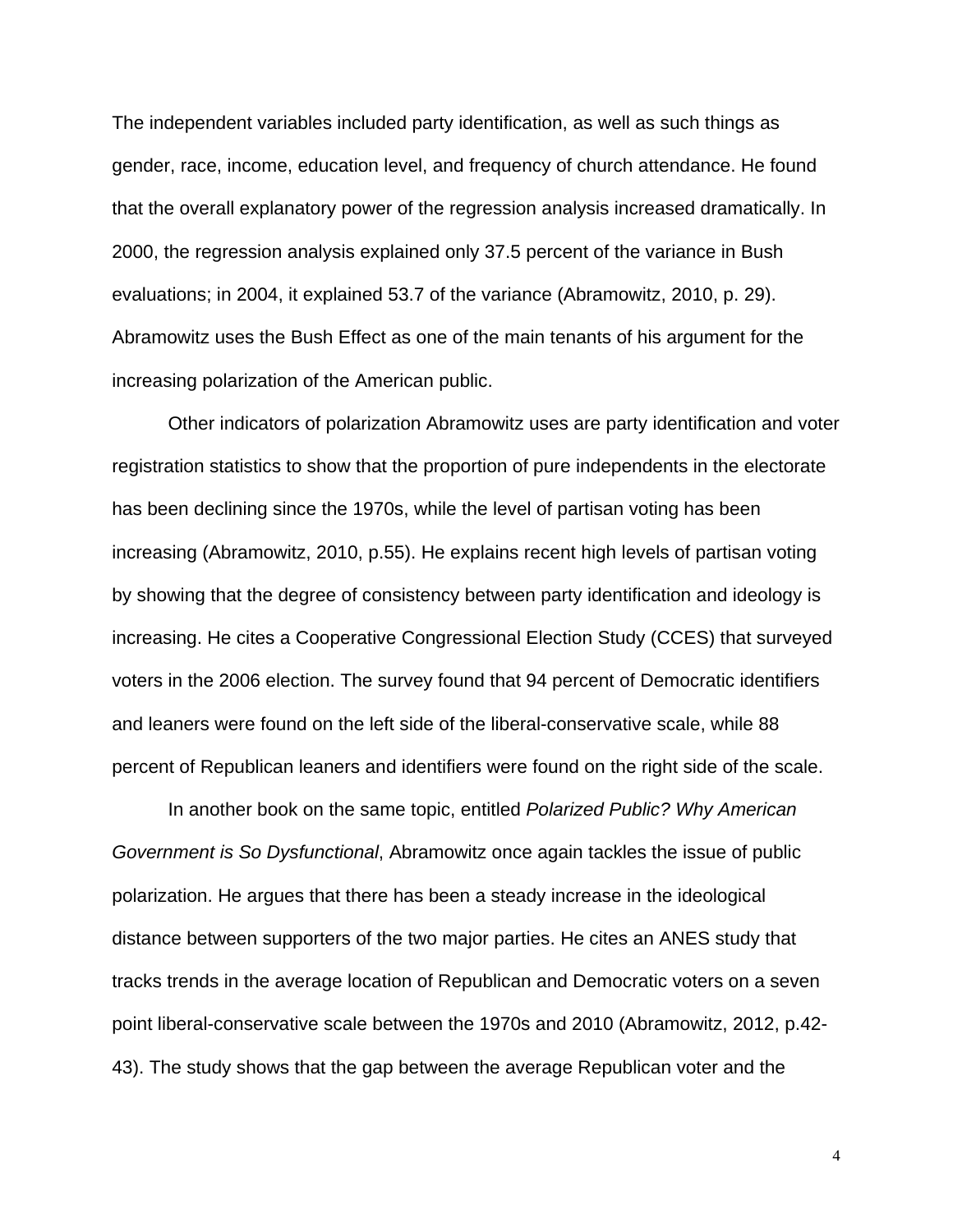average Democratic voter more than doubled, going from 1.0 units in 1972 to 2.2 units in 2008 (Abramowitz, 2012, p. 43). He reworks this data to present it in a more intuitive manner. He finds that among Republican voters between 1972 and 2008, the percentage of conservatives increased from 55 to 78 percent while the percentage of moderates decreased from 32 to 17 percent (Abramowitz, 2012, p. 43). Among Democratic voters within the same time period, the percentage of liberals increased from 38 to 55 percent while the percentage of moderates decreased from 38 to 32 percent. As a result, Abramowitz asserts that moderates have nearly disappeared from both major parties, making each party more ideologically extreme (Abramowitz, 2012, p. 43).

 The opposing view of public polarization is of course that the public is not becoming more polarized. Morris Fiorina, author of *Culture War? The Myth of a Polarized America*, holds this view. Fiorina describes the electorate as "closely divided" but not "deeply divided" (Fiorina, 2005, p.13). Interestingly enough, he blames politicians, asserting that voters are not more partisan but politicians are (Fiorina, 2005, p. 114). He makes the point that no matter how moderate the views of the voter, they can only choose from the names on the ballot, which increasingly reflect two ideologically extreme points of view. Fiorina reviews the findings of a 1996 analysis of statistical opinion trends put together by DiMaggio, Evans, and Bryson, which was published in the *Social Science Quarterly* (Fiorina, 2005, p. 34). The analysis shows that between 1975 and 2000 older and younger Americans became more alike in their views, not more dissimilar (Fiorina, 2005, p. 35). According to the analysis, the same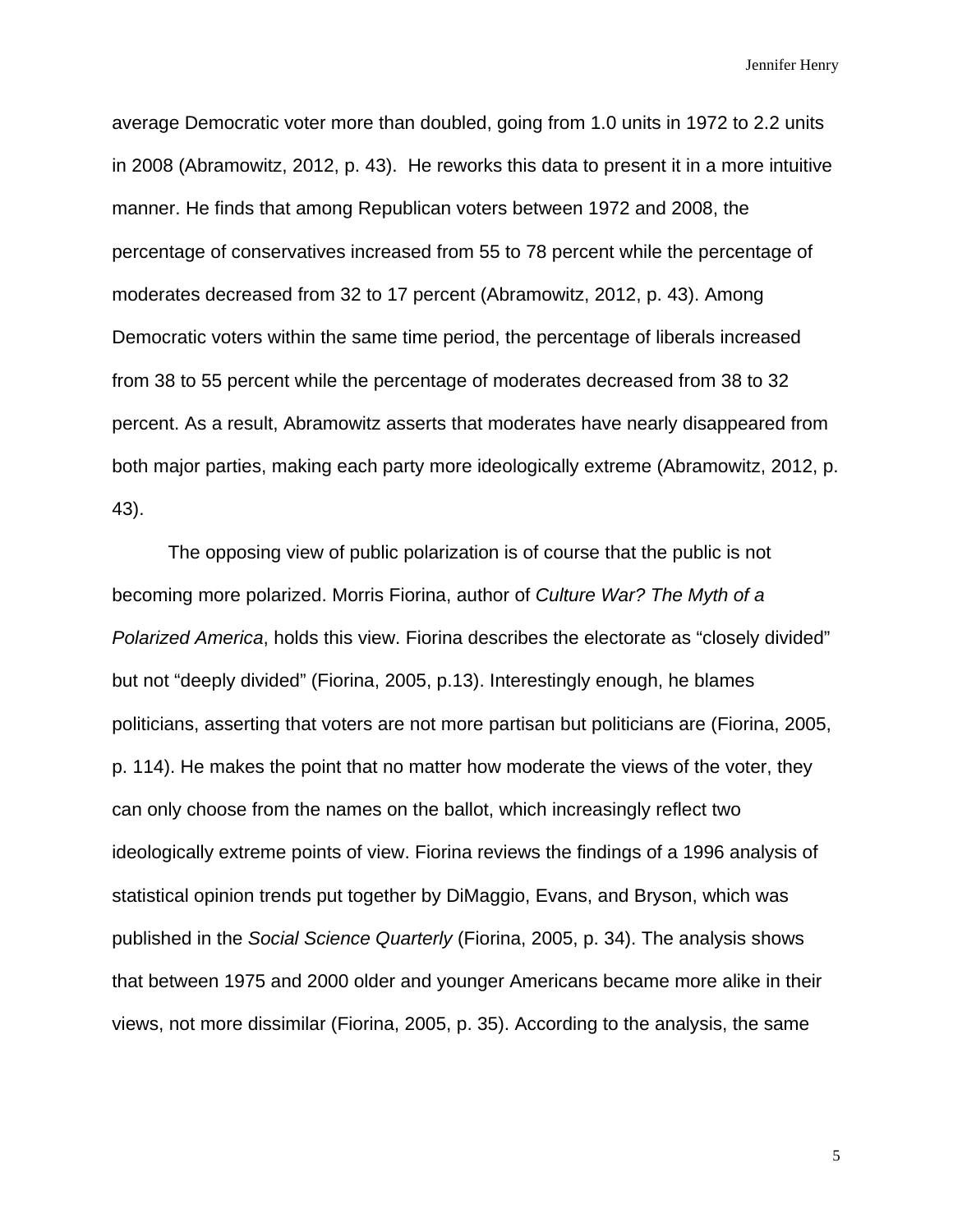appears to be true for black and white Americans, more educated and less educated

Americans, and Americans living in various regions of the country (Fiorina, 2005, p. 35).

 Fiorina provides detailed research from an ANES study on how people in red and blue states are divided based on specific issues. In reference to results of the study, he reports,

 "A solid majority of blue states support stricter gun control laws, but so does a narrow majority of red state voters. Support for women's equality is overwhelming and identical among voters in both categories of states. ...Similar proportions in both red and blue states believe that the moral climate of the country has deteriorated since 1992, and identical proportions believe that others' moral views should be respected" (Fiorina, 2005, p. 25).

 This study seems to suggest that ideological differences in red and blue states may not be as prominent as expected.

 Fiorina graphs partisan views on abortion between 1972 and 2000 using General Social Survey (GSS) data to find that at the time of the Roe decision (1973) and a little after, Republicans were slightly more pro-choice than Democrats; since 1988 the Democrats have been more pro-choice than Republicans, but the difference has never been more than three-quarters of a unit on a six point scale (Fiorina, 2005, p. 61). He asserts that differences in attitudes on abortion have been grossly exaggerated by political and media commentary (Fiorina, 2005, p. 63). Fiorina conducts similar research, with similar results, on attitudes toward homosexuality. He also examines demographic differences like economic cleavages, religious cleavages, and gender and finds no evidence of polarization. In the final chapter, Fiorina concludes that Americans today are not more polarized, they are just better sorted into parties based on their ideological orientations than they were 30 to 40 years ago (Fiorina, 2005, p. 61-70). This realignment, in technical terms, means that sorting involves an increase in the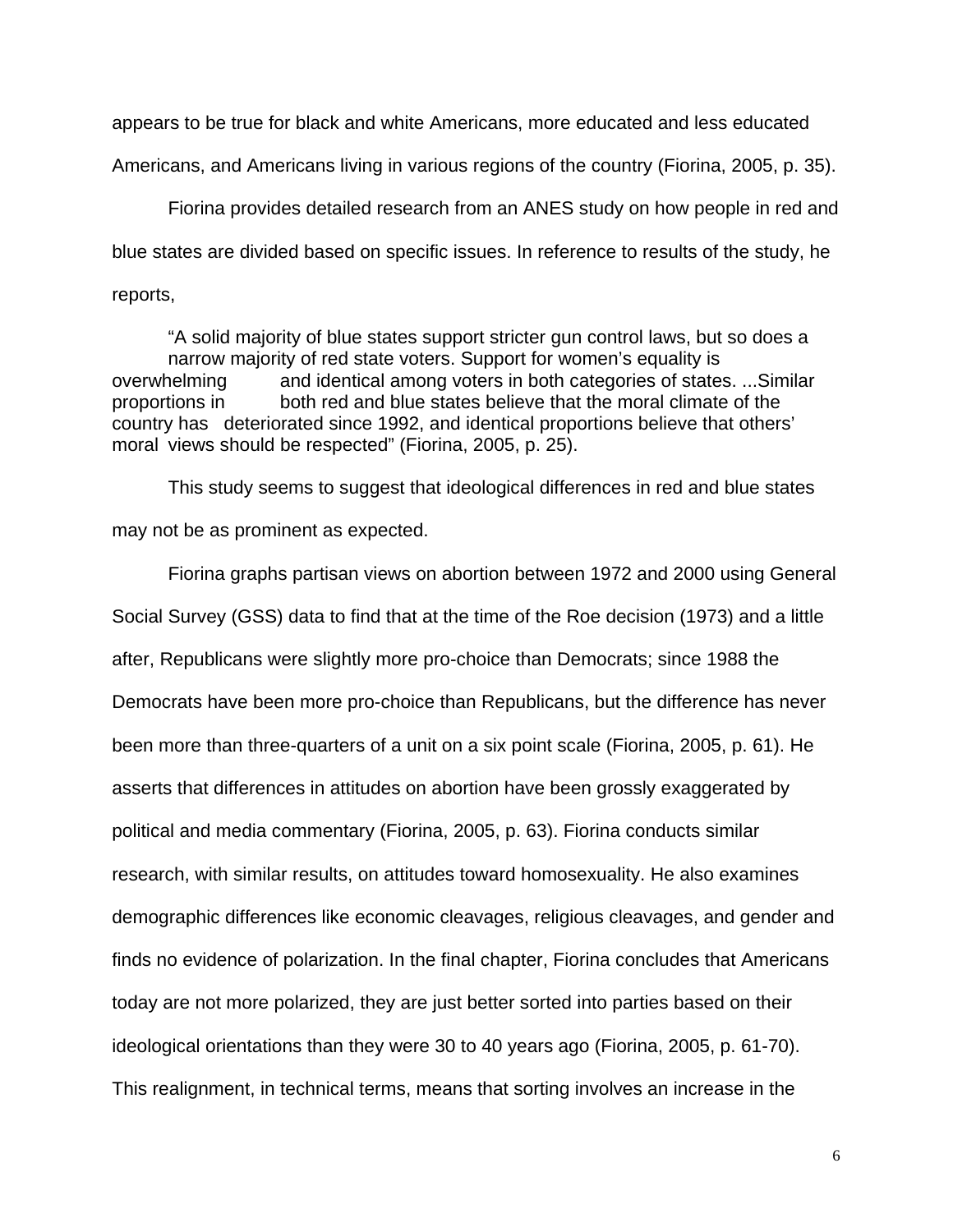distance between the mean locations of the two major parties on the ideological scale while polarization is marked by an increase in the standard deviation of the scale as a whole. The Republican party has become more conservative, while the Democratic party has become more liberal.

 Alan Abramowitz directly challenges Fiorina's sorting theory in *Polarized Public? Why American Government is So Dysfunctional*. He acknowledges that Americans are better sorted into political parties based on their distinctive ideological orientations. However, he shows evidence from ANES research that the correlation between party identification and ideological identification has increased from a modest .32 in 1972 to a strong .61 in 2008 (Abramowitz, 2012, p. 46). He argues that the increase in sorting and the increase in polarization go hand in hand; both have increased between 1972 and 2008 (Abramowitz, 2012 p. 49).

A positive effect of polarization, according to Abramowitz, is increased public engagement in the political process. In the *Disappearing Center*, he argues that the polarization of government increased the "ideological sophistication of the public" (Abramowitz, 2010, p. 16). He cites evidence from ANES surveys from 1960s to the first decade of the 21st century to bolster his argument that public engagement is increasing. Comparing the percentage of engaged voters from each decade by looking at the percentage of those surveyed who were "very or somewhat interested in elections," "care which party wins the presidency," and were "politically active beyond voting," Abramowitz found that Americans between 2000-2004 scored higher than their counterparts in each past decade (Abramowitz, 2010, p.19).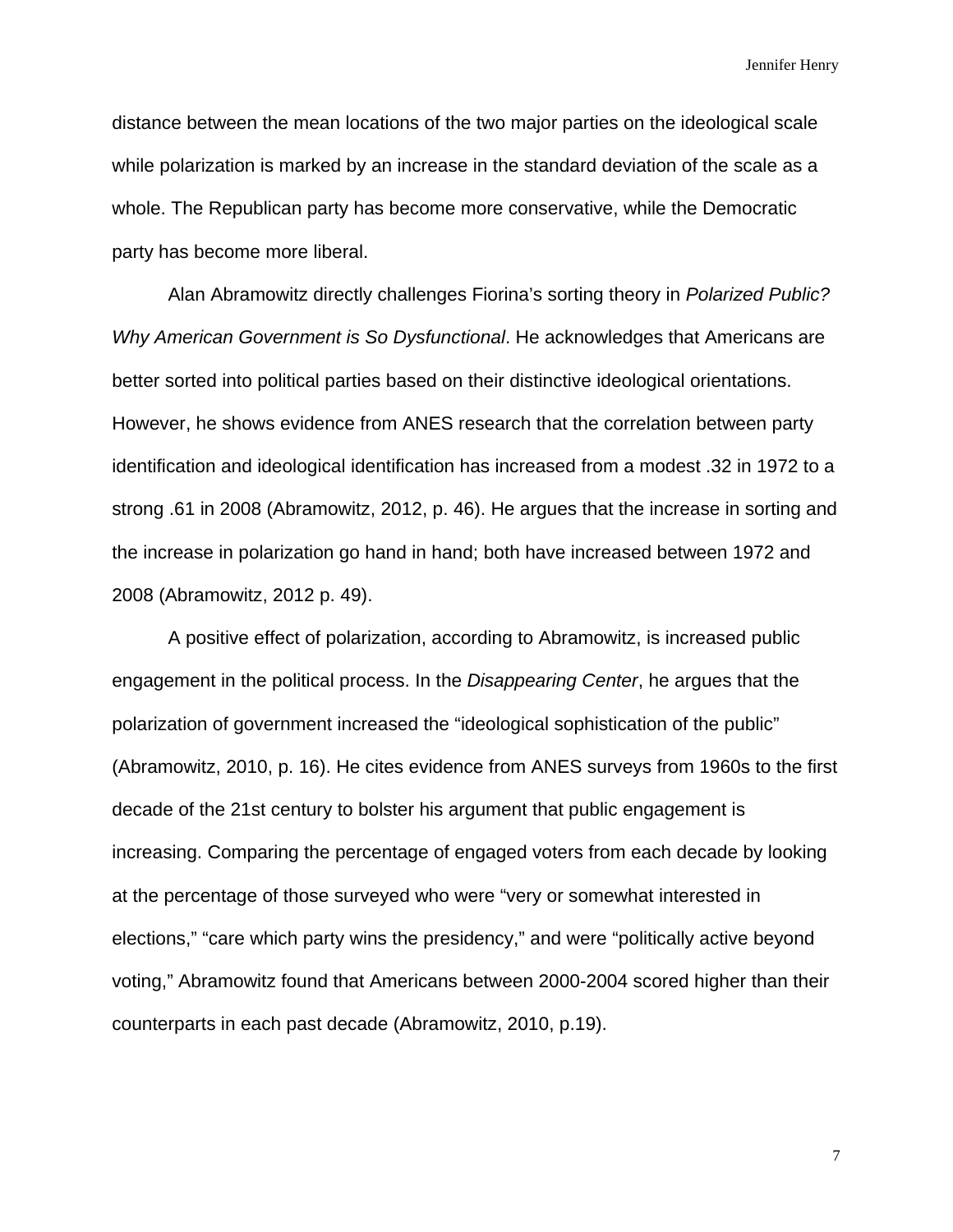Next, he argues that increasing polarization of the public has led to an increase in voter turnout among partisans in recent years (Abramowitz, 2010, p. 86-87). Once again citing ANES data, Abramowitz reports that the turnout rate among partisans has increased from about 80 percent in the 1950s to almost 90 percent in 2004 (p. 87). He contends that the more partisan the voter, the larger the stake they would have in the outcome of the election, so they would be certain to vote (Abramowitz, 2010, p. 87). Abramowitz also references Gallup polls from the 2000, 2004, and 2008 presidential campaigns to further support his point (Abramowitz, 2010, p. 112).

 He writes, "In a Gallup Poll conducted between January 29, and February 2nd, 2008, for example, 71 percent of respondents stated that they were giving 'quite a lot' of thought to the presidential election. Four years earlier, in early February 2004, only 58 percent of respondents said the same thing; and and four years before that, in January 2000, the number was only 38 percent" (Ambramowitz, 2010, p.112-13).

Finally, upon examining levels of public participation in primaries in 2008 and 2000, he finds that around 57 million Republican and Democratic voters participated in primary elections in 2008, compared with around 33 million in 2000 (Ambramowitz, 2010, p. 113).

# *Polarization in Congress and its Effects*

In their book *Congress and its Members*, Roger Davidson and Walter Oleszek make a strong argument that members of Congress are becoming increasingly polarized. They write, "Party affiliation is the strongest single correlate of members' voting decisions, and in recent years it has reached surprisingly high levels" (Davidson & Oleszek, 2006, p. 283). They examine the floor votes of the House and Senate in regards to articles of impeachment in 1998-1999, finding that 92 percent of members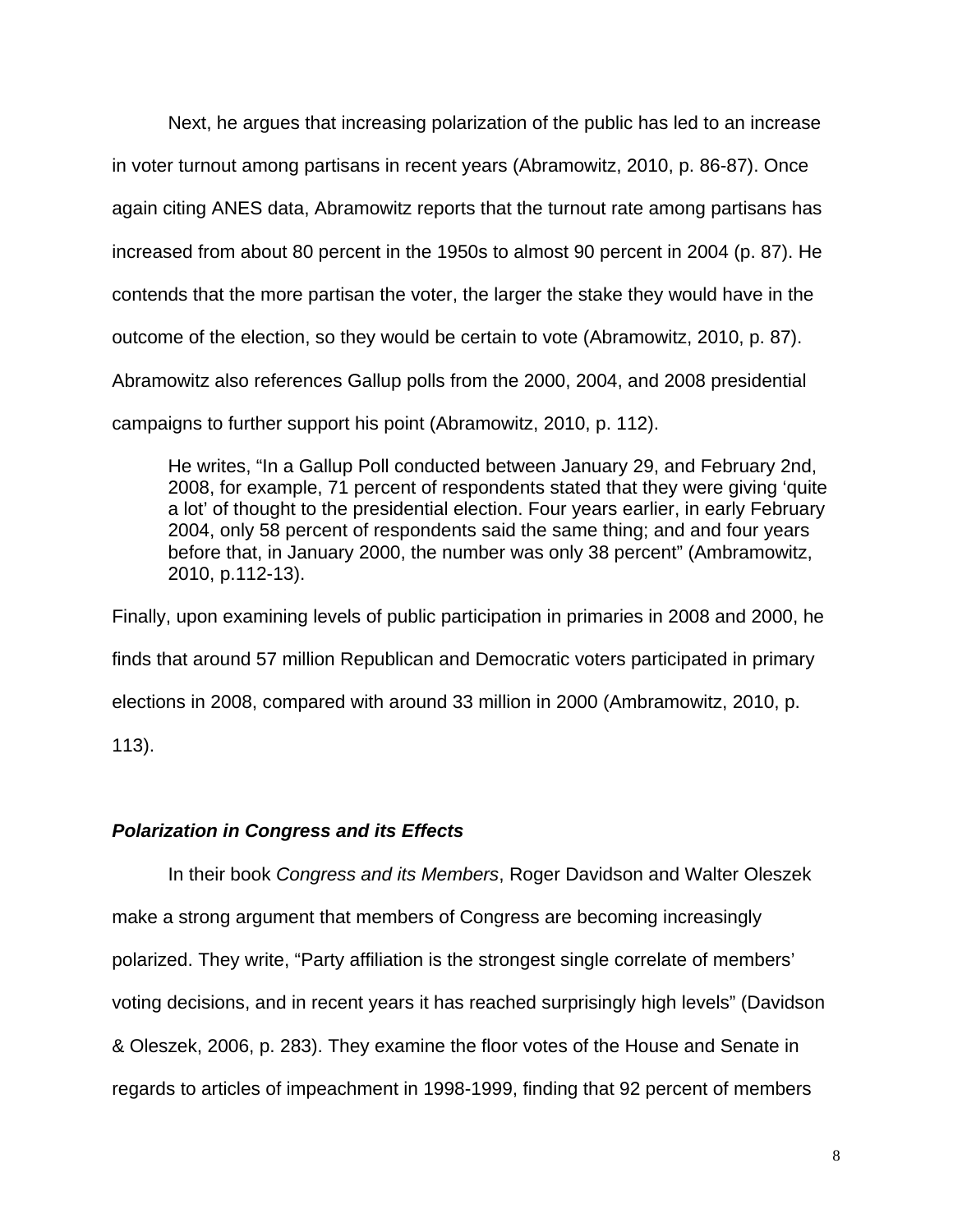voted on party lines (Davidson & Oleszek, 2006, p. 283). Davidson and Oleszek argue that there has been a revival of party voting in recent years, citing a graph of party unity votes in the House and Senate between 1972 and 2004 published by Congressional Quarterly Weekly (Davidson & Oleszek, 2006, p. 284). There is a noticeable upward trend in party unity voting beginning around 1980. They write, "The decline of conservative Democrats and moderate Republicans, especially in the House, underlies much of the ideological cohesion within, and chasm between, today's Capitol Hill parties" (Davidson & Oleszek, 2006, p. 286).

 The authors also refer to a mapping of ideological distribution in the House in 1998 and in 1968 that was constructed by Sean Theriault (Davidson & Oleszek, 2006, p. 288). These distributions took the form of a bell-curve on points along a left-right scale in which liberal ideology appears on the left and conservative on the right. The ideological categories were drawn from members' voting records. Davidson and Oleszek analyze these distributions and find that in 1968, Democrats appeared at almost every ideological point on the scale; Republicans were more clustered to the right but there was still some spillover into liberal territory (Davidson & Oleszek, 2006, p. 288-89). In 1998, they found a much different distribution that appeared to be almost entirely polarized in which only a handful of members fall into moderate territory, at the middle of the scale (Davidson & Oleszek, 2006, p. 288-89).

 Alan Abramowitz points to research in his book*The Disappearing Center* that reflects much of the same trends found in *Congress and its Members* in regards to congressional polarization. He contends that a dramatic ideological shift has taken place since the 1980s that has left hardly any moderates in Congress (Abramowitz,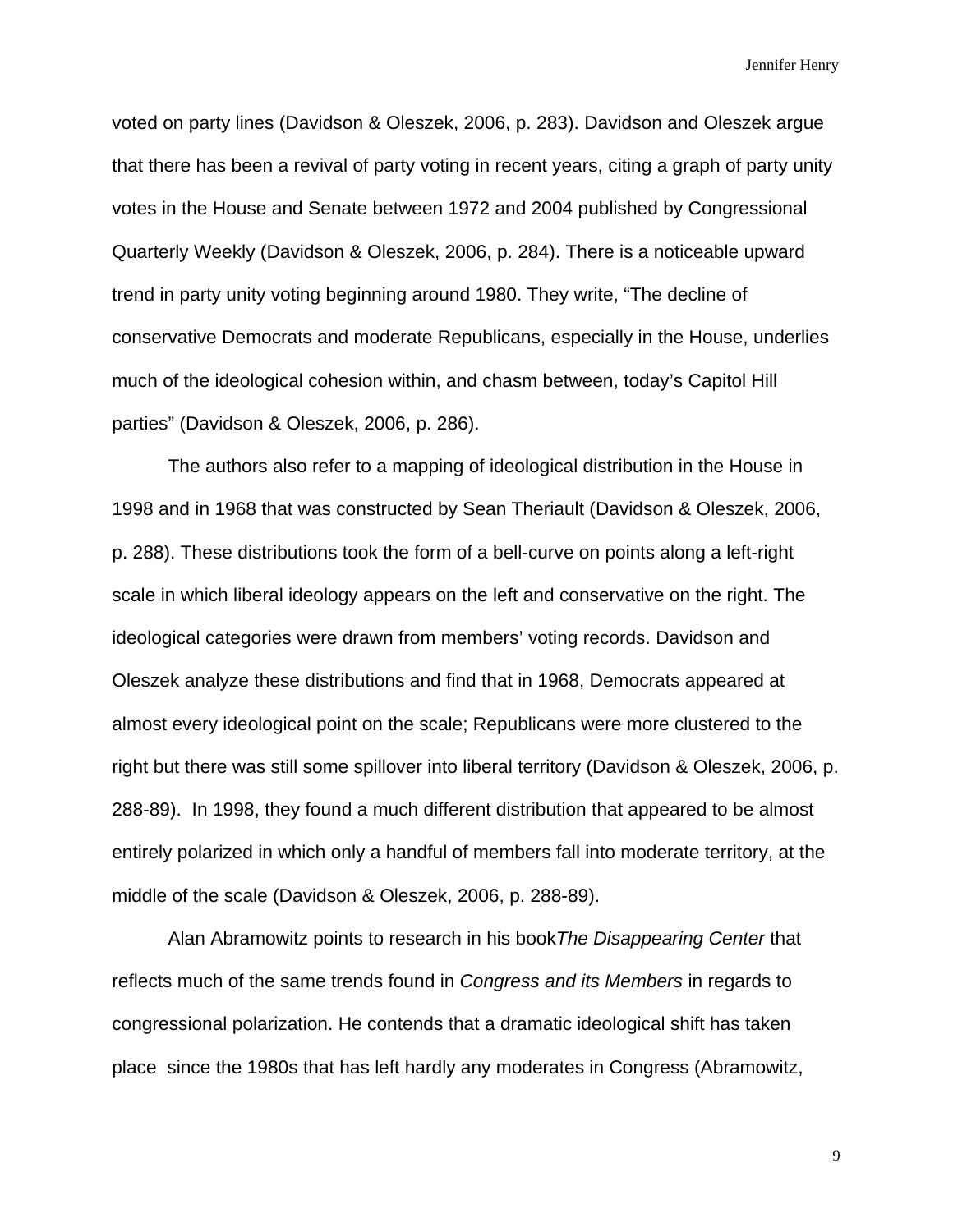2010, p. 139). He cites research that compares the ideological composition of the 95th Congress to that of the 108th. The study measured members' ideologies based on their scores on the first dimension of the DW-Nominate Scale created by Keith Poole and Howard Rosenthal (Abramowitz, 2010, p. 141)<sup>2</sup>. In Abramowitz's analysis of the study, he writes,

 " Between the 95th and 108th Congress, the moderate bloc shrank from 30 percent of the membership to only 8 percent. Meanwhile, strong conservatives grew from only 6 percent of the membership in the 95th Congress to 33 percent in the 108th Congress- by far the largest ideological bloc. Strong liberals and conservatives combined grew from 27 percent of House members in the 95th Congress to 57 percent of House members in the 108th Congress," (Abramowitz, 2010, p. 141).

 In further analysis of the aforementioned research, Abramowitz provides more evidence that supports his view of increasing polarization in Congress. Strong liberals went from around a third of House Democrats in the 95th Congress to over half in the 108th. Strong conservatives grew from a sixth of House Republicans in the 95th Congress to roughly two-thirds of the 108th (Abramowitz, 2010, p. 142). According to his research, it is growing increasingly difficult to find members of Congress who identify themselves as either a "moderate liberal" or a "moderate conservative."

The next natural area to explore is the way in which polarization affects the political landscape in the United States government, if at all. John Gilmour discusses the effect polarization has on the procedural workings of Congress. Sarah Binder finds that consequences of hyper-partisanship in Congress include increased congressional retirements, as well as lower congressional approval ratings. Finally, Mann and Ornstein

 2 Using the DW-Nominate Scale, members of Congress were scored ranging from -.1999 to 4.001. Their placement on the scale represents their ideological position (Abramowitz, 2010, p.183).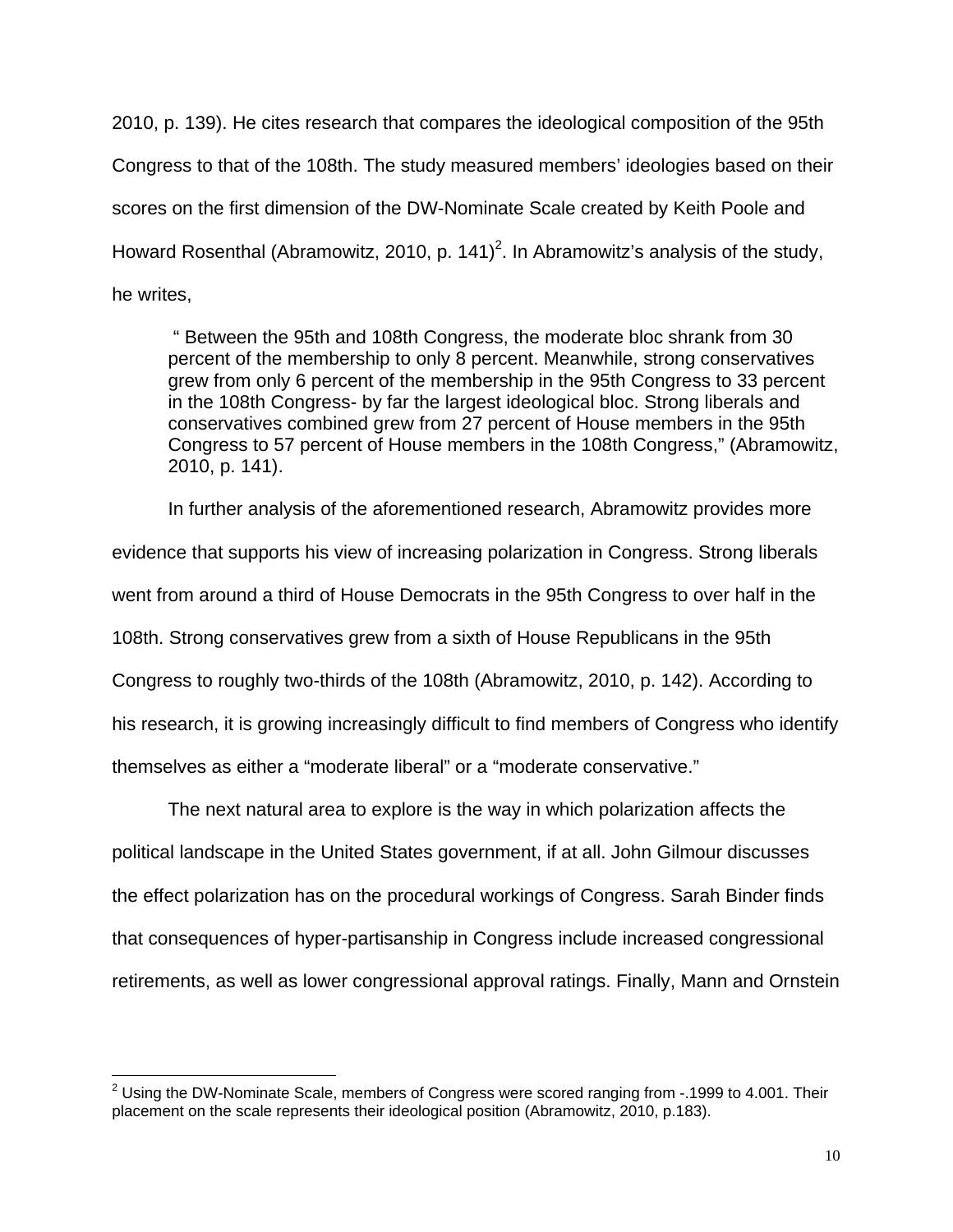discuss the consequences of polarization in respect to obstruction on behalf of members of Congress.

 In his book, *Strategic Disagreement: Stalemate in American Politics,* John Gilmour writes, "The underlying cause of deadlock is a fragmented political structure in which factions are able to block legislation and which consequently requires broad agreement for legislation to pass," (Gilmour, 1995, p. 5). Factions, as applicable to our discussion, would be the Republican and Democratic parties. He makes it clear that he believes strategies of disagreement may be optimal for the politicians who employ them, but not for their constituents (Gilmour, 1995, p. 166). It seems as though Gilmour believes deadlock as a by-product of partisanship is detrimental to American citizens.

 Gilmour discusses reasons why politicians refuse to compromise. He points to Gingrich's strategy in the House of Representatives as an example of a reason to avoid compromise, writing, "Cooperating with Democrats on the enactment of legislation may have produced slightly better bills in the short term, but hindered efforts to win the big prize- Republican majorities in Congress" (Gilmour, 1995, p. 24). In other words, the main goal of politicians is to stay in office, and if politicians make concessions to the other party, their polarized constituents may view the compromise as unfavorable and vote them out. Gilmour also believes that politicians avoid compromise because it is beneficial to maintain distance between the two parties. He explains, "When politicians enter into compromise agreements with competitors, they allow legislation to pass, but they also sacrifice the opportunity to criticize their opponents" (Gilmour, 1995, p. 37). By the same token, Gilmour attests that compromise can diminish future electoral prospects because it reduces or eliminates issue advantages (Gilmour, 1995, p. 39). In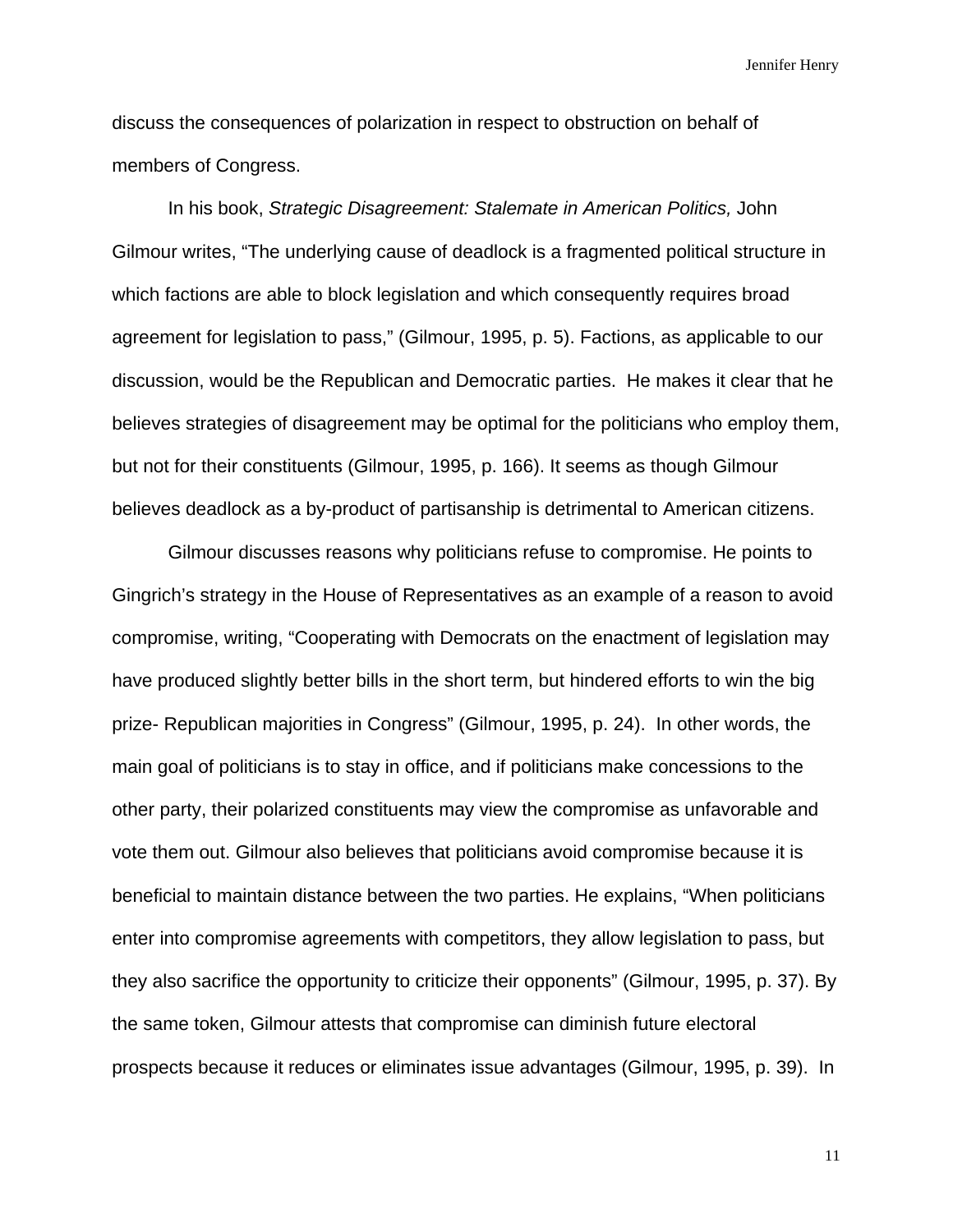a discussion of polarization, Gilmour's inclusion of the following quote from 1964 Republican presidential candidate Barry Goldwater seems particularly relevant: "I would remind you that extremism in the defense of liberty is no vice! And let me remind you also that moderation in the pursuit of justice is no virtue!" (Gilmour, 1995, p.119).

 Gilmour next outlines strategies employed in gridlock to avoid compromise. One strategy he discusses is what he has deemed "pursuit and avoidance," which involves efforts by the disadvantaged party to avoid political harm by changing its position on a issue in order to become closer to the advantaged party (Gilmour, 1995, p. 52). Another strategy he discusses is strategic encroachment, which defines its overarching goal as minimizing the opponent's political advantages in respect to a specific issue by blurring the positions of the respective parties (Gilmour, 1995, p. 96). A third strategy he discusses is the deliberate provocation of a presidential veto by Congress in order to generate public support for Congress and disapproval for the president (Gilmour, 1995, p.120). However, this tactic could only be employed under divided government (a situation in which one party controls Congress and another has the White House).

 Sarah Binder addresses gridlock in a book entitled *Congress Reconsidered.* She begins by admitting that gridlock is not a new part of American legislative behavior, and points to only two eras not tainted by it in the 19th century: the New Deal and the Great Society (Binder, 2001, p. 293). She defines gridlock as "the share of salient issues on the nation's agenda left in limbo at the close of each Congress" (Binder, 2001, p. 295). Binder makes the point that if major policy change is likely when bipartisan coalitions are formed, it is expected that gridlock will rise with polarization (Binder, 2001, p. 300). She discusses the consequences of Congressional gridlock. Interestingly enough, she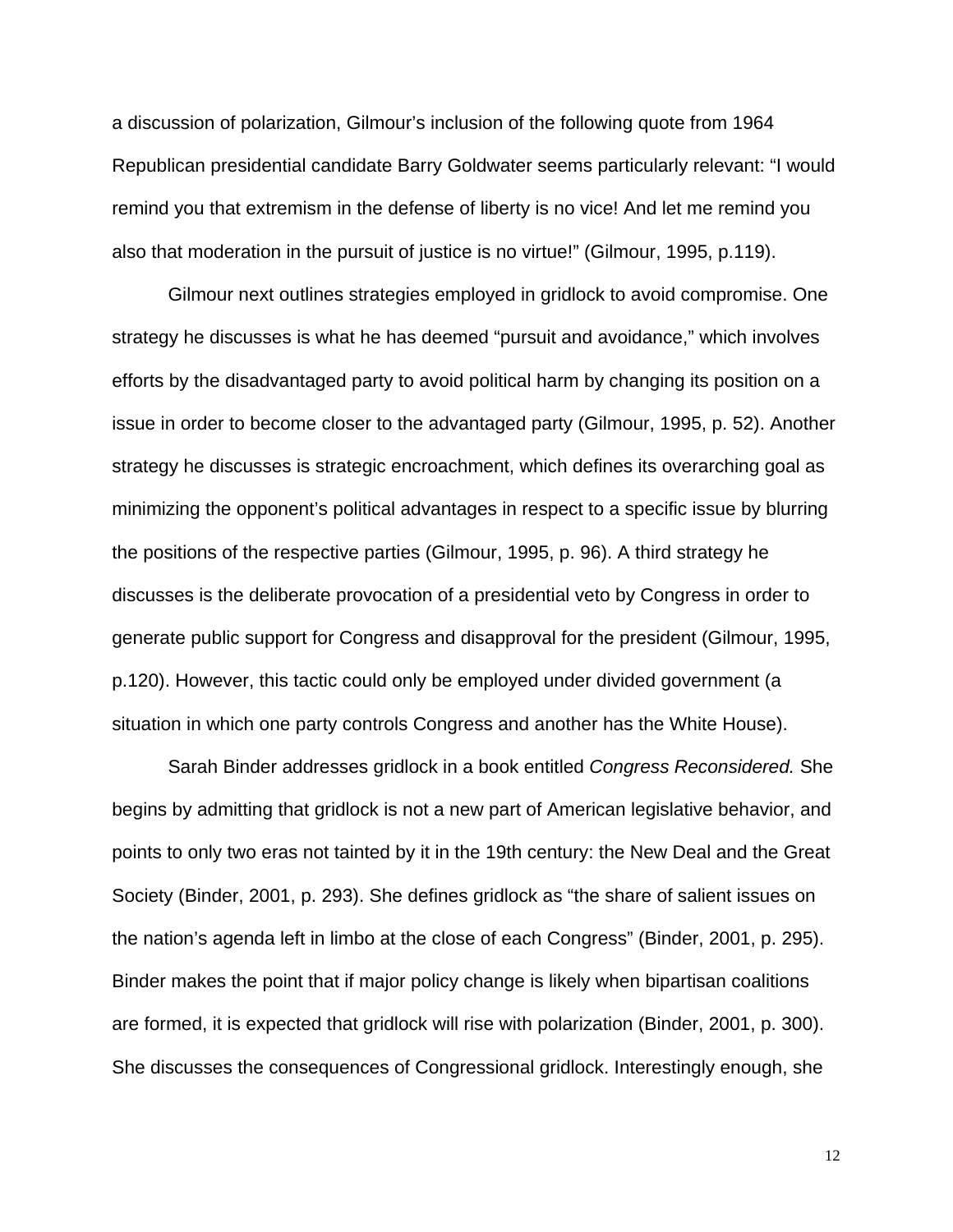finds that a major consequence is the retirement of Congressmen (Binder, 2001, p. 309). In a study using the level of gridlock as an independent variable to predict the number of retirements from Congress between 1947 and 1994, she found that gridlock is a significant predictor in accounting for patterns of Congressional retirements (Binder, 2001, p. 309). Another consequence of legislative deadlock according to Binder is low public approval ratings of Congress (Binder, 2001, p. 310). She found that between 1974 and 1994, public approval ratings were directly related to legislative productivity (Binder, 2001, p. 310). Binder's correlation, if valid, would certainly explain the low public approval rating of the 112th Congress.

 In their book, *It's Even Worse Than it Looks: How the American Constitutional System Collided with the New Politics of Extremism,* Thomas Mann and Norman Ornstein discuss the partisan strategy of "hostage taking" in Congress and its detrimental effects on governing effectively. Mann and Ornstein believe that what was meant to be a routine vote to raise the debt ceiling in 2011 turned into a hostage crisis (Mann & Ornstein, 2012). They contend that Republicans in the House and Senate were incredibly open about their obstructionist goals in this situation; The "Young Guns" in the House of Representatives (Paul Ryan, Majority Leader Eric Cantor, and Kevin McCarthy) wanted to use the debt ceiling vote to their political advantage. (Mann & Ornstein, 2012, p. 10)

 As evidence of this, they cite an address Cantor made at a conservative retreat in Baltimore, in which he said, "I'm asking you to look at a potential increase in the debt limit as a leverage moment when the White House and President Obama will have to deal with us. Either we stick together and demonstrate that we're a team that will fight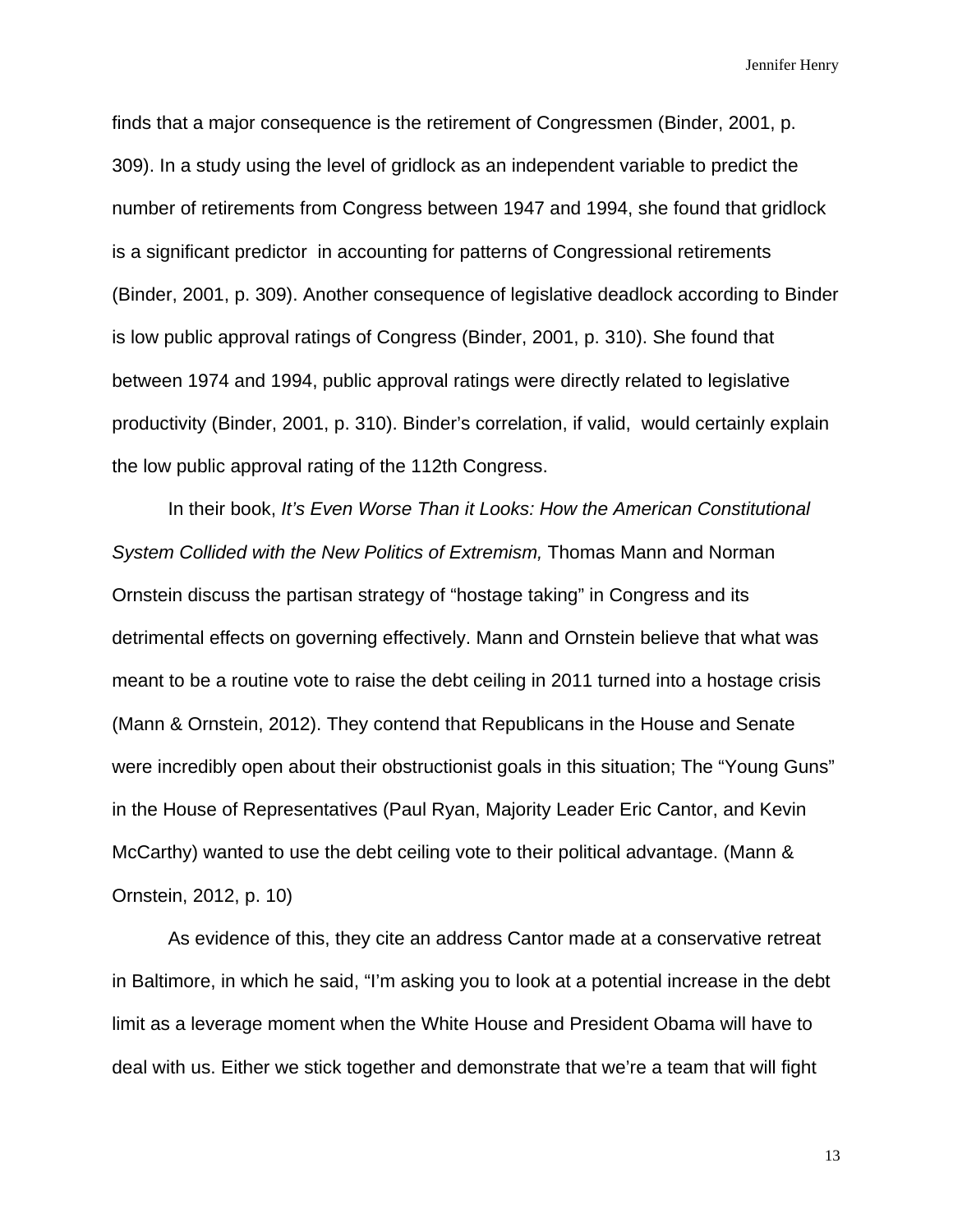for and stand by our principles, or we will lose that leverage" (Mann & Ornstein, 2012, p. 11). After roughly a month and a half of negotiations between the White House and a congressional committee, the topic shifted from spending cuts to tax increases, at which point Cantor abruptly pulled out of talks (Mann & Ornstein, 2012, p. 15). He publicly criticized the negotiations, making it clear that the House would never pass any plan that included tax increases. Even at the risk of being put on review for a credit downgrade, the Young Guns and House Republicans refused to make concessions (Mann & Ornstein, 2012, p. 17).

 In the end, a deal was never reached. House Speaker Jim Boehner sent a letter to his House Republican colleagues in which he wrote, "A deal was never reached, and was never really close. In the end, we couldn't connect. Not because of our different personalities, but because of different visions for our country" (Mann & Ornstein, 2012, p. 21). According to Mann and Ornstein, it became increasingly clear that Senate Minority Leader, Mitch McConnell, believed party trumped policy in this instance. He said, "I think some of our members may have thought the default issue was a hostage you might take a chance at shooting. Most of us didn't think that. What we did learn is this- it's a hostage worth ransoming" (Mann & Ornstein, 2012, p. 25). The authors believe that in this statement, McConnell is alluding to the idea that Republicans will use the debt ceiling as a bargaining chip in the future. Mann and Ornstein believe such "hostage taking" as seen in the 2011 debt ceiling debacle is a clear example of ineffective governance on behalf of Congress as a result of hyper-partisanship (Mann & Ornstein, 2012, p. 30).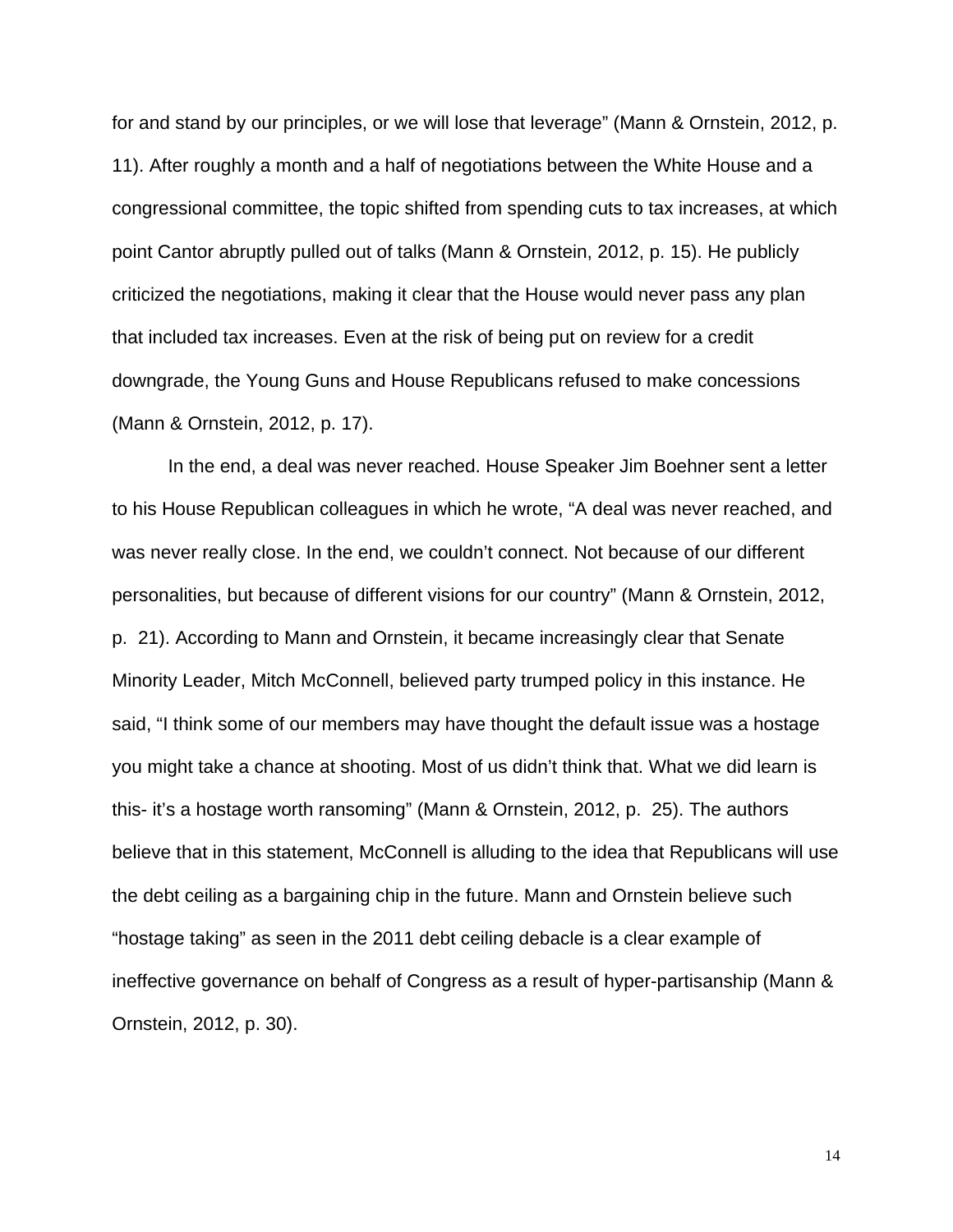# *Roots of Polarization*

 Views of where the roots of polarization lie differ greatly. Stonecash, Brewer, and Mariani provide a less widely accepted view of the roots of polarization*.* The authors contend that liberal voting comes from urban, lower-income, mostly non-white districts, while conservative voting comes from higher-income, largely white districts. Democrats thus represent liberal districts, while Republicans represent suburban affluent districts (Stonecash, Brewer, & Mariani, 2003, p. 18). They write, "Given their different constituencies, Democratic and Republican party members propose different policies and find themselves opposing each other. As they continue to oppose each other, the sense of difference increases, and party members pressure each other to join together, resulting in even greater polarization" (Stonecash, Brewer, & Mariani, 2003, p.18).

 Others argue that polarization is on the rise because the institution of Congress itself has changed, and in doing so, has made room for partisanship. In his article *Congress and Constitutional Responsibility,* Jeffrey Tulis asserts that Congress in the 19th century was a much healthier institution than Congress today (Tulis, 2009, p. 520). Now, partisanship has become dominant, and party politics take precedence over institutional processes and history (Tulis, 2009, p. 520). Tulis considered former West Virginia Senator Robert Byrd an anachronism in present day Congress, pointing to the way he stood up for the prerogatives of the institution, regardless of which party is control (Tulis, 2009, p. 520). Tulis believes that the anachronism of Byrd reflects "the loss of congressional constitutional consciousness" (Tulis, 2009, p. 520). Davidson and Olsezek, authors of *Congress and Its Members*, would agree with this assessment. They point to social patterns that make friendship across party lines much more rare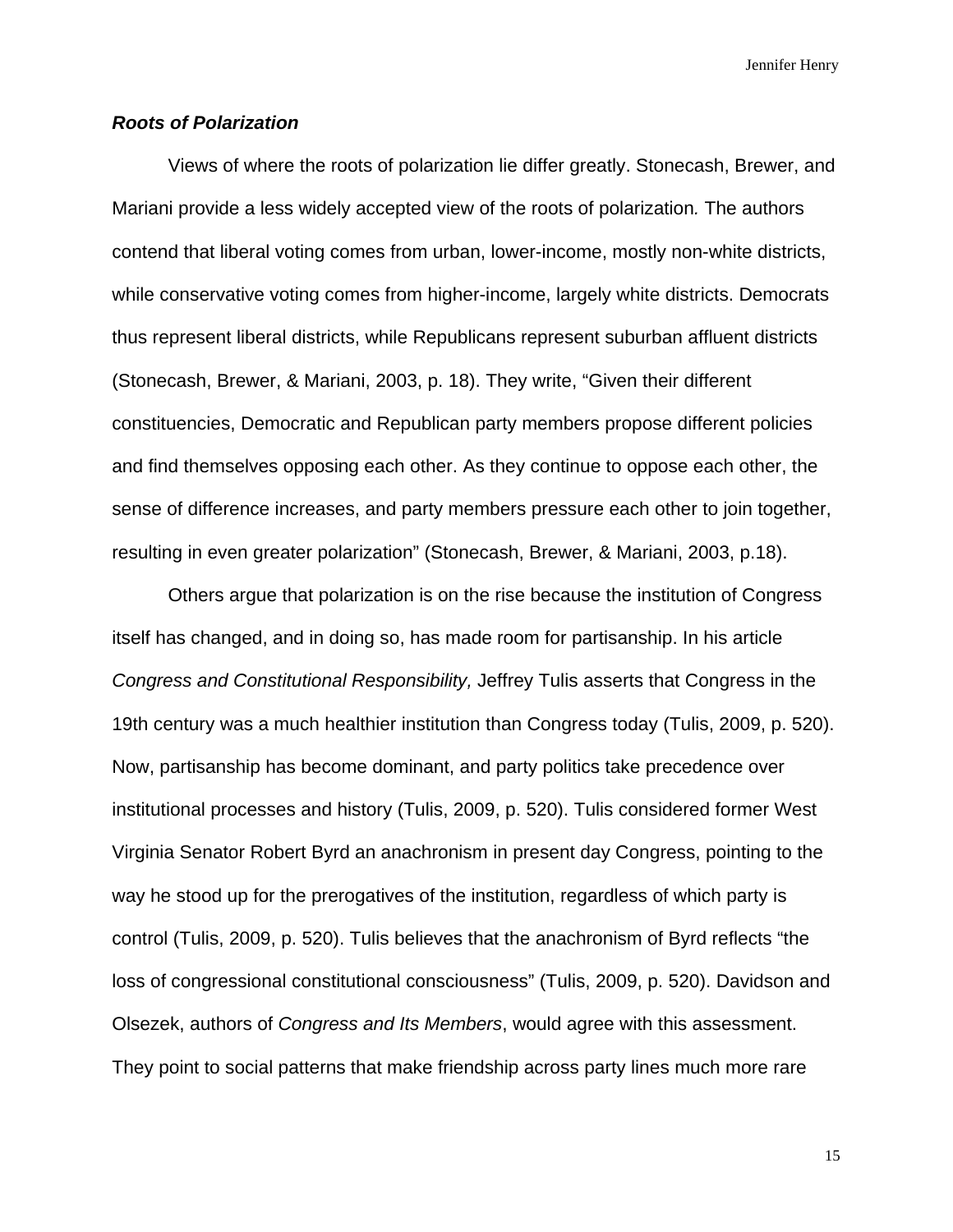now than in the past, saying that this leads to legislatures to turn to party colleagues when looking for voting cues (Davidson & Oleszek, 2006, p. 286).

 Mann and Ornstein share a similar point of view*;* they too discuss a loss of institutional identity in Congress, pointing to a decrease in "institutional patriotism" since the 1960s (Mann & Ornstein, 2006, p. 146). Mann and Ornstein point to the Bankruptcy Abuse Prevention and Consumer Protection Act of 2005 as an example of the abandonment of institutional processes for party politics. The bill, which was nearly identical to the old version passed eight years prior that had been drafted by the credit industry, came to the Senate floor in March 2005; Senate Republicans pledged to shun all proposed amendments to the bill in order to bypass a conference committee to pass a bill that the House would accept in full (Mann & Ornstein, 2006, p. 143). House Republicans also pledged that they would not accept any changes to the original draft (Mann & Ornstein, 2006, p. 143). Three amendments were proposed, and as promised, were categorically rejected (Mann & Ornstein, 2006, p. 144-45). Upon reaching the House, the bill went through the Judiciary Committee with limited debate, and brought to the floor under a rule that prohibited amendments. It then went directly to President Bush to be signed into law (Mann & Ornstein, 2006, p.145). In summarizing this process, the authors write,

 " Working off an industry-created draft that was eight years old, and blocking any significant input from anyone directly involved in the bankruptcy process, denying any perfecting or corrective amendments, even when it was clear that they eased flaws or gaps in the bill, and actively seeking to prevent any deliberative process, the leaders of the House and Senate obtained a law- but one that was filled with holes and problems, many easily anticipated, that would bring substantial upheaval and injustice to large numbers of Americans" (Mann & Ornstein, 2006, p. 146).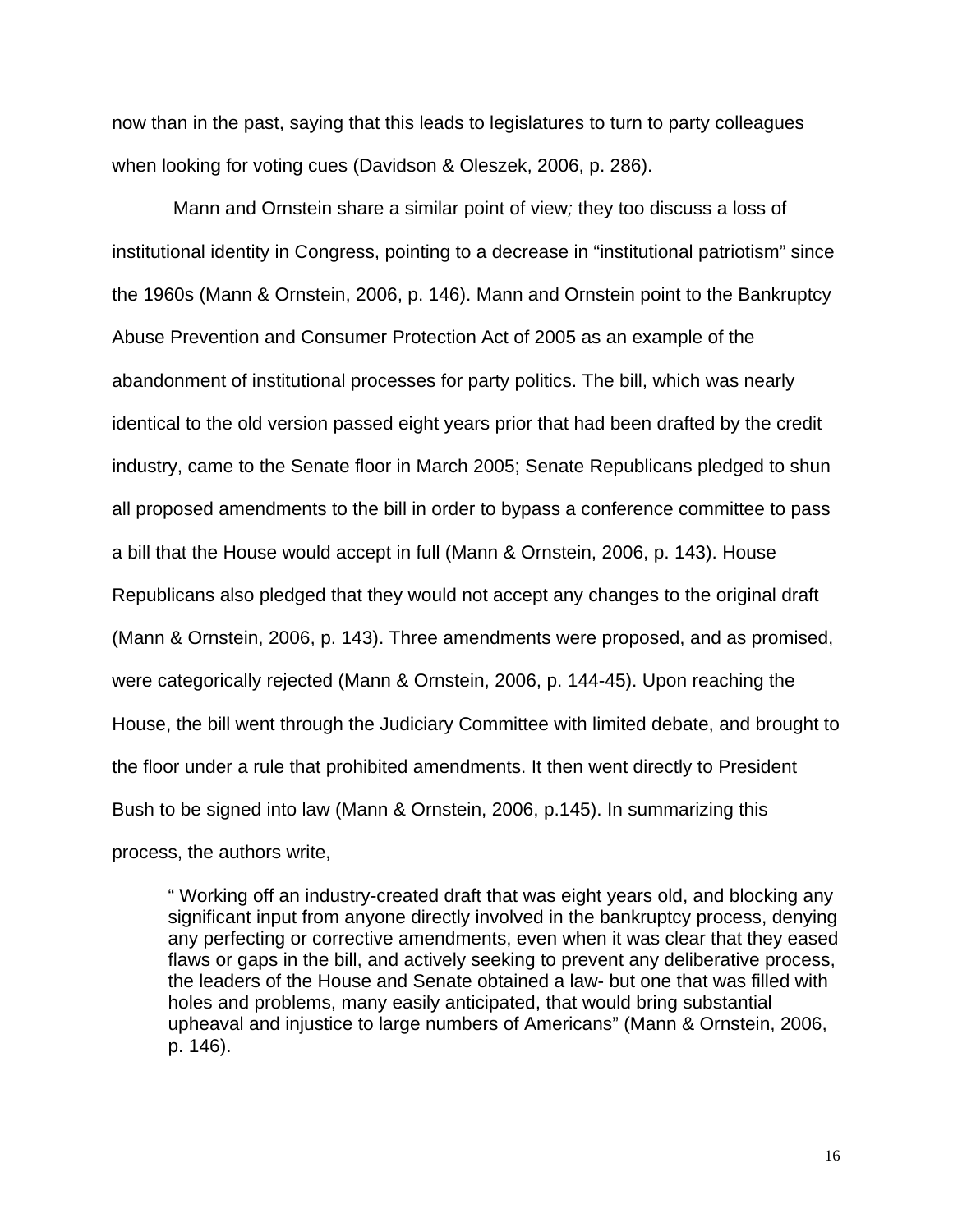Mann and Ornstein believe this example of the passage of the Bankruptcy Abuse Prevention and Consumer Protection Act illustrates the dysfunction of Congress because it shows several examples of complete disregard for institutional norms, like debate. The authors believe that situations like this breed polarization.

 Another idea is that the realignment of the South was the root of polarization. The realignment of the South, which took place in the 1960s, marked the time period in which southern conservative Democrats shifted into the Republican party, while northern liberal Republicans shifted into the Democratic party. The 1964 election, in which Barry Goldwater ran against Lyndon B. Johnson, is often cited because of racerelated issues. Mann and Ornstein cite the realignment of the South because the House lost all Southern conservative Democrats, and the Republican Party became more cohesively conservative (Mann & Ornstein, 2006, p.11). The Democratic party became a more "homogenous and left-of-center party" (Mann & Ornstein, 2006, p.11).

 In *The Disappearing Center*, Abramowitz mentions the southern strategy of Nixon as one of the causes of polarization (Abramowitz, 2010, p. 2). In the 1968 election, Nixon reached out to southern whites, who had historically been members of the Democratic Party, using a "states' rights" approach, which some argue was a euphemism for opposition to enforcement of civil rights for African Americans. Abramowitz also cites the Republican takeover of the House in 1994 led by Newt Gingrich, as well as the bitter battle over Clinton's impeachment in 1998 as additional sources of polarization (Abramowitz, 2010, p. 2).

 Another argument that has gained some traction among scholars of polarization is that redistricting in states is a cause of increased polarization. Redistricting is the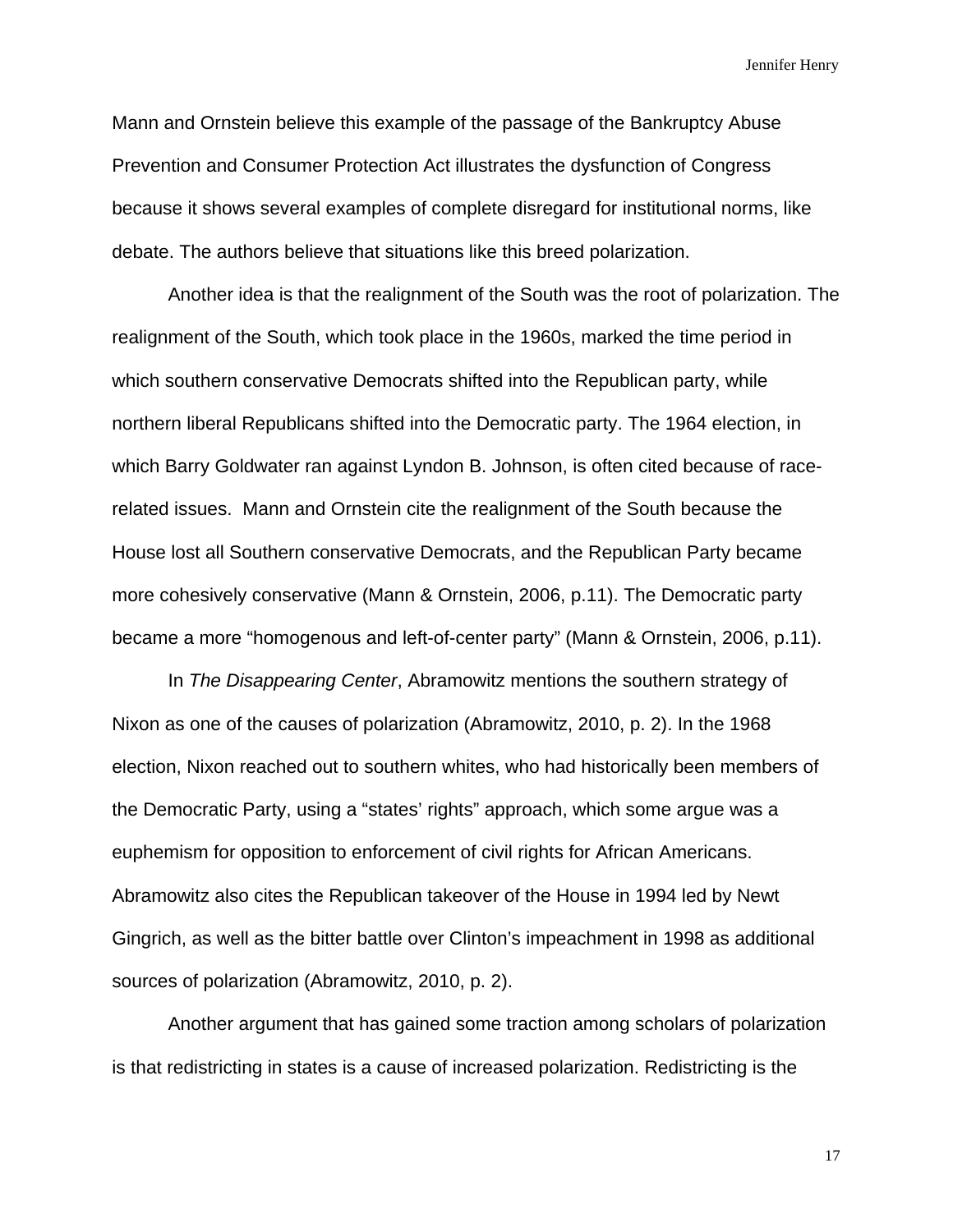process by which electoral boundaries are drawn. In the majority of states, the state legislature has the responsibility of creating a redistricting plan in response to population changes. Partisans are then able to redraw boundaries for their political advantage using tactics like packing, cracking, and kidnapping. Packing crams more of a party's supporters into a district that is already heavily in favor of the party. Cracking involves taking a constituency that normally favors a certain party, and splitting them up among several districts to weaken their influence. Kidnapping involves placing two unwanted incumbents in the same district so that one will inevitably lose. In their article *Redistricting and Party Polarization in the United States House of Representatives*, Carson, Crespin, Rohde, and Finocchiaro point to evidence that supports the idea that districts that have undergone significant changes from redistricting have become even more polarized. In their research, the authors created a data set linking congressional districts from 1962 to 2002. Each district was placed into one of three categories: significant redistricting (new), modest redistricting (continuous), or no change (also continuous) (Carson, Crespin, Finocchiaro, & Rohde, 2007, p. 885). In comparing the strength of the two parties in each district with their strength in the nation, the authors employed the normalized presidential vote in each congressional district; more specifically, they subtracted the Democratic presidential candidate's share of the vote in the entire nation from that in each congressional district for every presidential election from 1968 to 2000 (Carson, Crespin, Finocchiaro, & Rohde, 2007, p. 889).

 In a graph, the standard deviation of the Democratic presidential vote was plotted in each of three categories of districts over time. According to the authors, the standard deviation indicates the "spread of district partisanship, with greater spread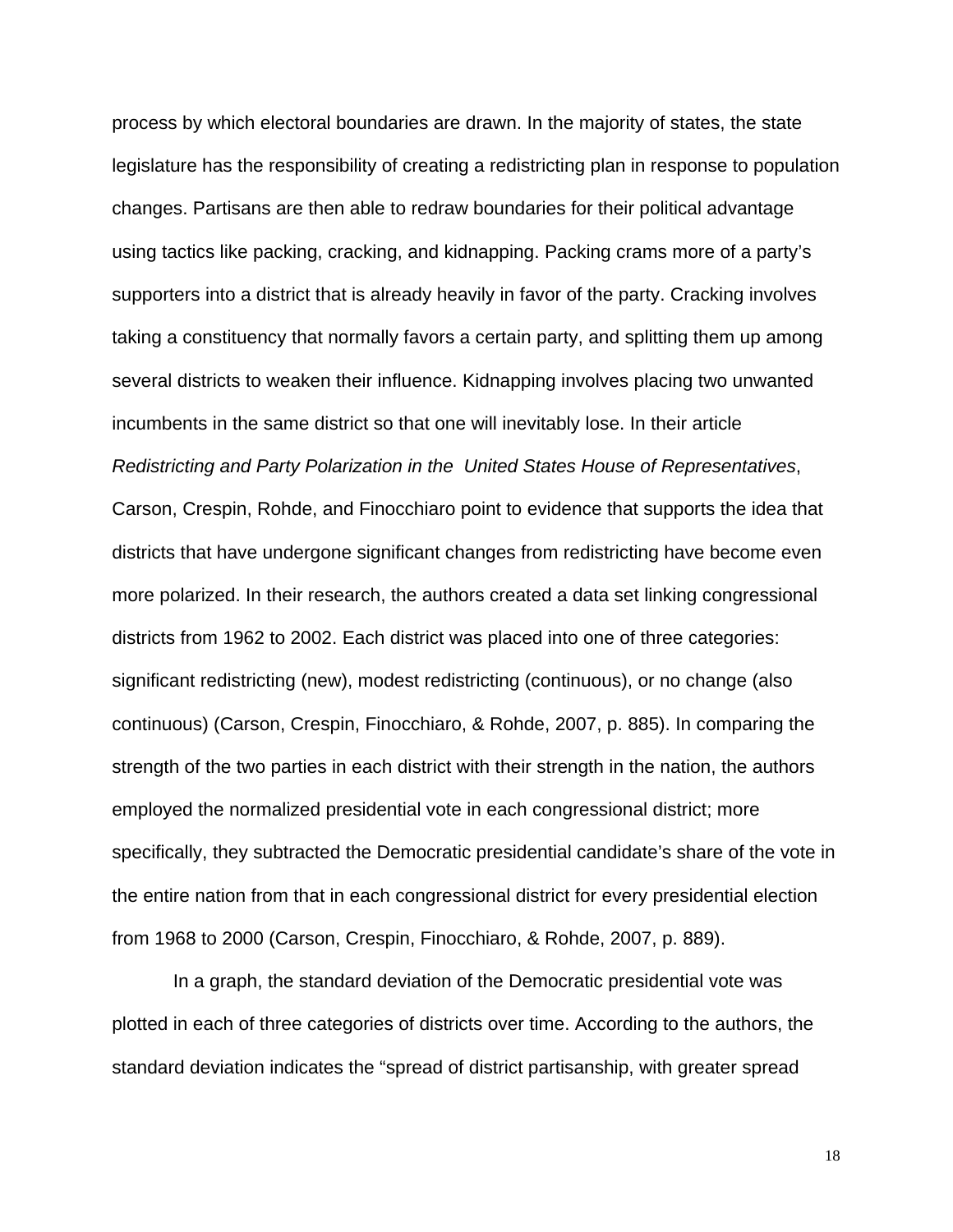indicating more polarization" (Carson, Crespin, Finocchiaro, & Rohde, 2007, p. 890). Fiorina also used standard deviation as a measure of polarization. The authors believe that this graph suggests that while all congressional districts have grown more polarized over time, the districts classified as "new" are always more extreme in the preferences of voters (Carson, Crespin, Finocchiaro, & Rohde, 2007, p. 890). Carson, Crespin, Finocchiaro and Rohde contend that the results of their research support their claim that most of the redistricting that has occurred in recent years has been partisan in nature; the authors do, however, concede that redistricting is just one of many of the causes of polarization in Congress (Carson, Crespin, Finocchiaro, & Rohde, 2007, p. 890).

 In the *Disappearing Center*, Abramowitz rejects the argument correlating increasing polarization with redistricting. He points to evidence that partisanship has increased in both the Senate and the House, and state boundaries have remained the same (Abramowitz, 2010, p.143). He divides the redistricting hypotheses in two, part one stating that partisan redistricting has led to an increase in the number of safe districts and a decrease in the number of swing districts within the House (Abramowitz, 2010, p.143). The second part states that the decreasing competitiveness in the House has led to increased polarization (Abramowitz, 2010, p.143). Abramowitz tests these two parts by examining changes in the competitiveness of House districts between 1980 and 2002 and by analyzing district competition and ideological polarization between the 95th and 108th Congress (Abramowitz, 2010, p.143). The results support his claim that neither part of the redistricting hypothesis is true because ideological polarization has increased among representatives from both safe and marginal districts (Abramowitz, 2010, p.143).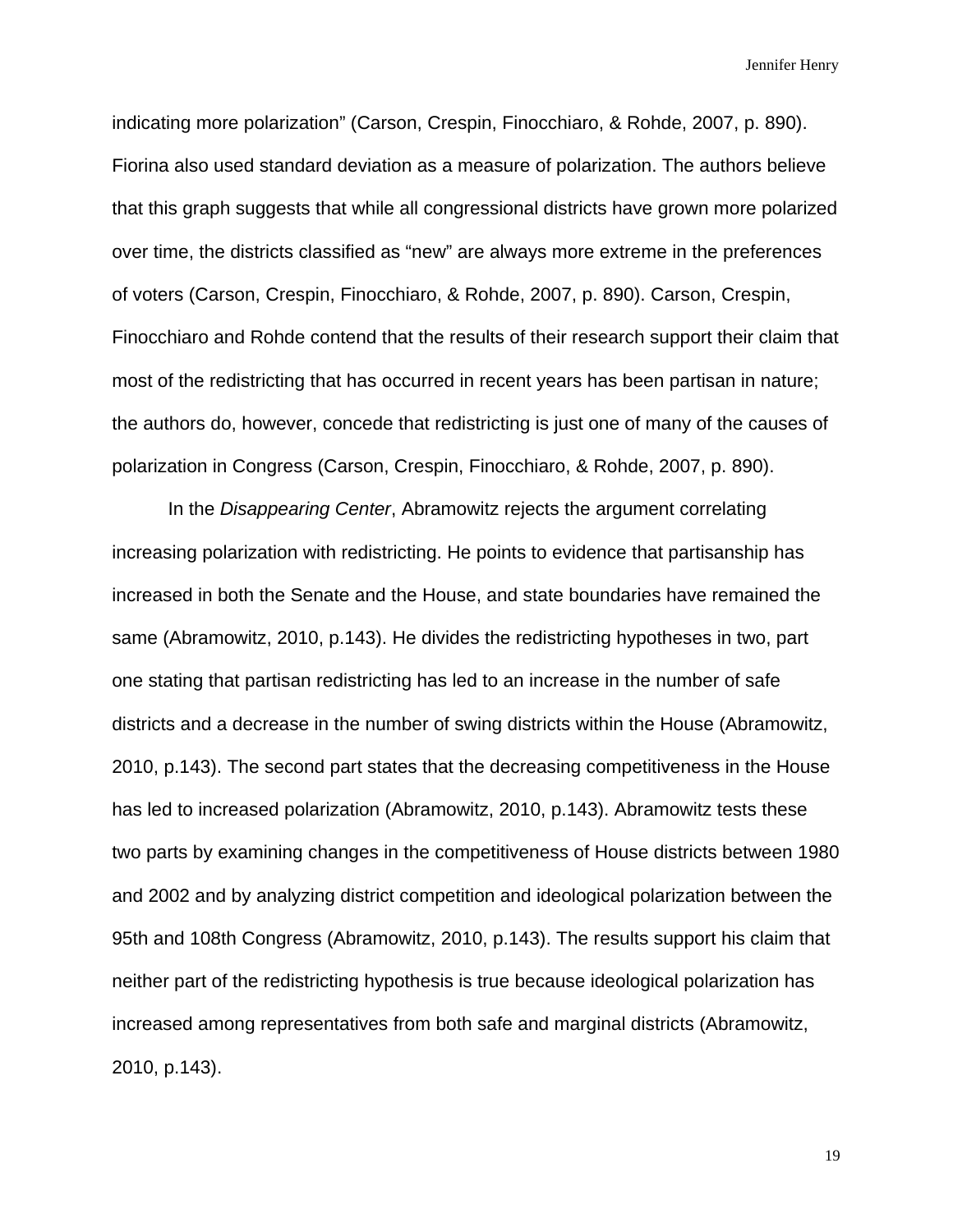#### *Summary*

 Upon analysis of my brief review of the vast amount of scholarship on the topic of polarization, I can draw a few conclusions. It cannot be denied that the Framers, such as James Madison and George Washington, were wary of the effects political parties or factions would have on the American political system; both men acknowledged that factions are natural, but they also warn of their danger. In respect to public polarization, Fiorina and Abramowitz obviously disagree as to whether or not the public is becoming increasingly polarized. While both authors present valuable arguments, it is important to note a few issues I have with the authors' arguments. Fiorina's book, though published in 2005, does not contain any data dated past 2000; this is troublesome because it could suggest that recent data does not corroborate his point of view that the public is not growing increasing polarized. Abramowitz, on the other hand, is fixated on the election of 2004. It would be helpful if he were to provide more examples that fall outside of the scope of this one election year.

 The way Abramowitz discusses the positive effects of increased public polarization on public political engagement is refreshing; it is interesting to view polarization in a positive light. It seems as though there is a general consensus that Congress is becoming more polarized, and that this is shaping its procedural function. I readily accept this claim. After reading the opinions of various scholars on the roots of polarization, I feel as though all explanations put forth have worth and have played a role in increasing partisanship in American politics.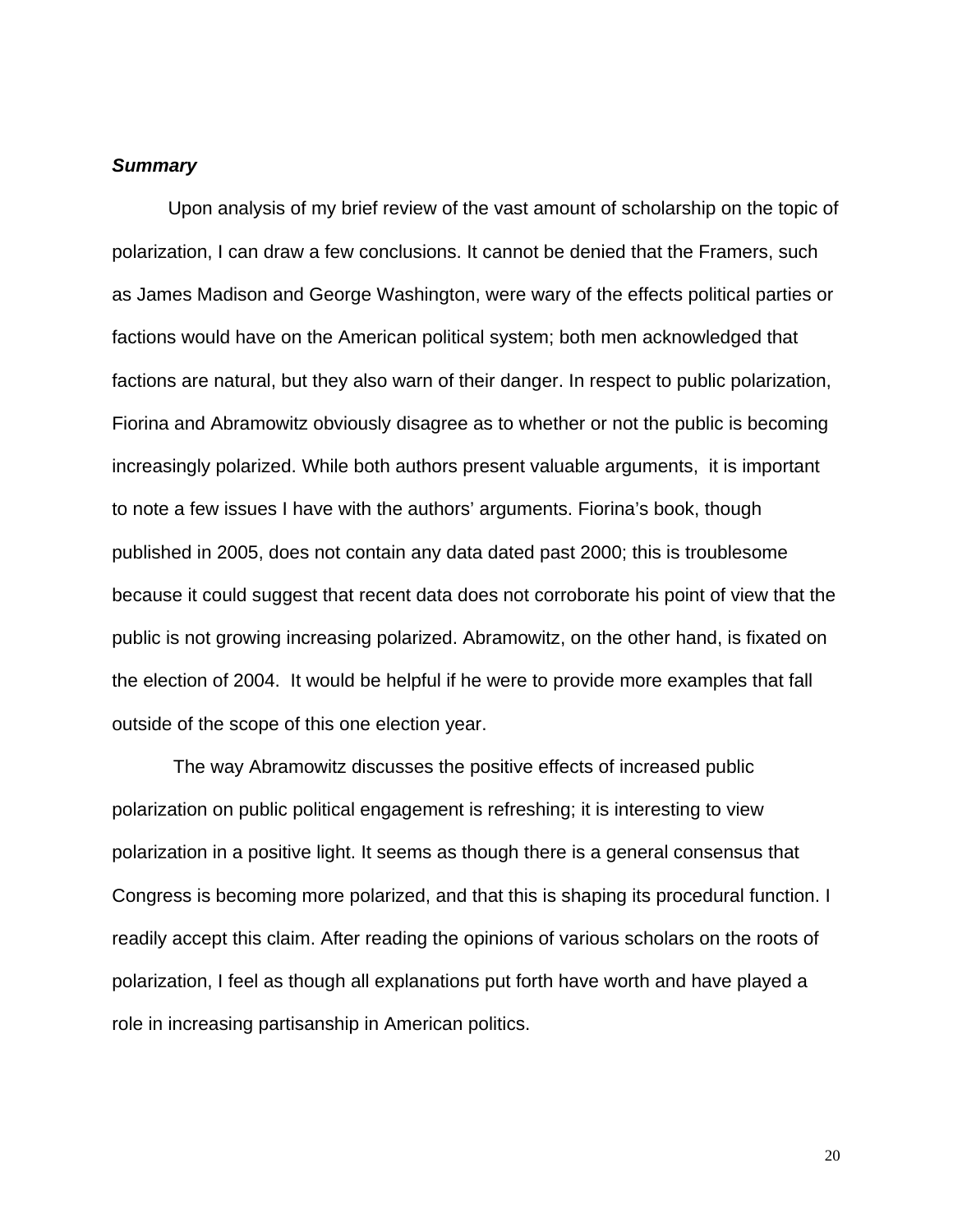#### **III. Case Studies of Partisanship in Congress**

In this section, I will discuss in detail the process of passing or failing three major pieces of legislation in each of the following decades: 1960s, 1990s, and 2000-2010. First, I will discuss the Civil Rights Act of 1964. This bill eventually became law, but it bitterly divided both the House and the Senate in the process, mainly because of the opposition it faced from the segregationist Southern Democrats. Next, I will examine the process of passing the Personal Responsibility and Work Opportunity Act of 1996. While it was hailed as a great bipartisan success, details of the debates leading up to its passage reveal the lack of civility with which partisans treated one another. Lastly, I will analyze the failure of the Comprehensive Immigration Reform Act of 2007. A product of bipartisan efforts on behalf of the Bush administration as well as Senate Democrats and Republicans, it eventually failed because the far right refused to compromise on certain moderate provisions of the bill. I chose these three pieces of legislation because they illustrate the impact of partisanship in Congress on the process of legislative politics. These case studies provide concrete examples of the effect of partisanship in Congress; I will later provide my results in regards to public opinion data and partisanship in relation to the topics of civil rights, welfare, and immigration within each of their respective decades.

#### **The Civil Rights Act of 1964**

 The Civil Rights Act of 1964 was certainly one of the most, if not the most, contentious piece of legislation in the 1960s. It exemplifies the extreme procedural measures that can be implemented in the House and Senate to pass or defeat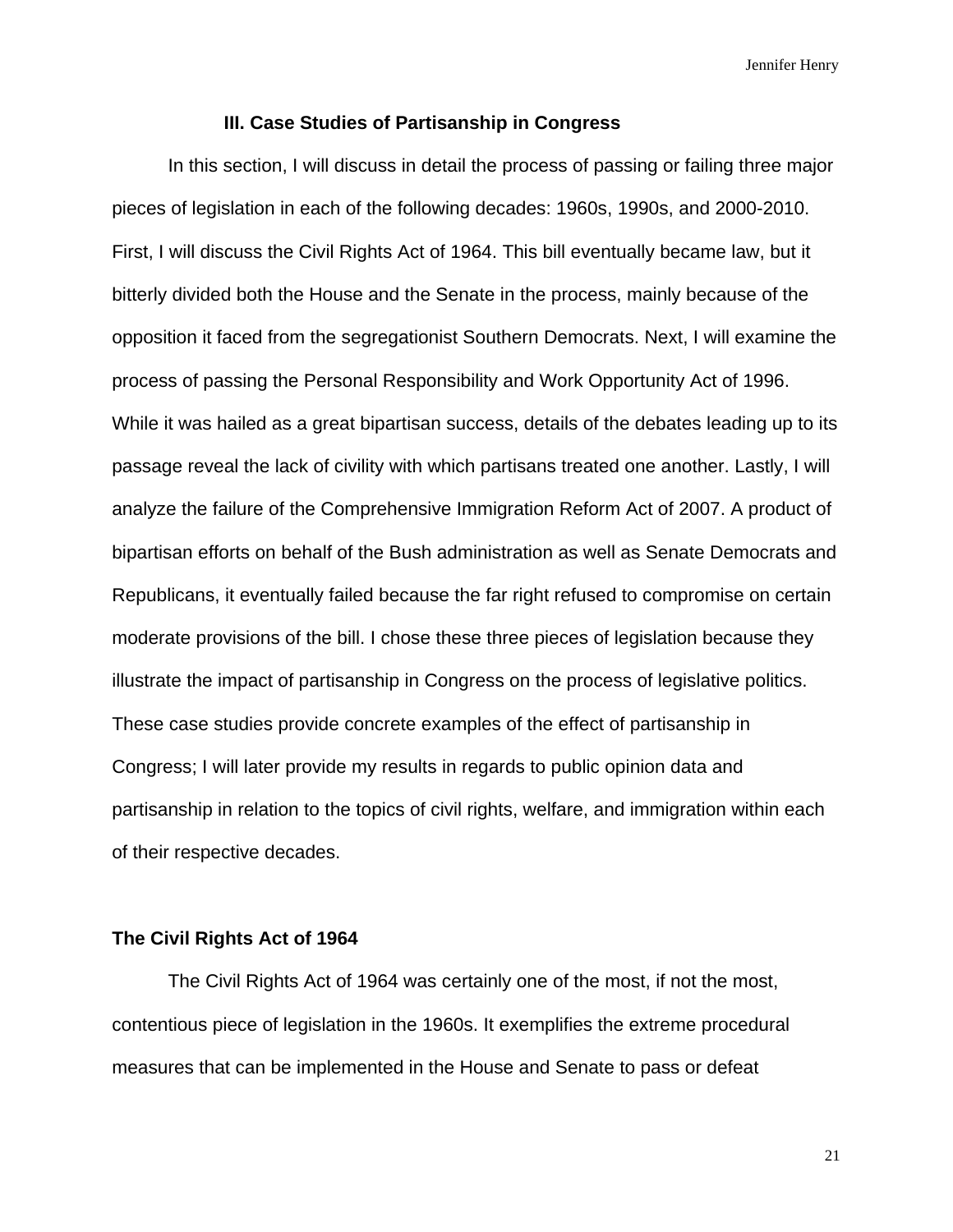legislation in situations of gridlock. The necessity of such a bill was called for by President Kennedy in a speech in June of 1963. He spoke of the need for legislation "giving all Americans the right to be served in facilities which are open to the public" as well as "greater protection for the right to vote." The passage of such legislation was nearly a year in the making; pro-civil rights legislators faced obstacles in the process that seemed nearly insurmountable, such as the longest senatorial filibuster in American history (Zietlow, 2006, p.105). Many events led up to the creation of the Civil Rights Act of 1964. First, there was the Brown v. Board of Education decision in 1954, which effectively deemed segregated schools unconstitutional and ordered desegregation. While the Supreme Court held the power to make this order, it did not have the power to enforce it. As it was, many southern states maintained segregation in their schools. Efforts by the federal government to forcefully desegregate schools led to violence in states like Arkansas and Mississippi. The Civil Rights Act of 1957 was passed under the Eisenhower administration; it was initially heralded as a historic success until it had no real impact on racial discrimination or segregation.

 The Kennedy Administration constructed the first draft of the Civil Rights Act of 1964; it reached the floor of the House of Representatives as H.R. 7152 on June 20, 1963 (Zietlow, 2006, p. 104). Some of the main provisions of the bill included the prohibition of racial discrimination in public places, prevention of employment discrimination on the basis of race or sex, and prevention of discrimination by recipients of federal funds. The bill originated in the House for strategic reasons: the chair of the House Judiciary Committee, Emmanuel Cellar, was a supporter of civil rights, while the chair of the Senate Judiciary Committee, James Eastland, was a staunch segregationist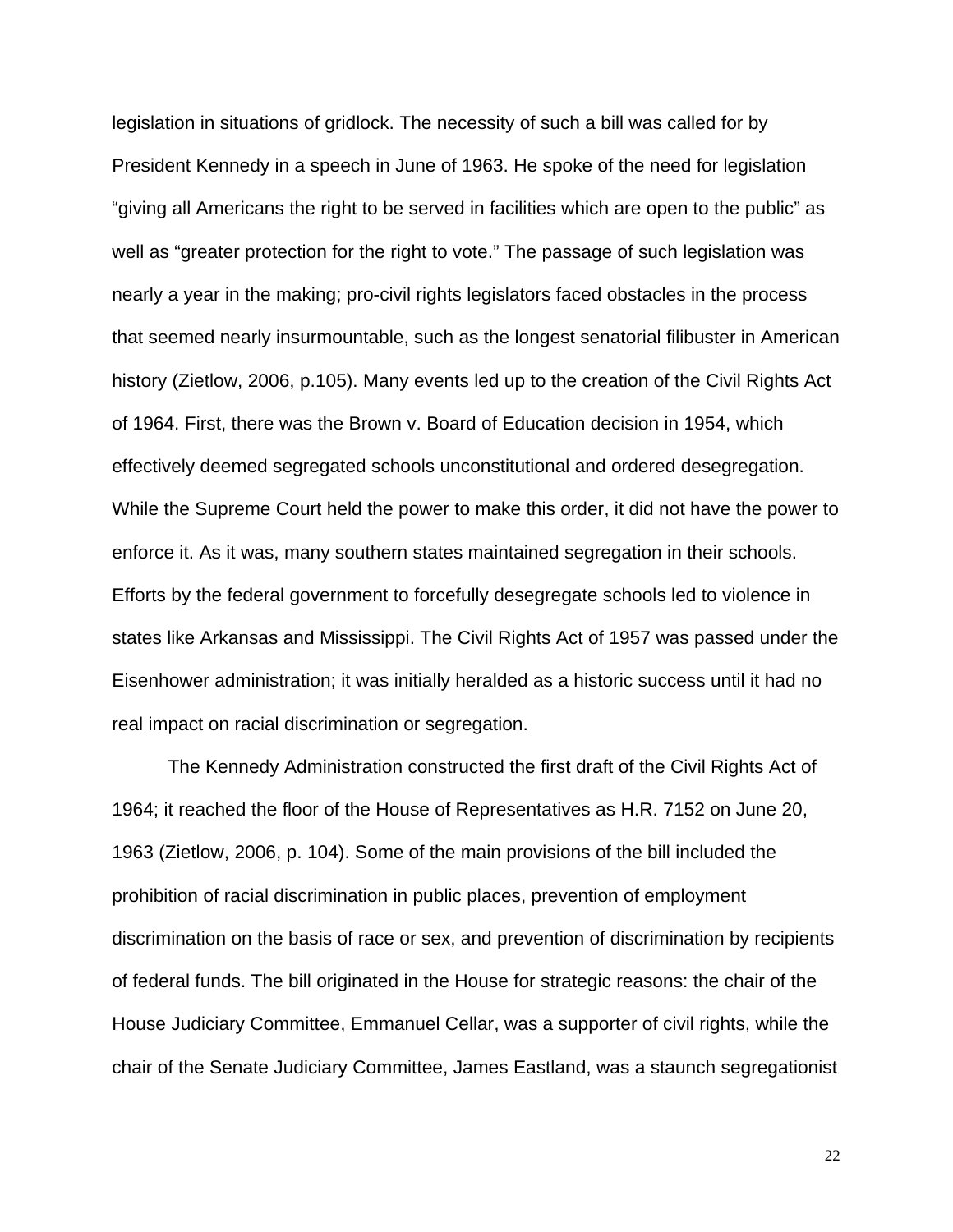(Zietlow, 2006, p.104). Congressional Democrats were divided by region, so bipartisan efforts were necessary to pass this bill. In the House, the biggest obstacle to passing the bill was Representative Howard Smith, the segregationist Democratic chairman of the House Rules Committee (Zietlow, 2006, p. 104). The original bill did not provide for the prevention of employment discrimination based on sex; this amendment was actually proposed by Howard Smith as a measure to defeat the bill (Zietlow, 2006, p.107). His plan backfired, however, because the amendment was greeted with enthusiasm by his colleagues in the House, especially females. In its original form, the bill would have covered 20 million African Americans. With the addition of gender, it covered around 100 million Americans. It can be said that the introduction of Smith's amendment contributed to the bill's success in the House. On February 10, 1964, the bill passed the House by a vote of 290 to 130.

 When H.R. 7152 reached the Senate, Senate Leader Mike Mansfield was prepared for a certain battle. Before he could offer the motion to consider the Housepassed bill, it had to be put on the Senate calendar, where it could either be motioned up or sent to Eastland's Judiciary Committee, where it would surely die (Stewart, 1997, p. 213). In order to circumvent the Judiciary Committee, Mansfield had to use the Rule XIV procedure. In enacting Rule XIV, Mansfield noted, "the procedures which the leadership will follow are not usual, but neither are they unprecedented. And the reasons for unusual procedures are too well known to require elaboration" (Stewart, 1997, p. 214). He asked for unanimous consent that H.R. 7152 be referred to the Judiciary Committee and sent back in its original form no later than March 4, 1964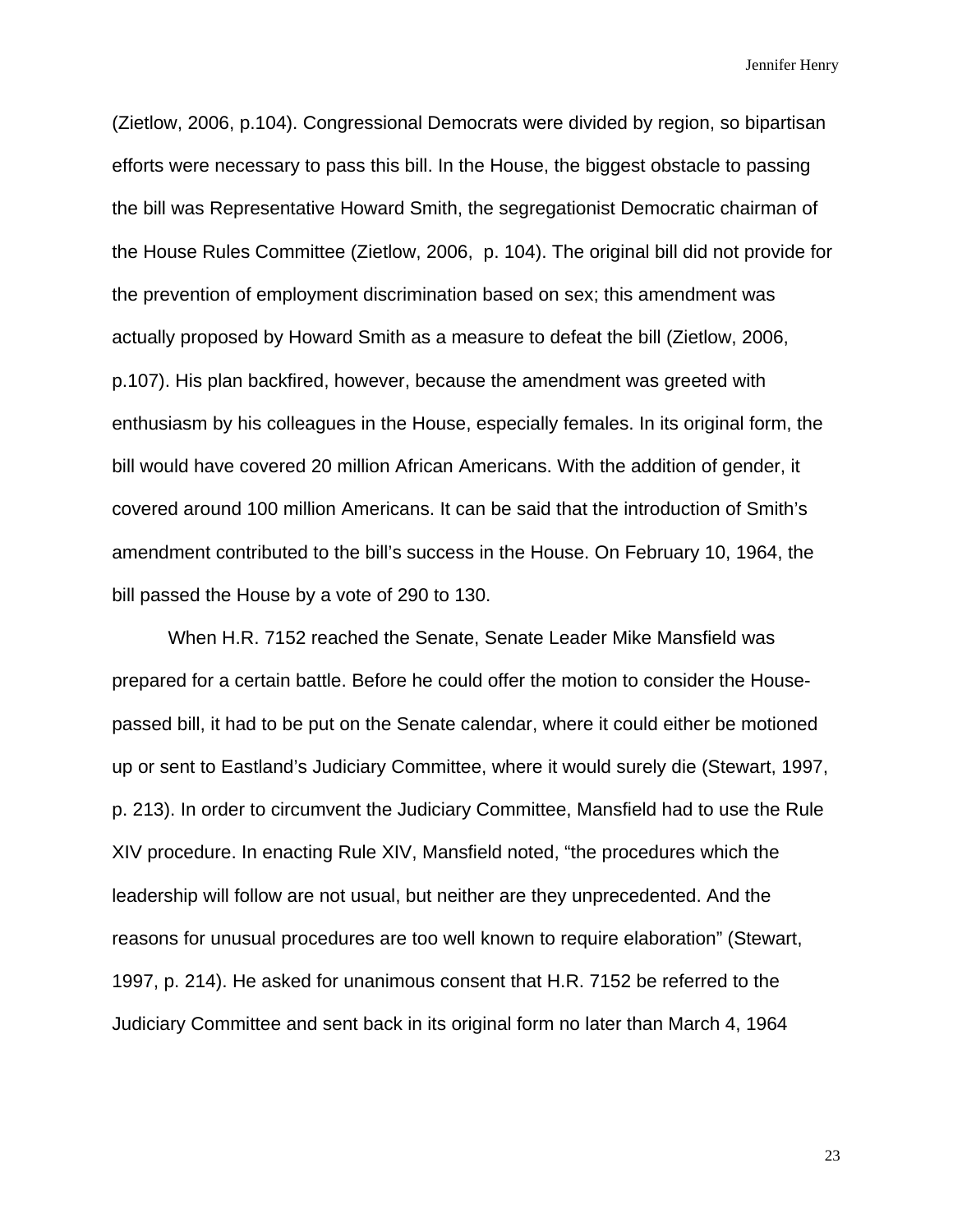(Stewart, p. 215). Southern Democrats like Eastland, Russell, and Keating objected vehemently.

 Next, Mansfield attempted to introduce the bill during the "Morning Hour," which was the time before 2:00pm during which a motion to take a bill from the calendar would be non-debatable. The Southern Democrats were prepared for this, however, and held the floor during the morning hour by reading the previous day's Journal in full, and then offering and debating amendments to the Journal (Stewart, 1997, p. 217-18). Eventually Mansfield resolved to offer his motion to consider after 2:00pm. Immediately after his remarks, Southern Democrats from states like Alabama, Louisiana, Arkansas, and North Carolina took the floor, and the filibuster of the motion to consider began (Stewart, p. 219).

 Nearly three weeks later, the Southern Democrats decided that in was in their best interest to end the initial filibuster. The Senate voted, 67-15, to proceed with the motion to consider on March 26, 1964 (Stewart, 1997, p. 224). The fact that a vote to merely consider the bill on the Senate floor took over a month to obtain says a great deal about the strength of opposition H.R. 7152 faced in the Senate.

 Mansfield appointed a pro-civil rights team comprised of Senator Hubert Humphrey of Minnesota, Minority Whip Thomas Kuchel of California, and Senator Earl Warren, also of California, to guide the bill through the Senate (Zietlow, 2006, p.109). Attempting to wear out the Southern Democrats during filibusters of previous civil rights bills had failed in 1957, 1960, and 1962. The team strategized and decided they would attempt to obtain a cloture vote to end the filibuster (Zietlow, 2006, p. 109). A cloture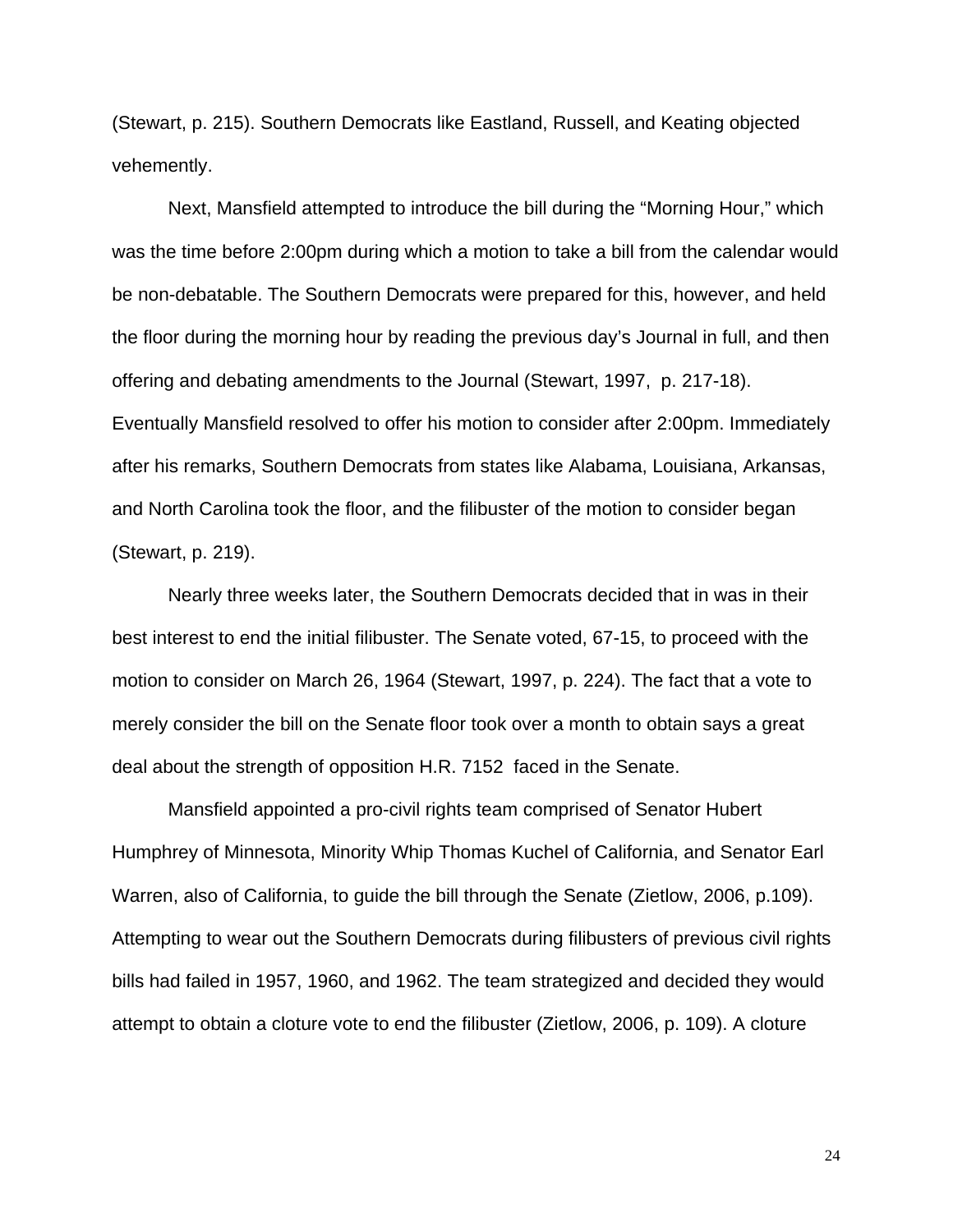vote is a procedure used to end debate that requires a two-thirds majority vote. A bipartisan effort proved to be crucial in obtaining this cloture vote.

 Pro-civil rights senators focused their attention on getting Illinois Senator Everett Dirksen, a conservative Republican, to support the bill. They believed his support could garner enough votes from the moderate and conservative camps to achieve cloture (Zietlow, p.109). On April 20, Dirksen offered several amendments to the bill, making it clear that if the amendments were adopted, he would support the bill. The amendments he offered essentially limited the authority of the Department of Justice in filing suit in cases of jurisdiction, and gave the states an initial period of jurisdiction (Zietlow, 2006, p.110). A month later, Dirksen made a public appearance in support of the bill. The cloture vote was held on June 10, 1964. The southern Democrats' filibuster ended with West Virginia Senator Robert Byrd's fourteen hour address in opposition of the legislation. Dirksen gave final remarks before the vote, saying, "The time has come for equality of opportunity in sharing the government, in education, and in employment. It must not be stayed or denied" (Zietlow, 2006, p.110). The final tally of the cloture vote was 71 to 29. The cloture vote was historic in the sense that it had ended the longest filibuster in the history of the Senate, but also because it was the first successful cloture vote of a civil rights measure.

 The vote on the passage of the bill itself was held on June 19, 1964, nearly four full months after it first entered the Senate. The vote on the bill was 73 to 27. The bill then had to return to the House for another vote because of the Dirksen amendments. It passed by a vote of 289 to 126, and President Lyndon B. Johnson signed the bill into law on July 2, 1964. Because the Civil Rights Act of 1964 was passed before the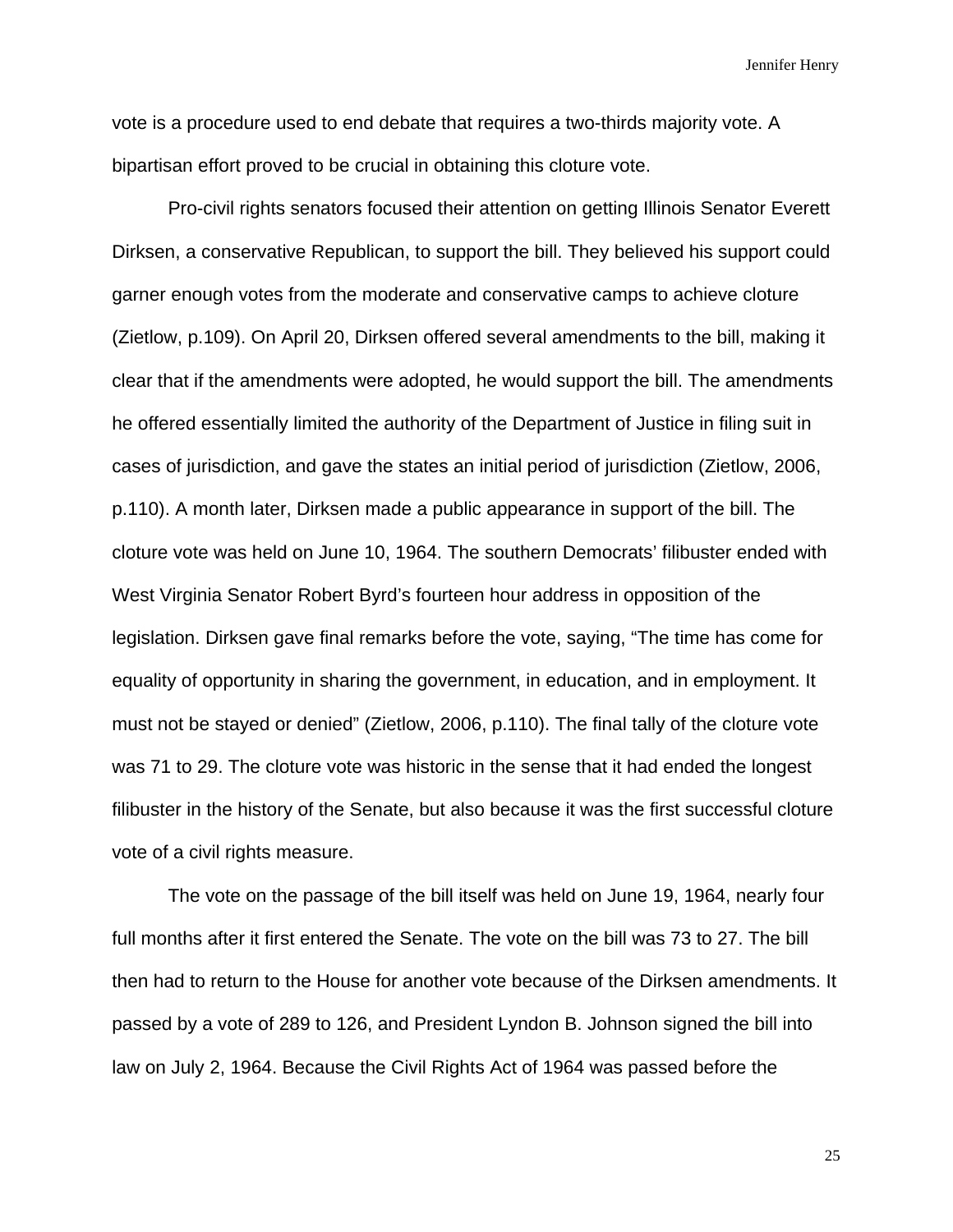southern realignment (defined in section I), it does not necessarily portray partisan division in Congress as we know it today. Instead, the bitter debate in the House and Senate over this piece of legislation was one of a regional nature, between Southern Democrats, who opposed the bill, seeing themselves as protecting the southern way of life, and pro-civil rights Republicans and Democrats, who believed it was time to guarantee equal protection of the rights of all citizens. The Civil Rights Act of 1964 exemplifies the extreme procedural measures that can be implemented in the House and Senate to pass or defeat legislation in situations of gridlock.

# **1996 Welfare Reform**

In 1994, Republicans took over both the House and Senate for the first time in 40 years, in part because of the success of their Contract with America as a campaigning tool. The Contract, the brainchild of the conservative think tank the Heritage Foundation and party leaders like Newt Gingrich, detailed the actions Republicans promised to take if they became the majority party. It included such topics as crime, fiscal responsibility, job creation, and national security. Welfare reform was also one of the cornerstones of the Contract with America. In 1992, Bill Clinton campaigned to "end welfare as we know it," and promised to assemble a task force to tackle the issue (Haskins, 2006, p. 37). Voters were hopeful that he truly wanted to pass legislation to reform welfare. Once elected, however, Clinton spent the first two years in office focused on passing healthcare reform. Clinton did assemble a task force, which grew to 32 members; it represented the wide array of views on welfare reform within the Democratic party (Haskins, 2006, p.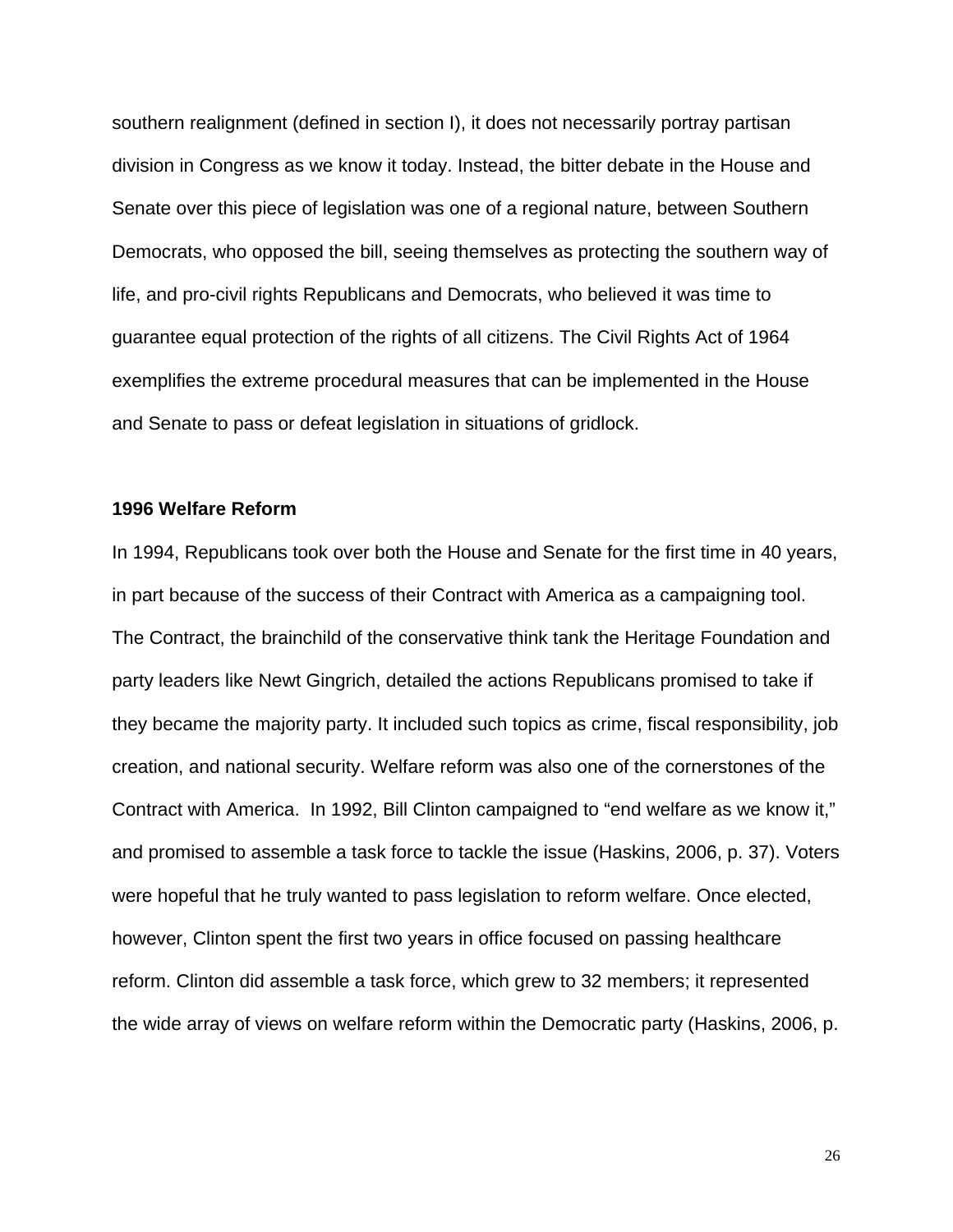39). Clinton quickly realized that there was no one proposal for welfare reform that would unite Democrats.

 Republicans saw their Congressional majority and the failure of Clinton's task force as the perfect opportunity to step in and take control of welfare reform. The debate on welfare was lodged in two separate philosophies: the Democrats believed that the solution lay in getting people trained to work and into jobs, while Republicans believed the whole system needed to be overhauled because the welfare system was being abused (Drew, 1996, p.140). In 1996, Republicans constructed two welfare reform bills that Clinton vetoed. In his book, *Work Over Welfare,* Ron Haskins, an economist and former congressional advisor on welfare issues, underscores the frustration Republicans felt after Clinton's second veto. He writes:

 "The night of January 9, with the government closed because of a blizzard, Clinton announced his veto of the welfare reform bill that Congress had sent him on December 22. Now welfare, the debt ceiling, two continuing resolutions and reconciliation- some of the most important legislation produced by Congress in decades- had been vetoed. Our agenda had been smashed. The Republican revolution was floundering" (Haskins,2006, p. 266-267).

Encouraged by Republican governors around the nation, Republicans decided to

once again attempt to draft a bill that could gain the support of the president. They filed

the Personal Responsibility and Work Opportunity Act of 1996 in the House on July 31,

1996. The goal of H.R. 3507, as stated in the bill, was:

 "To restore the American family, enhance support and work opportunities for families with children, reduce out-of-wedlock pregnancies, reduce welfare dependance by requiring work, meet the health care needs of America's most vulnerable citizens, control welfare and Medicaid spending, and increase state flexibility" (H.R. 3507, 1996).

Provisions of the bill included such things as instituting the Temporary Assistance for

Needy Families (TANF) program, stricter conditions for food stamp eligibility, reductions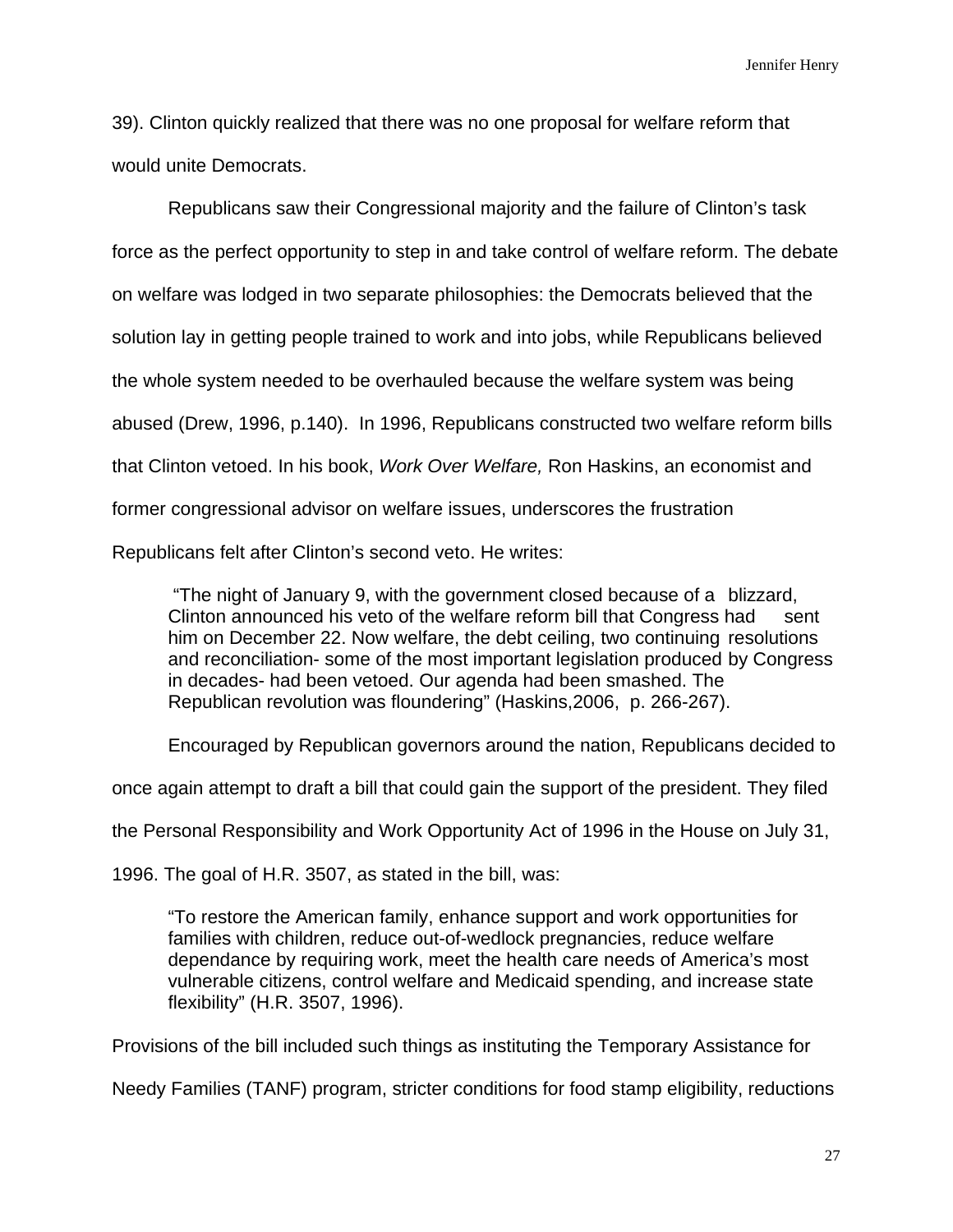in immigrant welfare assistance, and work requirements for welfare recipients (H.R. 3507, 1996). In general, it aimed to make welfare more temporary, as well as give some autonomy over its operations to the individual states.

 As major debates on the bill were expected to begin, Democrats were in an uneasy position. They had not yet been informed of President Clinton's intentions, they were wavering and wanted to take the same course of action as Clinton (Haskins, 2006, p. 325). What happened next was the House of Representative's clever version of a filibuster. Democrat Lloyd Doggett asked for unanimous consent to use a chart on the House floor (Haskins, 2006, p. 325). Doggett's chart was blank. Next, Harold Volkmer, another Democrat, objected to this request and asked for a recorded vote, which would take around a half hour to conduct (Haskins, 2006, p. 326). This same process occurred seven times with other Democrats requesting a recorded vote to use their blank charts on the House floor (Haskins, 2006, p. 326). These tactics were used to delay a vote, so that Democratic representatives could hear what Clinton's action would be on the bill. Along with these absurd stall tactics, there was actual legitimate debate on the bill. The debate was bitter and heated. Democrats accused Republicans of proposing to "take food from the mouths of children" to pay for their "tax cuts for the rich," while Republicans likened welfare recipients to animals (Drew, 1996, p. 144-45). What was meant to be an intellectual debate on the merits and shortfalls of the proposed bill turned into an barbaric spectacle. Hours later, Clinton held a press conference announcing his decision to sign the Personal Responsibility and Work Opportunity Act of 1996 if it were to pass in Congress.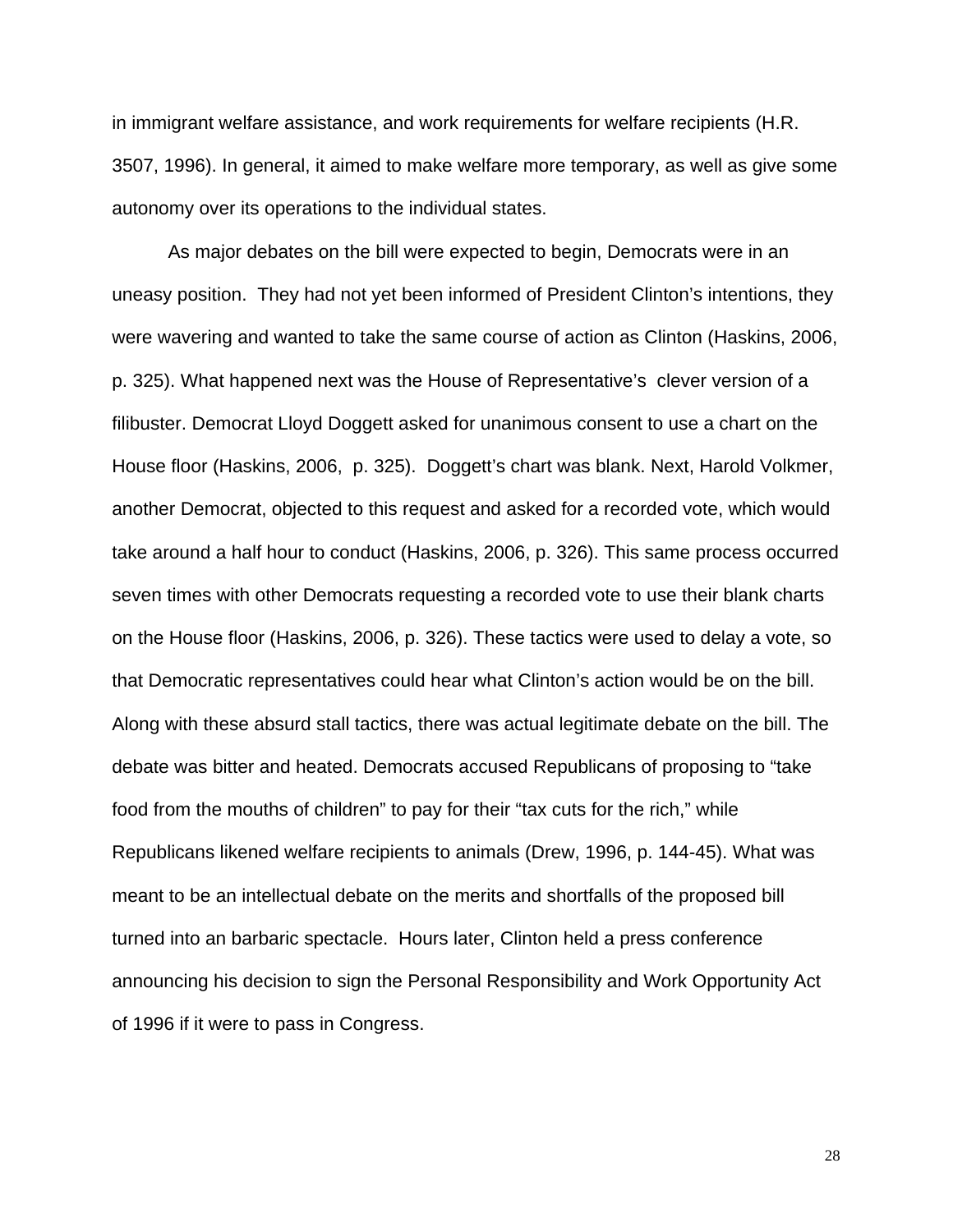Upon hearing this, Representative Clay Shaw, the first sponsor of the bill, walked

to the Democrats' side of the House and spoke from their microphone, saying:

 "I hope [Democrats] will give me their understanding in my coming over to their side, because I do it not out of smugness or arrogance. I do it out of coming together...The degree of success we have now is going to be a victory for the American people, for the poor. It is not going to be a victory for one political party. It is now time for us to put our hands out to one another and to come together to solve the problems of the poor" (Haskins, 2006, p. 330-31).

This was quite the change of pace from the bitter debate that had taken place on the

House floor just a few hours prior. The bill passed the House by a vote of 328 to 101,

and the next day passed the Senate by a vote of 78 to 21 (Haskins, 2006, p. 331).

While the bill eventually passed the House and Senate by impressive bipartisan

margins, it is important to remember that votes were still cast along party lines.

Democrats would have certainly voted against the bill had Clinton announced that he

would veto it. Welfare reform is yet another example of legislation that faced obstruction

in Congress because of partisanship. Democrats employed tactics of delay because

they did not want to stray from the mandate of their president, and in essence, their

party. Welfare reform of 1996 is contemporarily heralded as a bipartisan success,

perhaps because the bitterness and infighting was kept from the public eye.

# **Comprehensive Immigration Reform Act of 2007**

In a speech in the summer of 2006, President George W. Bush called for comprehensive immigration reform in an oval office speech, saying:

 "The issue of immigration stirs intense emotions, and in recent weeks, Americans have seen those emotions on display. On the streets of major cities, crowds have rallied in support of those in our country illegally. At our southern border, others have organized to stop illegal immigrants from coming in. Across the country, Americans are trying to reconcile these contrasting images. And in Washington,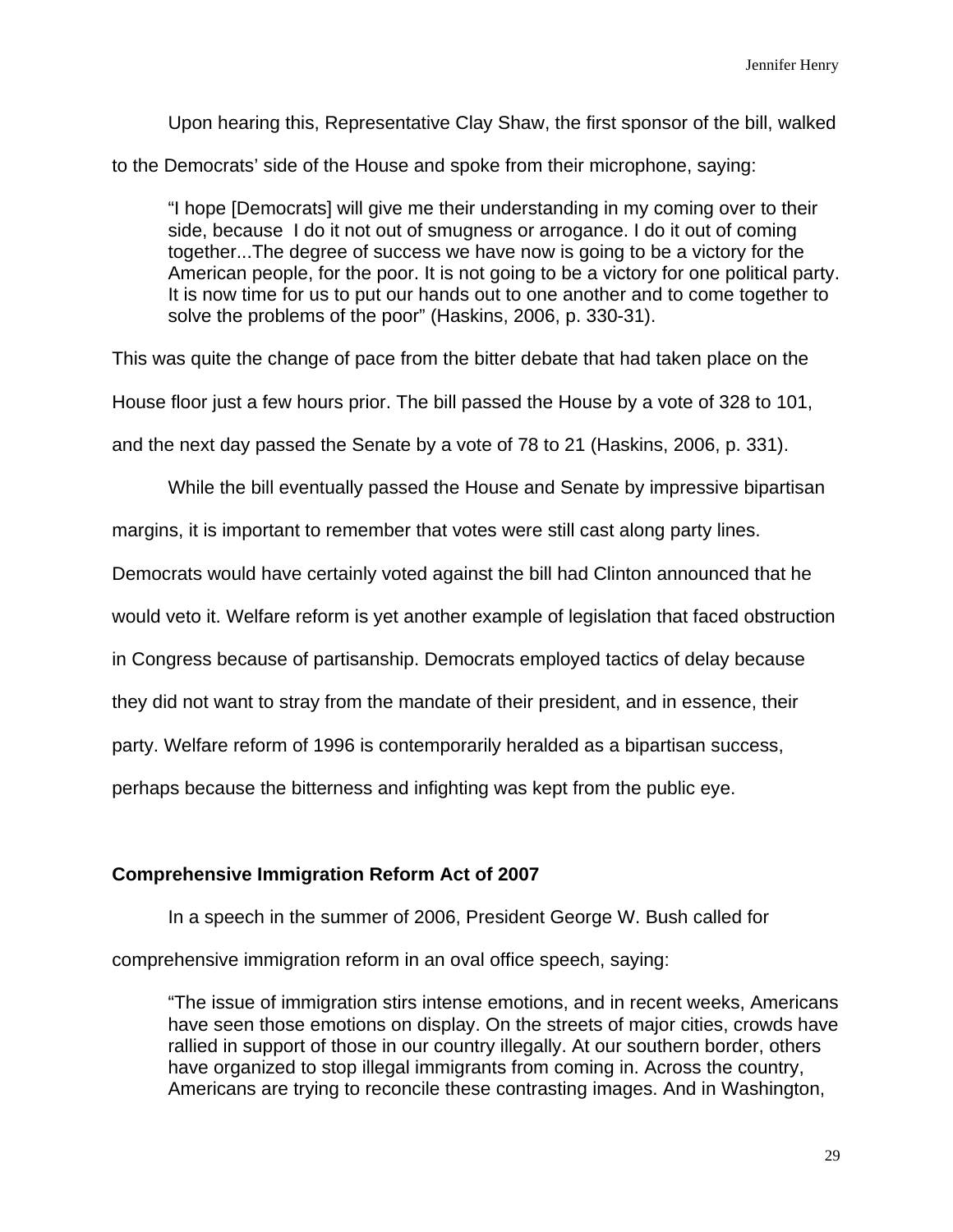the debate over immigration reform has reached a time of decision" (Bush, 2006).

Comprehensive immigration reform could be considered Bush's one major attempt at bipartisan policy-making during his second term. After months of negotiation between Republican and Democratic senators, the Comprehensive Immigration Reform Act was brought to the Senate on May 9, 2007, sponsored by Democratic Senator Harry Reid of Nevada (S. 1348, 2007). Its provisions were aimed at reconciling the differences between liberal and conservative views on immigration. It provided for a new class of visa, the "Z visa," which gave illegal immigrants the legal right to remain in the United States, and made them eligible for a green card after eight years (S. 1348, 2007). It also made family reunification requirements stricter: only the spouse and children of a new citizen would be eligible for green cards rather than all relatives (S. 1348, 2007). It also ended the employer-sponsored component of immigration and replaced it with a pointbased merit system based on such qualifications as education, job skills, family connections, and English proficiency (S. 1348, 2007). The bill laid out provisions for a guest worker program (the "Y" visa) as well as increased enforcement of the US-Mexico border (S. 1348, 2007). The bill's most controversial provision was the DREAM Act, which provided a path to citizenship for illegal immigrants who met specific qualifications (S. 1348, 2007).

 The bill was supported wholeheartedly by the Democratic leadership of the House and Senate, as well as several prominent Republicans, like Senator John McCain (Abramowitz, 2010, p. 166). Opposed to the bill were the extremely conservative members of the Republican base. They attacked the "path to citizenship" provision, saying it was too close to outright amnesty and rewarded illegal immigrants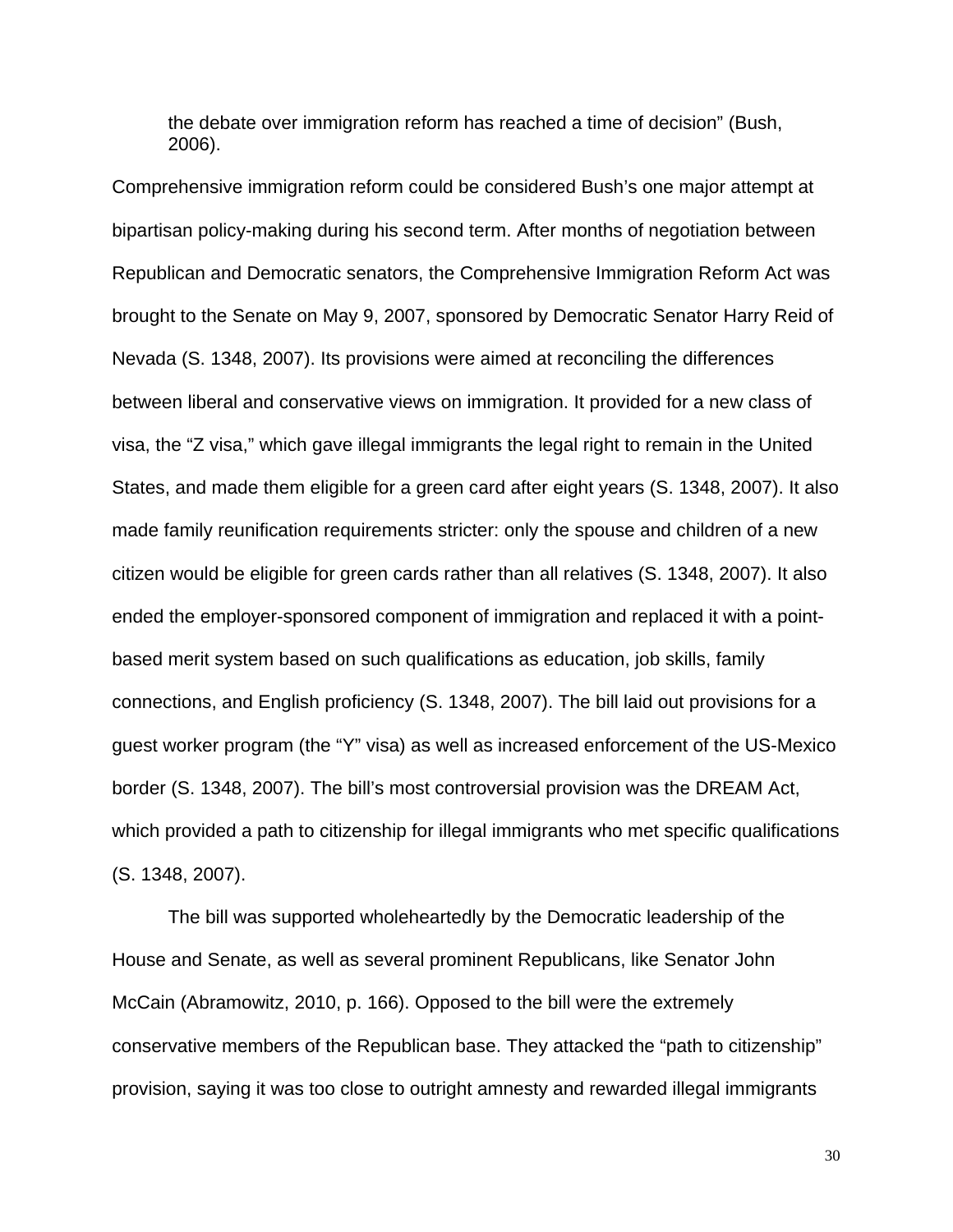(Smith, 2007). In a June 2007 speech, McCain defended his supportive stance on the bill vehemently, saying:

 "I defend with no reservation our proposal to offer the people who harvest our crops, tend our gardens, work in our restaurants, care for our children, and clean our homes a change to be legal citizens of this country. They will have to earn it. They must come out from the shadows, pay their penalties, fees and taxes, stay employed, obey our laws, learn our language and history, and go to the back of the line and wait years for the privilege of being an American" (McCain, 2007).

 After the bill was brought up for consideration on the Senate floor, nearly 40 amendments were proposed by Republicans and Democrats alike. 33 of the amendments even reached a floor vote. In order to advance toward a final vote, cloture needed to be obtained, which is a 60 person vote in the Senate. A June 2007 cloture motion failed with 46-53 vote (Smith, 2007). 33 Democrats, 12 Republicans, and one Independent voted to advance the bill to a final vote, while 15 Democrats, 37 Republicans, and one Independent voted against advancement (Smith, 2007). In comments after the failure of the bill, a frustrated President Bush stated, "A lot of us worked hard to see if we couldn't find common ground. It didn't work" (Smith, 2007). The process of the proposal and eventual failure of the Comprehensive Immigration Reform Act of 2007 illustrates perfectly the difficulty in building bipartisan coalitions in Congress, especially under intense hyper-partisan conditions. Since the 110th Congress's failure to overhaul immigration, it has remained a contentious issue in American politics.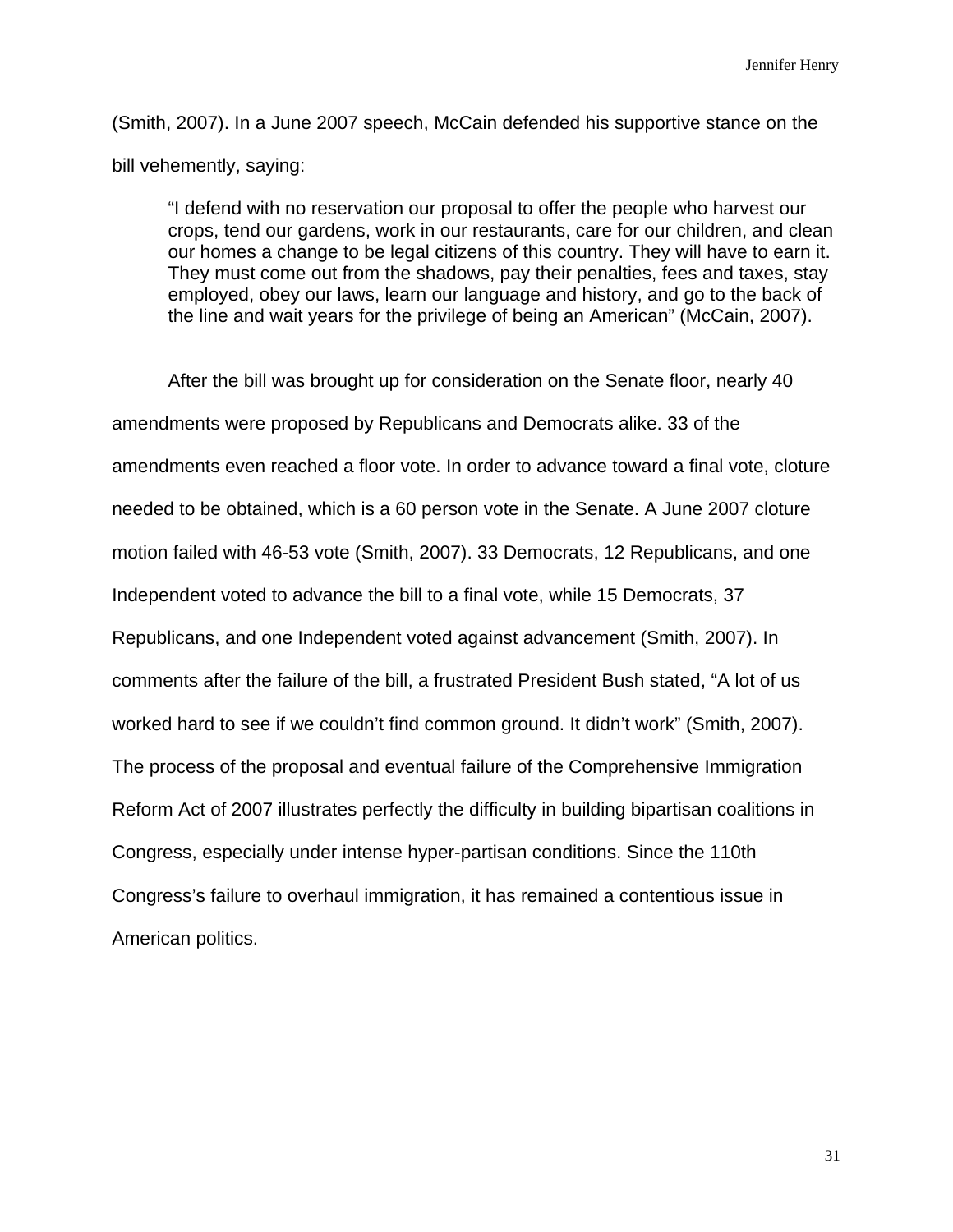## *Summary of Case Studies*

I chose the to focus on these three case studies because each of them demonstrates the result of partisanship on the legislative process. In the case of the Civil Rights Act of 1964, extreme procedural measures were enacted in the Senate to circumvent gridlock. Pro-civil rights senators worked for weeks to obtain the cloture vote they needed to end the filibuster of the Southern Democrats and bring the bill forward. In the case of welfare reform in 1996, Clinton's failure to unify the Democratic Party with his committee's proposals on welfare reform allowed Republicans to push their initiative through the House and Senate. Afraid of being viewed as obstructionists, Clinton and the Democrats reluctantly threw their support behind a the Personal Responsibility and Work Opportunity Act although they disagreed with a number of its provisions.

 The Comprehensive Immigration Reform Act of 2007 failed because a faction of extremely conservative Republicans objected vehemently to the "path to citizenship" provision of the bill. This faction refused to compromise, believing that no reform was better than accepting a bill that did not serve their interests. These three initiatives, regardless of their eventual success or failure, were all shaped in a major way by the hyper-partisan atmosphere of Congress.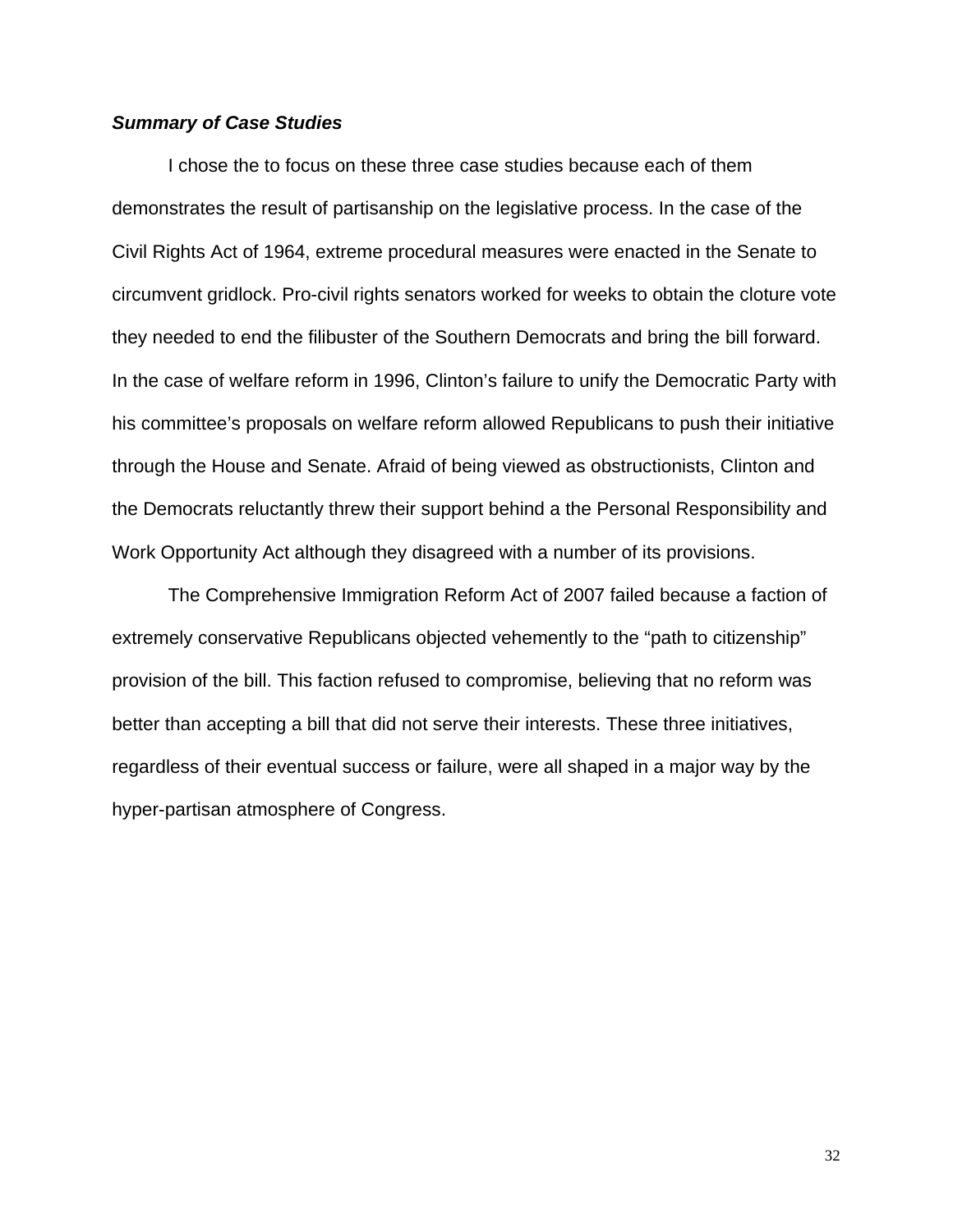#### **IV. Findings: Public Opinion and Partisanship**

 The last portion of my paper will discuss the significance of the results of my research that explored public opinion in regards to civil rights, welfare, and immigration reform in the 1960s, 1990s, and early 2000s, respectively. To conduct my research, I used American National Election Study (ANES) survey data found using the Survey Documentation and Analysis archive maintained by the Computer-assisted Survey Methods Program at the University of California, Berkeley. I generated tables using party identification as the dependent variable and responses to survey questions about policies as the independent variables.

 In 1972, a question asking respondents to identify themselves as liberal or conservative on a seven-point scale appeared on the ANES for the first time. Included this information, when applicable, as well as party identification information in order to determine if the opinions of Republicans matched up with those of conservatives, and if the opinions of Democrats matched up with liberals. To simplify the data, I have produced my own tables using my findings from the tables generated from the SDA archive. It should be noted that for purposes of efficiency, I manually collapsed the liberal/conservative responses from a 7-point scale of ideology to simply liberal, conservative, moderate, and in some cases, "other." Upon analyzing the results of this research, it becomes obvious that ideological and political identification have an increasingly undeniable impact on public opinion.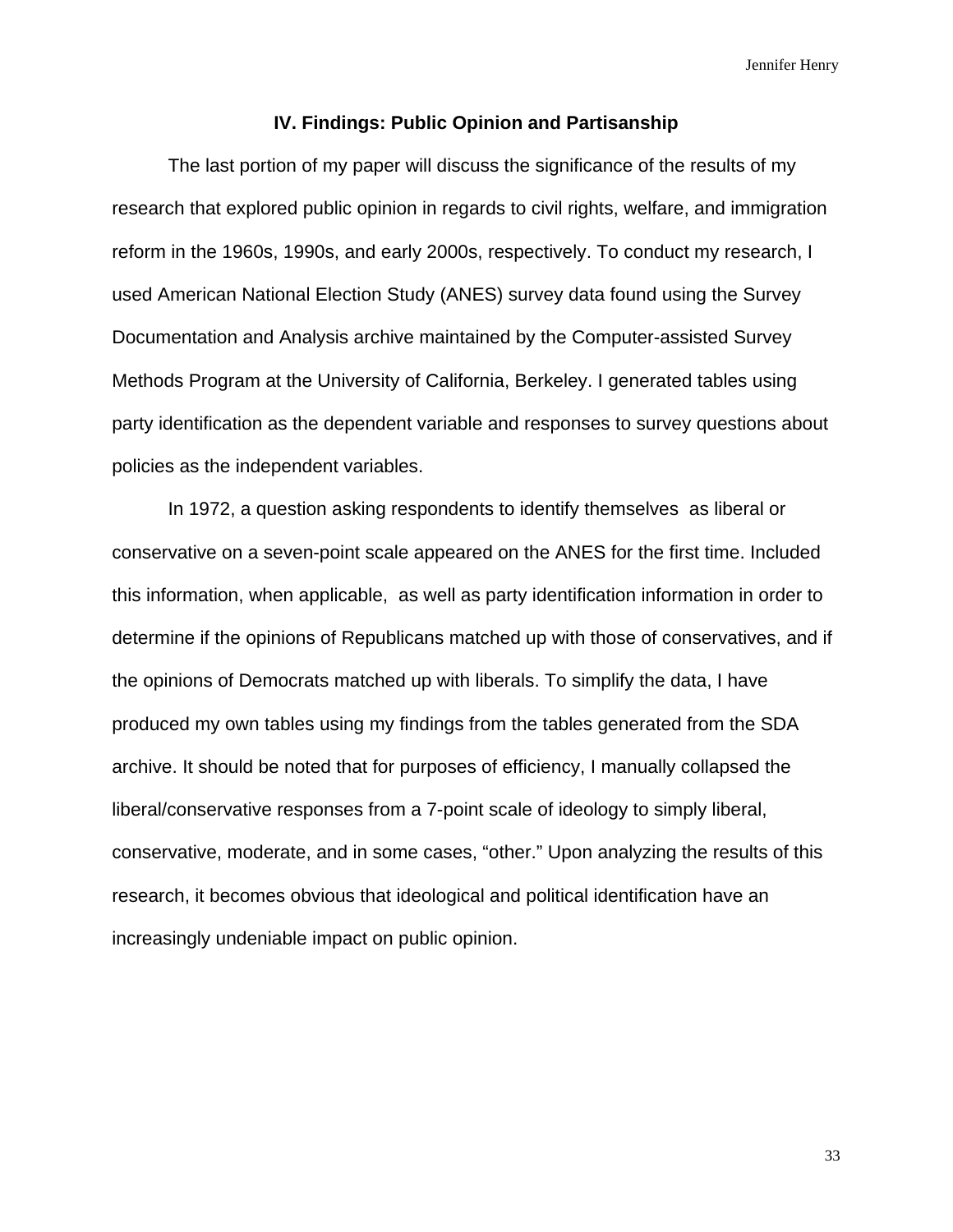# **Civil Rights**

|                                                                     | <b>Democrats</b> | <b>Independents</b> | <b>Republicans</b> |
|---------------------------------------------------------------------|------------------|---------------------|--------------------|
| Gov't should see to it<br>that blacks get fair<br>treatment in jobs | 44.5%            | 46.3%               | 25.4%              |
| Not the federal<br>government's<br>business                         | 35.5%            | 33.9%               | 51.4%              |
| Other                                                               | 20%              | 19.8%               | 23.2%              |

Figure 1.1: *Opinion on Government's Role in Ensuring Fair Treatment of Blacks, by Party Identification- 1964* 

Source: American National Election Study Cumulative Data File

 Figure 1.1 is interesting because the ANES data comes from 1964, which was the beginning of the southern realignment of political parties (Southern Democrats transferred to the Republican Party); yet the results appear exactly as we would expect them to after the realignment. Results show that the Democratic Party was much more pro-civil rights. 44.5% of self-identified Democrats surveyed believed that it was the government's role to ensure that African-Americans were treated fairly at work, compared to only 25.4% of self-identified Republicans.

 Figure 1.2 shows surprising findings. There are not significant changes in respect to the Democratic Party, but Republicans actually appear to have become more receptive to civil rights since study conducted eight years prior. 34.5% of Republicans surveyed in 1972 believed that the government should ensure that African-Americans receive fair treatment in their jobs, compared to 25.4% of Republicans surveyed in 1964. This could be explained by the general acceptance of civil rights initiatives by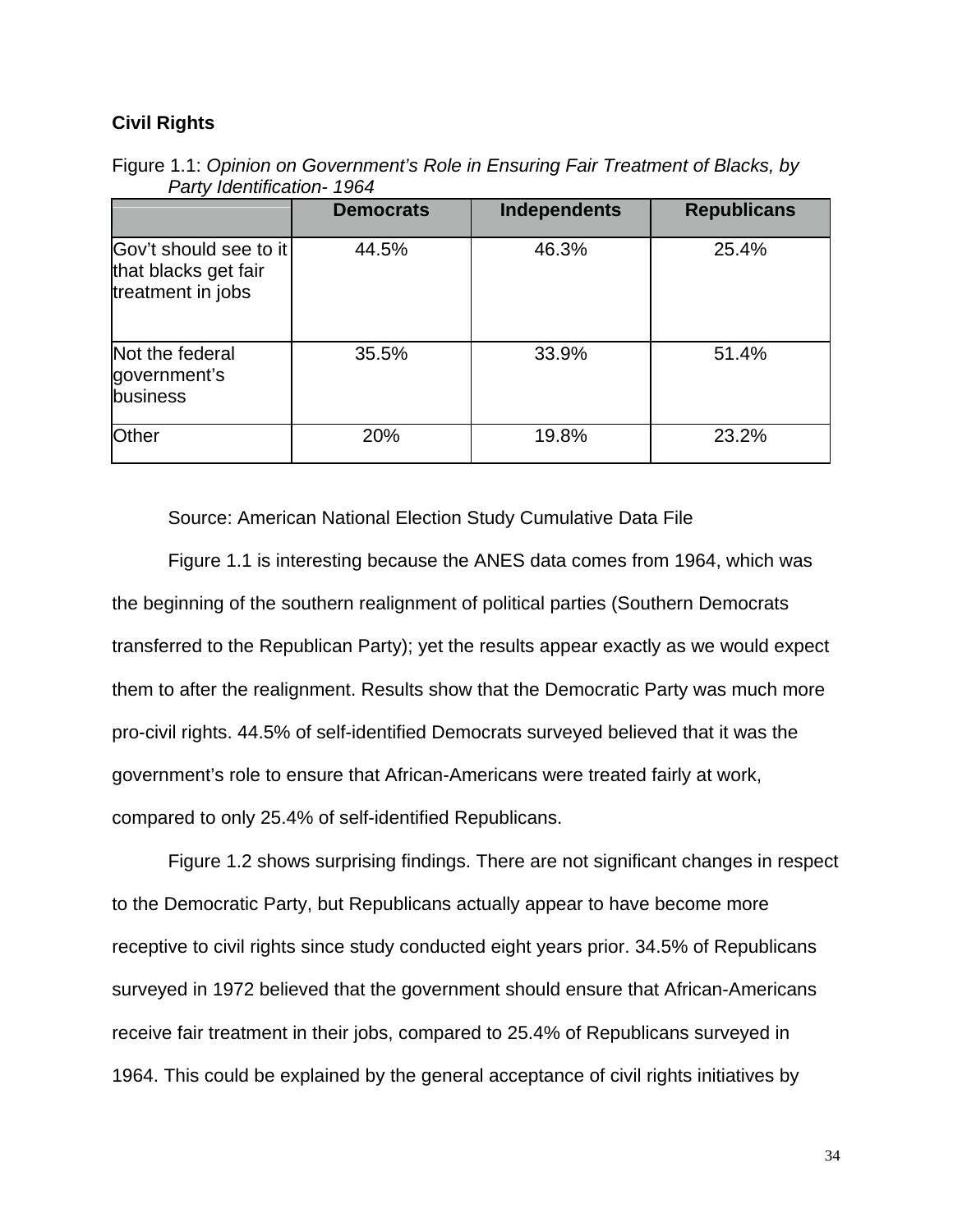American society. In 1972, more Democrats than Republicans believed that it was the

government's role to ensure fair treatments of blacks in the workplace.

|                                                                     | <b>Democrats</b> | independents | <b>Republicans</b> |
|---------------------------------------------------------------------|------------------|--------------|--------------------|
| Gov't should see to it<br>that blacks get fair<br>treatment in jobs | 46.3%            | 41.0%        | 34.5%              |
| Not the federal<br>government's<br>business                         | 33.3%            | 32.5%        | 39.7%              |
| Other                                                               | 20.5%            | 26.6%        | 25.8%              |

Figure 1.2: *Opinion on Government's Role in Ensuring Fair Treatment of Blacks, by Party Identification- 1972*

Source: American National Election Study Cumulative File

 When the fair treatment of African-Americans question is analyzed from the angle of self-identification as a liberal or conservative rather than by party identification, we do not find the level of consistency we would expect. Conservative and Republican views are more consistent than liberal and Democratic views, but neither match up as closely as anticipated. For instance, in Figure 1.3 we see that 69.1% of self-identified liberals believe that the government should see to it that African-Americans receive fair treatment in their jobs, as opposed to only 46.3% of Democrats.

 Upon examining 1972 ANES data in regards to public opinion on the government's responsibility involving the fair treatment of African-Americans, it appears that the southern realignment had not yet fully taken effect. While a great majority of liberals believe that the government should see to it that blacks get fair treatment in the workplace, less than half of Democrats shared the same opinion. This could be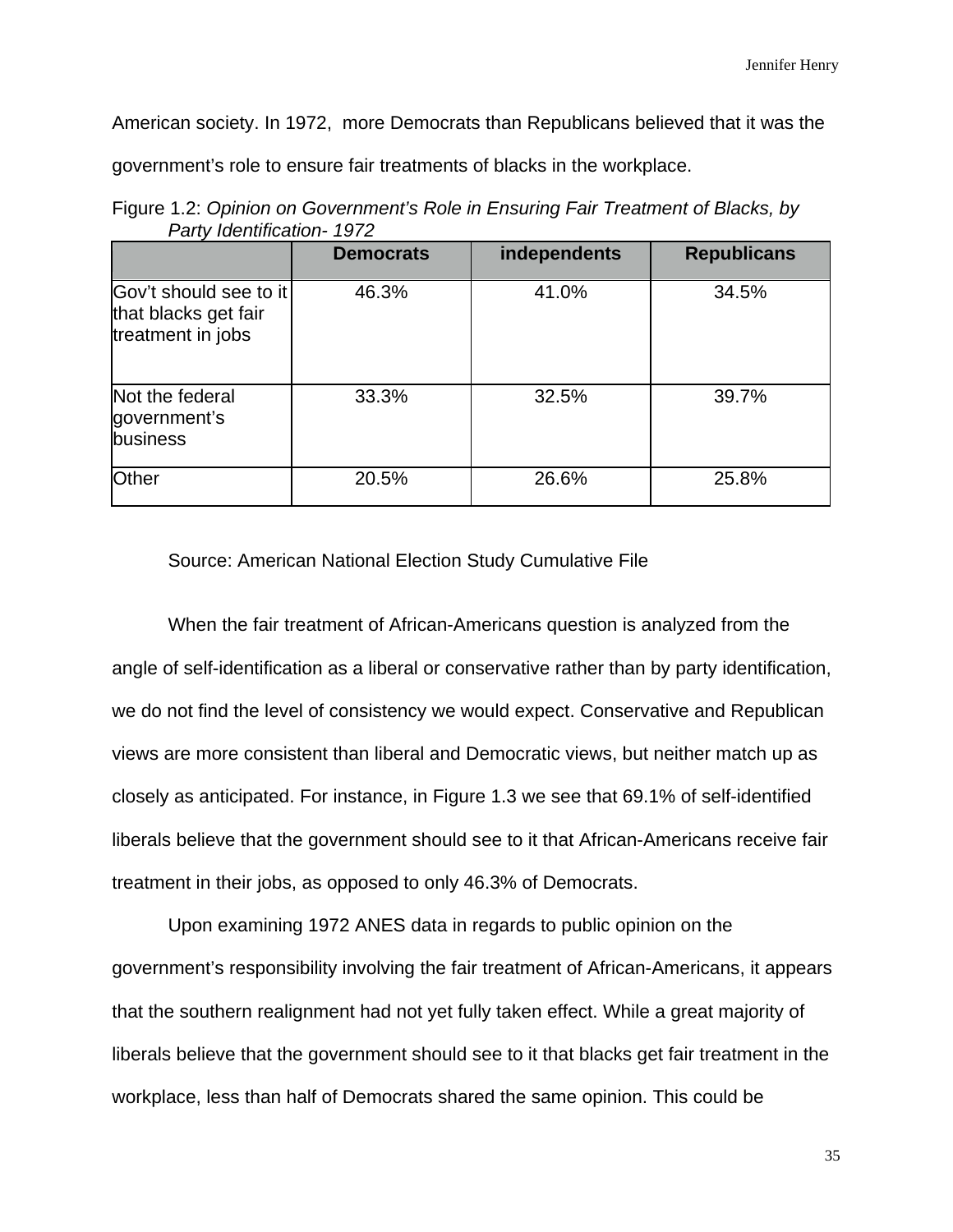explained by the "sorting" idea, discussed by Fiorina and Abramowitz in section one of this paper. It appears that in 1972, liberals were not yet fully sorted into the political party that shared their ideological position: the Democratic party. In the present day, the terms "Democrat" and "liberal" are for the most part synonymous. This was not the case in 1972.

Figure 1.3: *Opinion on Government's Role in Ensuring Fair Treatment of Blacks, by Liberal/Conservative Identification- 1972*

|                                                                     | <b>Liberal</b> | <b>Moderate</b> | <b>Conservative</b> |
|---------------------------------------------------------------------|----------------|-----------------|---------------------|
| Gov't should see to it<br>that blacks get fair<br>treatment in jobs | 69.1%          | 36.3%           | 33%                 |
| Not the federal<br>government's<br>business                         | 20.8%          | 39.7%           | 45.5%               |
| Other                                                               | 10.1%          | 24.0%           | 21.4%               |

Source: American National Election Study Cumulative File

Figure 1.4: *Opinions on Government's Responsibility to Integrate Schools, by Party Identification- 1964* 

|                                               | <b>Democrats</b> | <b>Independents</b> | <b>Republicans</b> |
|-----------------------------------------------|------------------|---------------------|--------------------|
| gov't should ensure<br>integration of schools | 43.9%            | 35.5%               | 37.9%              |
| gov't should stay out<br>of this area         | 36.2%            | 43.0%               | 43.3%              |
| no opinion                                    | 19.9%            | 21.5%               | 18.8%              |

Source: American National Election Study Cumulative Data File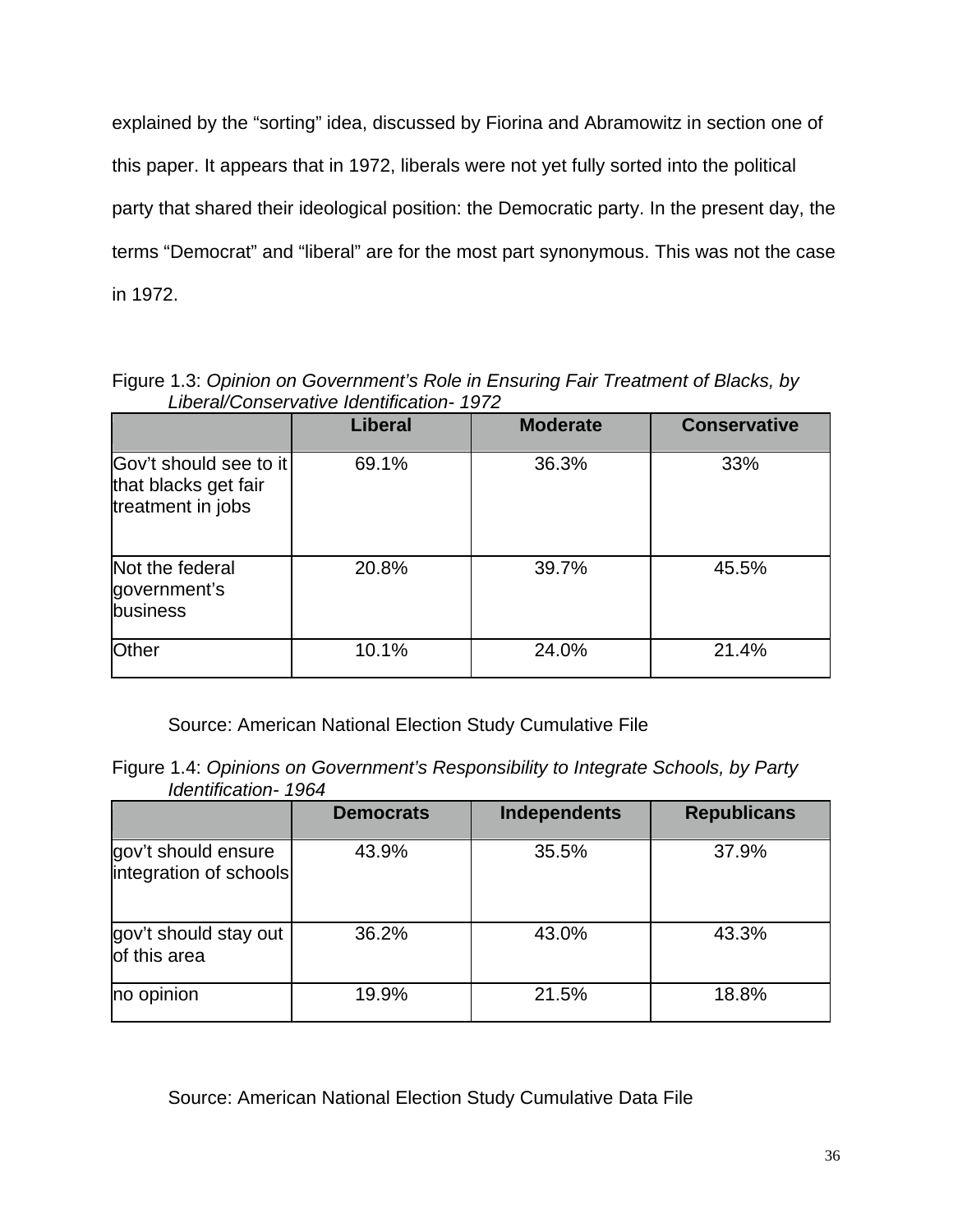In figure 1.4, opinions of respondents on the government's responsibility to enforce integration mandates is displayed in respect to party identification. As expected, more Democrats (43.9%) than Republicans (37.9%) believe it is the responsibility of the government to integrate schools. While this is certainly significant, it is not a staggering statistical difference; it could, just as in the case of Figure 1.1, be explained by the fact that the survey took place in 1964 before the southern realignment.

Figure 1.5: *Opinions on Government's Responsibility to Integrate Schools, by Party Identification- 1972*

|                                               | <b>Democrats</b> | <b>Independents</b> | <b>Republicans</b> |
|-----------------------------------------------|------------------|---------------------|--------------------|
| gov't should ensure<br>integration of schools | 39.7%            | 38.2%               | 32.4%              |
| gov't should stay out<br>of this area         | 42.9%            | 40.7%               | 49.0%              |
| no opinion                                    | 17.4%            | 21.1%               | 18.6%              |

# Source: American National Election Study Cumulative Data File

 Upon analysis of Figure 1.5, which reflects opinions on integration by party identification in 1972, the same trends that were observed in Figure 1.4 appear. It is therefore more useful to examine Figure 1.5 in respect to Figure 1.6. Just as in the case of attitudes toward the fair treatment of blacks in the workplace, it seems that the ideological positions of liberal and conservative were still not yet fully sorted into the Democratic and Republican parties, respectively. Only 39.7% of Democrats believed that the government should ensure integration of schools, while 64.4% of liberals hold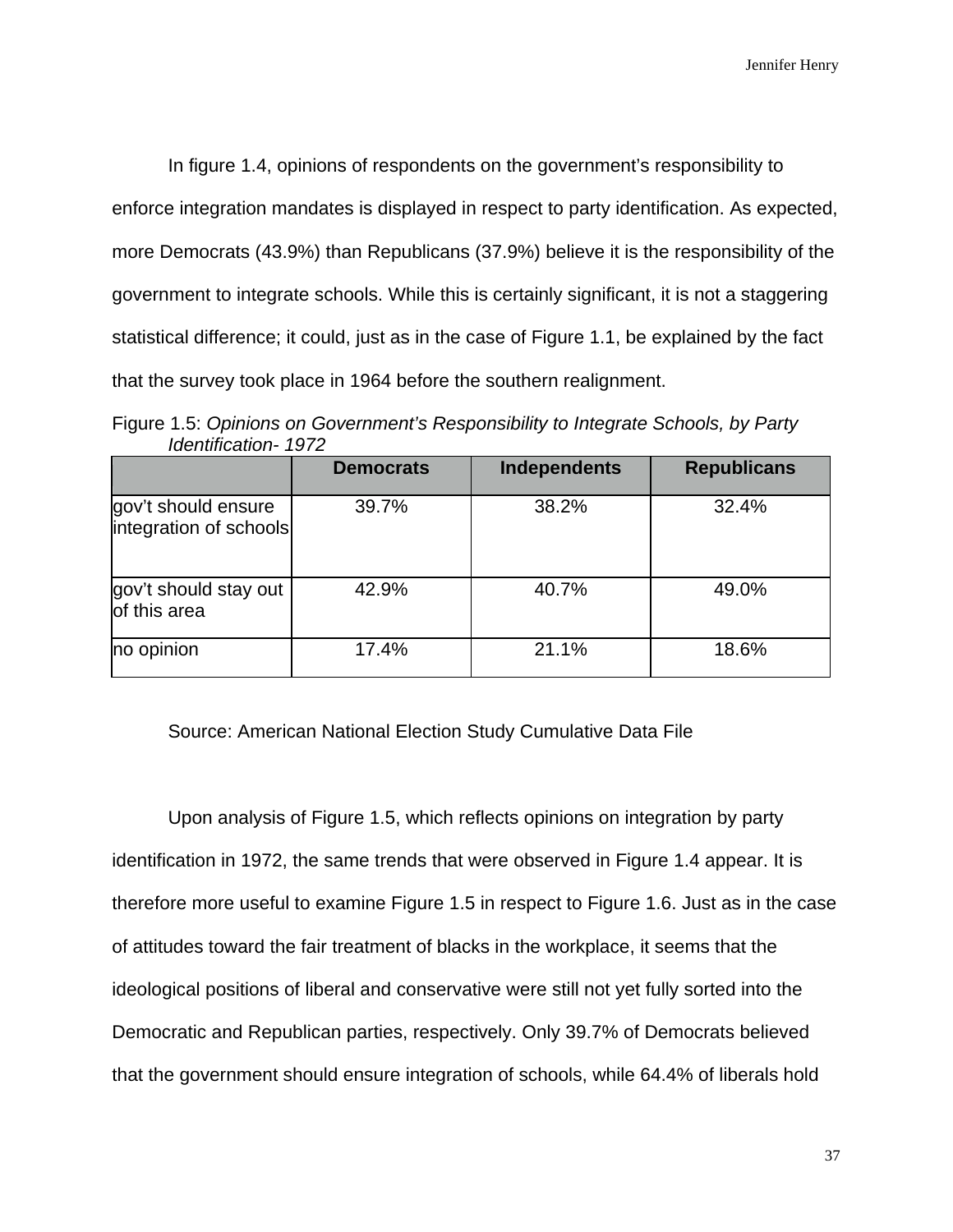this view. Again, the difference is not as stark between Republicans and conservatives, but it is present. 49% of Republicans believed that the government should not concern itself with integration, compared to 57.8% of self-identified conservatives.

 In sum, it can be observed that public opinion on civil rights issues was divided by partisanship in both 1964 and 1972, but perhaps not in the same way we define partisanship today. Generally speaking, Democrats were slightly more pro-civil rights than Republicans. It can be said with a greater level of certainty, however, that liberals were much more in favor of civil rights legislation on behalf of the federal government than conservatives. This discrepancy appears because the southern realignment was still in progress, so liberals and conservatives were not yet fully sorted into the parties that share their ideological values.

|                                               | <b>Liberal</b> | <b>Moderate</b> | <b>Conservative</b> |
|-----------------------------------------------|----------------|-----------------|---------------------|
| gov't should ensure<br>integration of schools | 64.4%          | 33.6%           | 26.5%               |
| gov't should stay out<br>of this area         | 25.8%          | 51.5%           | 57.8%               |
| no opinion                                    | 9.8%           | 15.0%           | 15.6%               |

Figure 1.6: *Opinions on Government's Responsibility to Integrate Schools, by Liberal/Conservative Identification-1972*

Source: American National Election Study Cumulative Data File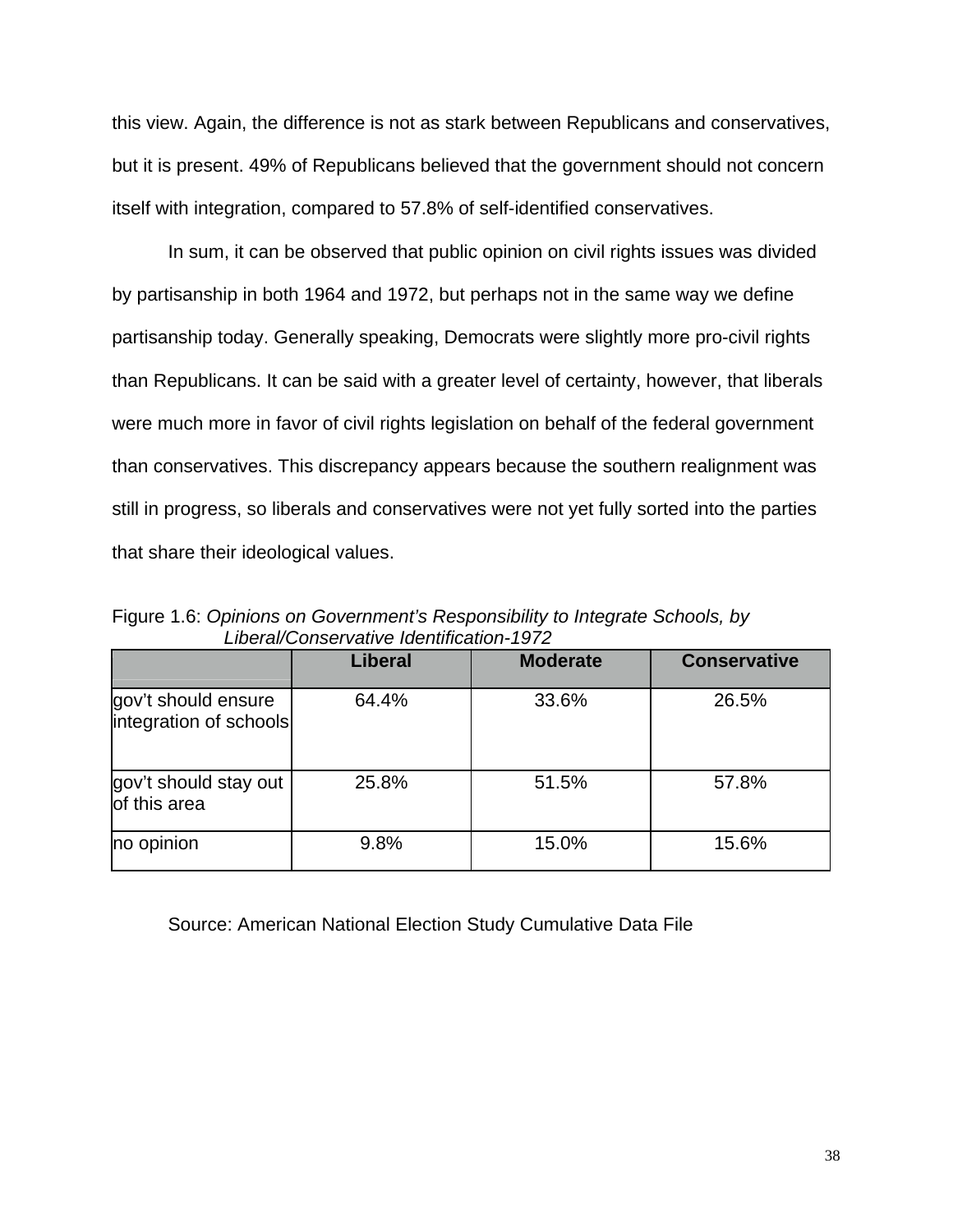# *Welfare Reform*

|                                                    | <b>Democrats</b> | <b>Independents</b> | <b>Republicans</b> |
|----------------------------------------------------|------------------|---------------------|--------------------|
| spending should be<br>increased                    | 22.2%            | 18.8%               | 9.7%               |
| spending should be<br>decreased or cut<br>entirely | 32.9%            | 39.6%               | 54.1%              |
| spending should<br>remain the same                 | 43.2%            | 38.6%               | 35.0%              |
| other                                              | 1.6%             | 2.9%                | 1.3%               |

Figure 2.1: *Opinions on Federal Welfare Spending, by Party Identification-1992* 

Source: American National Election Study Cumulative Data File

 Figure 2.1, which shows opinions on whether welfare spending should be increased, decreased, or should stay the same in correlation with party identification, reflects that opinions on this matter are made along party lines. It can be assumed, based on general knowledge of party platforms, that Republicans would be more likely to favor a decrease in welfare spending, while Democrats would be more likely to favor an increase. This holds true in accordance with Figure 2.1: 22.2% of Democrats believed that welfare spending should be increased, in comparison with a mere 9.7% of Republicans. 32.9% of Democrats believed that welfare spending should be cut, while a majority (54.1%) of Republicans held the same view. While more Democrats than Republicans believed welfare spending should be increased, still only a small portion of Democrats held this view. This could reflect why President Clinton included welfare reform in his campaign platform in 1992.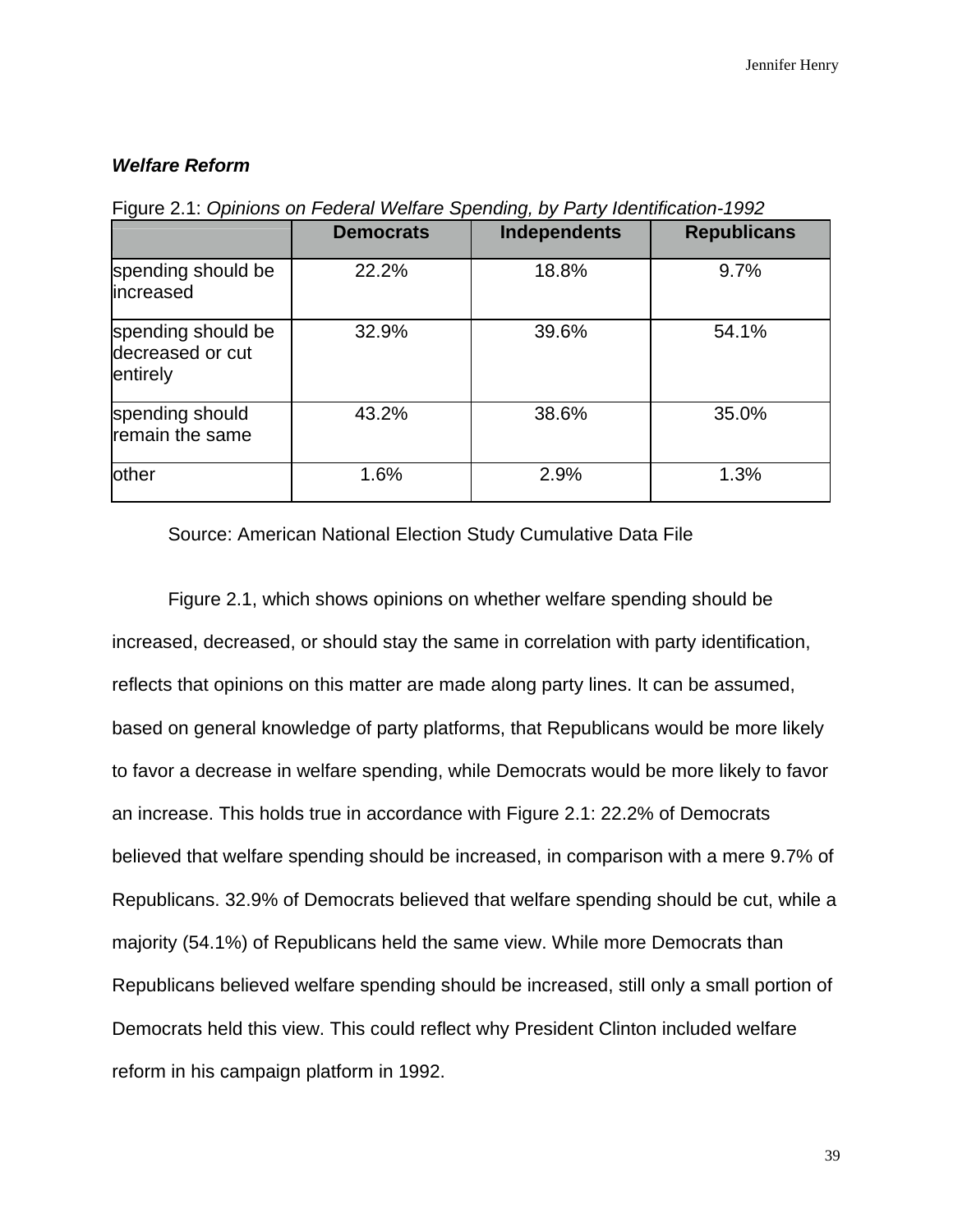|                                                    | <b>Liberal</b> | <b>Moderate</b> | <b>Conservative</b> |
|----------------------------------------------------|----------------|-----------------|---------------------|
| spending should be<br>increased                    | 31.0%          | 15.9%           | 21.3%               |
| spending should be<br>decreased or cut<br>entirely | 26.2%          | 40.8%           | 56.4%               |
| spending should<br>remain the same                 | 41.2%          | 41.8%           | 32.0%               |
| other                                              | 2.1%           | 1.4%            | 1.3%                |

Figure 2.2: *Opinions on Federal Welfare Spending by Liberal/Conservative Identification-1992* 

Source: American National Election Study Cumulative Data File

 Upon analysis of Figure 2.2, I have found that the positions of liberals on welfare spending in 1992 matched those of Democrats, and the positions of conservatives matched those of Republicans. For example, Figure 2.1 shows that 9.7% of Republicans believed welfare spending should be increased, compared to 10.3% of conservatives as reflected in Figure 2.2. 54.1% of Republicans believed welfare spending should be decreased, compared to 56.4% of conservatives. While the positions of conservatives are slightly stronger than those of Republicans, this is not statistically significant.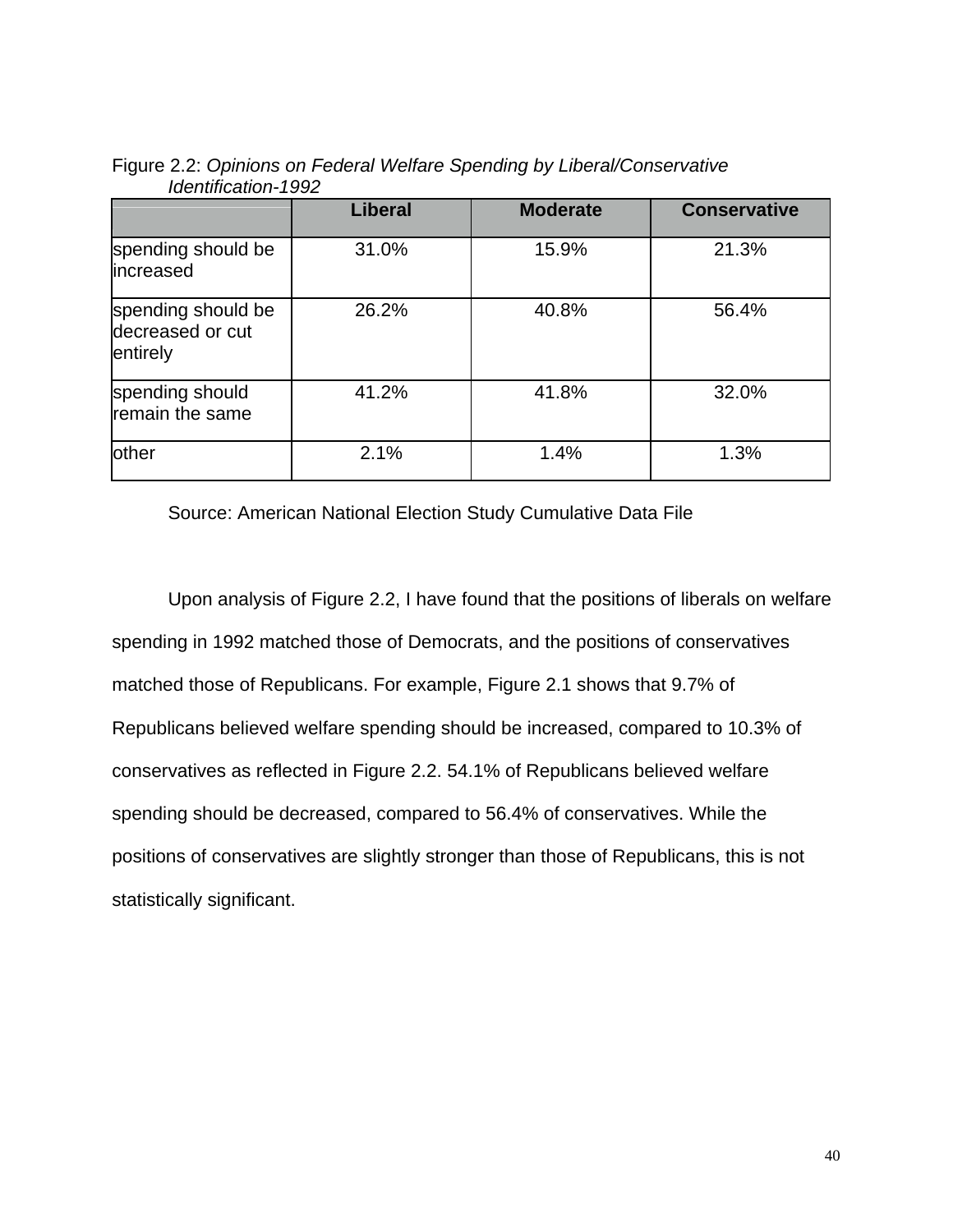|                                                    | <b>Democrats</b> | <b>Independents</b> | <b>Republicans</b> |
|----------------------------------------------------|------------------|---------------------|--------------------|
| spending should be<br>increased                    | 16.6%            | 12.1%               | 6.9%               |
| spending should be<br>decreased or cut<br>entirely | 43.4%            | 55.2%               | 75.4%              |
| spending should<br>remain the same                 | 40.0%            | 32.8%               | 17.7%              |

Figure 2.3: *Opinions on Federal Welfare Spending, by Party Identification- 1996* 

Source: American National Election Study 1996

 As discussed in the case study on passage of the Personal Responsibility and Work Opportunity Act of 1996, welfare reform was a hot topic in the 1996 presidential election. Figure 2.3 reflects Americans' frustration with President Clinton's inaction on welfare reform. In 1992, 54.1% of those who identified as Republicans believed welfare spending should be decreased or cut entirely, compared to a whopping 75.4% of Republicans in 1996. There was even a significant increase in the number of Democrats between 1992 and 1996 who believed welfare spending should be decreased: the number of Democrats who held this view increased from 32.9% in 1992 to 43.4% in 1996.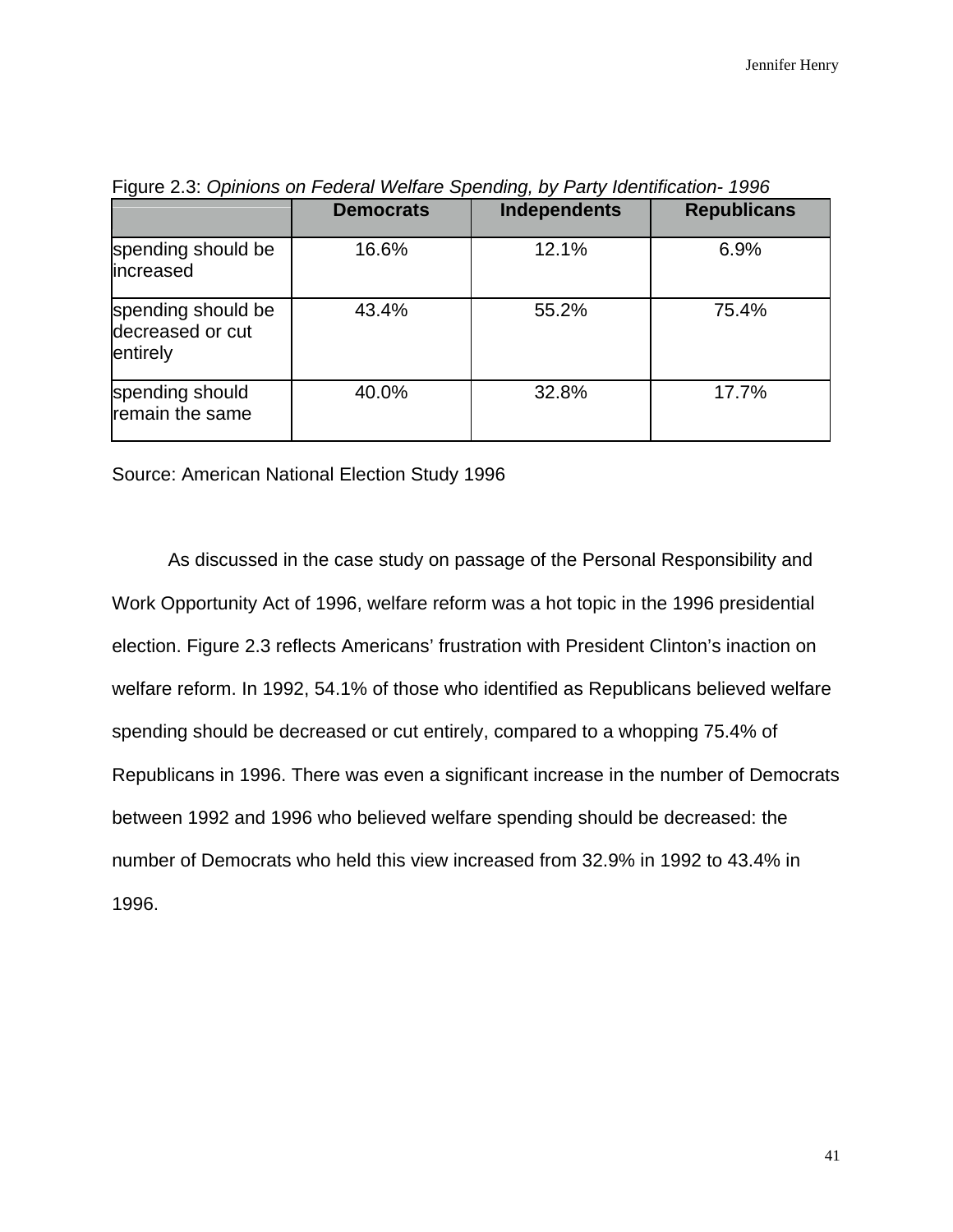Figure 2.4: *Opinions on Federal Welfare Spending, by Liberal/Conservative* 

|                                                    | <b>Liberals</b> | <b>Moderates</b> | <b>Conservatives</b> |
|----------------------------------------------------|-----------------|------------------|----------------------|
| spending should be<br>increased                    | 20.2%           | 15.1%            | 11.3%                |
| spending should be<br>decreased or cut<br>entirely | 47.8%           | 50.1%            | 56.4%                |
| spending should<br>remain the same                 | 32.0%           | 34.5%            | 32.3%                |

# *Identification-1996*

Source: American National Election Study 1996

 Figures 2.3 and 2.4 are important because they reflect that the American citizenry, regardless of ideology, had nearly reached a consensus that welfare spending needed to be decreased. In 1996, significantly more liberals and Democrats believed that spending on welfare needed to be decreased rather than increased. For the most part, opinions on behalf of respective ideologies and parties match up, except for one exception. It appears that opinions of self-identified Republicans were stronger than those of self-identified conservatives: 75.4% of Republicans believed welfare spending should be decreased, compared to 56.4% of conservatives. This could be explained by methodology, however. The "conservative" category in Figure 2.4 was condensed from respondents identifying as "slightly conservative," "conservative," and "extremely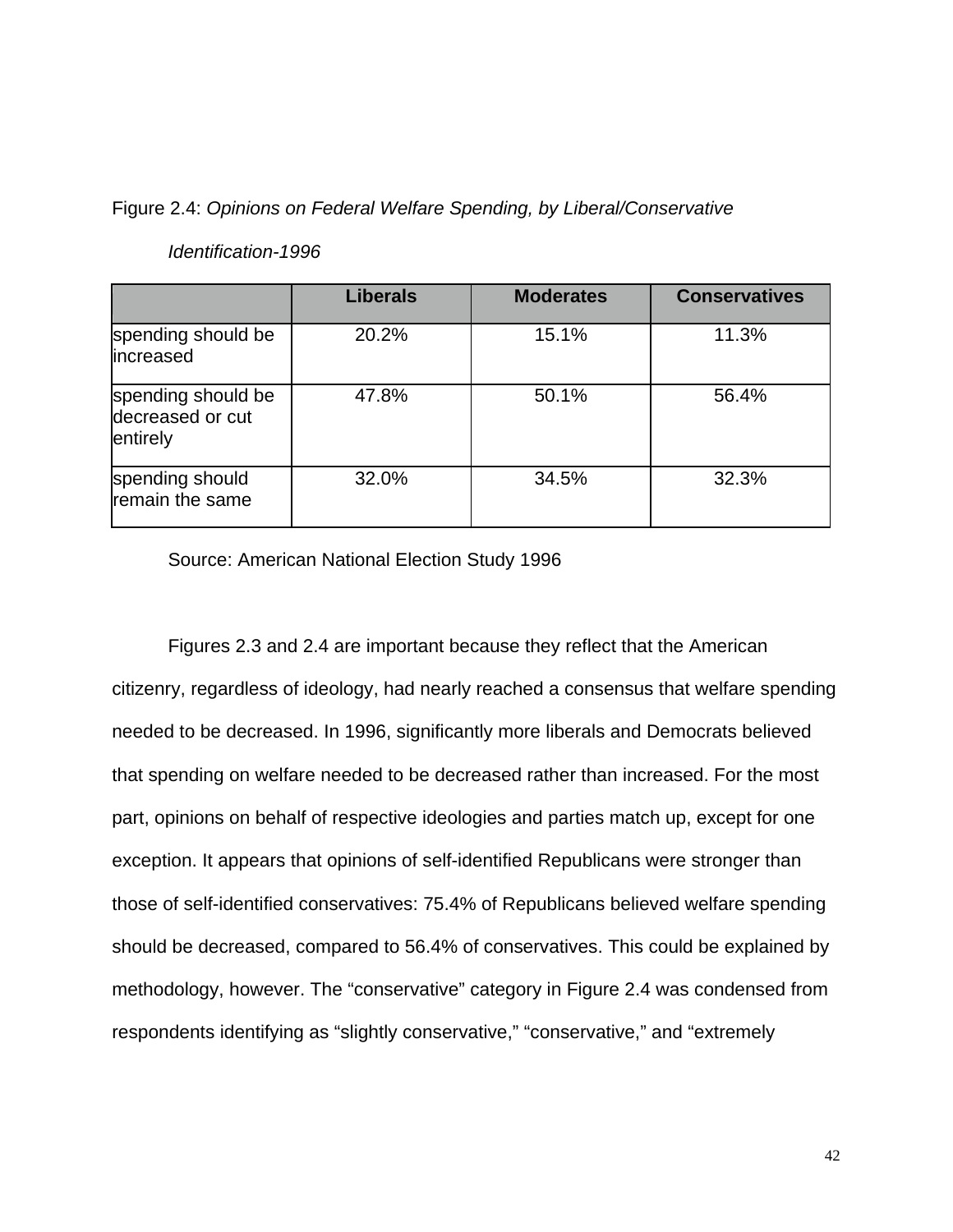conservative." Respondents self-identifying as Republicans in Figure 2.3 are probably from the more ideologically extreme end of the conservative spectrum.

 Opinions on welfare spending are particularly interesting because while they are divided along partisan lines, the division is certainly not as sharp as that found in the case of public opinion on civil rights. Perhaps welfare reform was more of a bipartisan issue than was reflected by the process of its passage as described in the case study in part two of this paper. Upon analysis of figures 2.1, 2.2, 2.3, and 2.4, it becomes clear that welfare reform became generally more important to the American public between 1992 and 1996, regardless of ideology or party.

# *Immigration*

Questions inquiring directly about respondents' views on immigration (legal or illegal) did not appear on the American National Election Study survey until 2004, at which time respondents were asked the following question in a post election survey:

 "How likely is it that recent immigration levels will take jobs away from people already here--EXTREMELY likely, VERY likely, SOMEWHAT likely, or NOT AT ALL likely?"

The question does not specify the type of immigration, or from where the immigrants in question would be coming. In turn, opinions on the matter do not depend on partisanship in any significant way.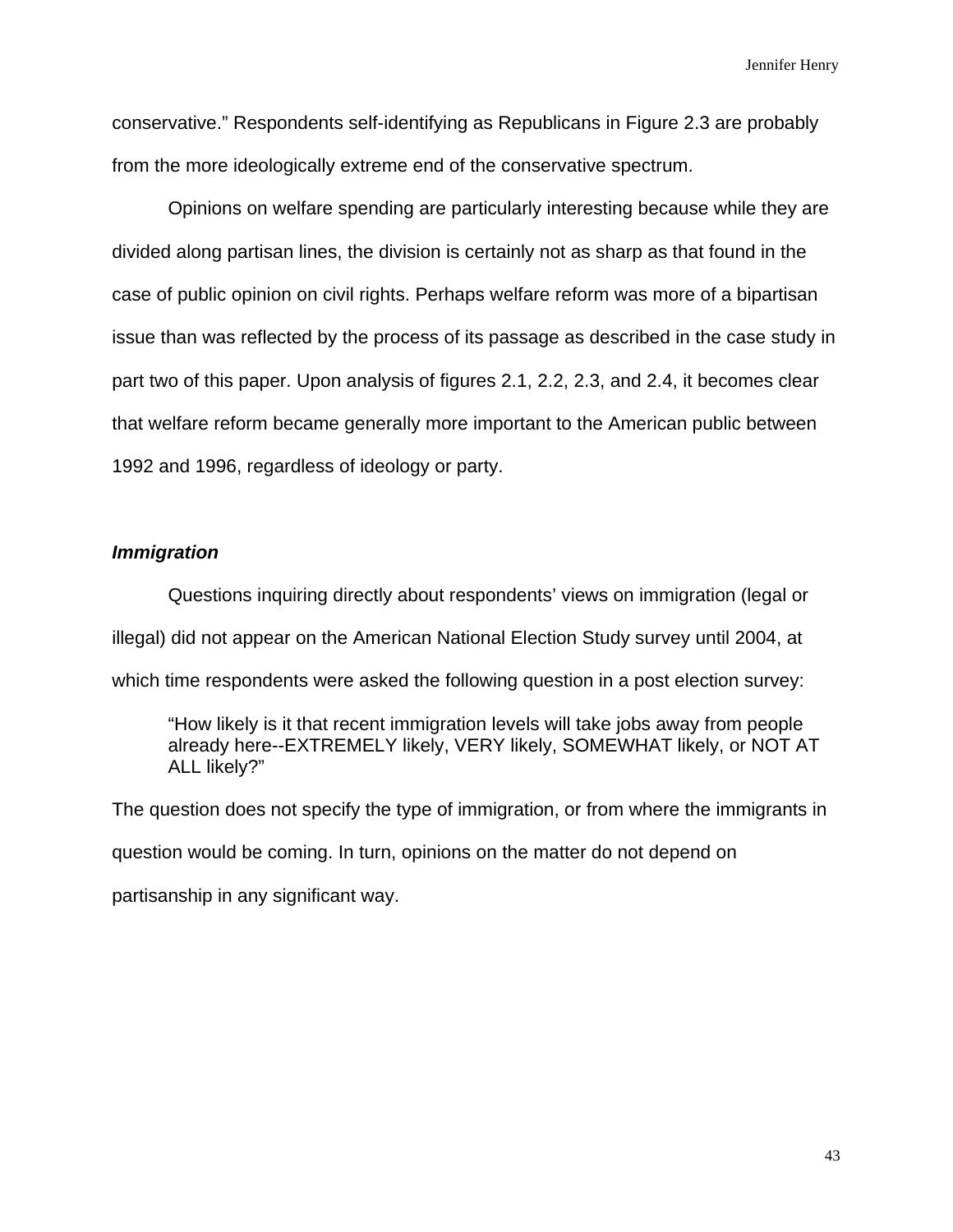|                   | <b>Republican</b> | <b>Democrat</b> | Independent |
|-------------------|-------------------|-----------------|-------------|
| extremely likely  | 17.8%             | 23.8%           | 19.4%       |
| very likely       | 24.7%             | 23.9%           | 26.7%       |
| somewhat likely   | 46.0%             | 40.0%           | 35.5%       |
| not at all likely | 11.5%             | 12.3%           | 18.4%       |

Figure 3.1: *Likelihood Increased Immigration Will Take Jobs Away, by Party Identification- 2004*

Source: American National Election Study 2004

 Figure 3.1 shows that 17.8% of Republicans and 23.8% of Democrats believed it is extremely likely that a spike in immigration will result in a loss of American jobs, while 24.7% of Republicans and 23.9% of Democrats believed it is very likely that immigration will take jobs away. The trend continues in Figure 3.2, which analyzes responses to the aforementioned question in respect to ideological identification. 21.7% of liberals and 23.9% of conservatives believed it is extremely likely that increased immigration will take jobs away. 28% of liberals and 31.3% of conservatives believed it is very likely that increased immigration will result in job loss for Americans. Because of the standard nature of the question, it is simply not useful to examine it in regards to party or ideological identification. The results of Figure 3.1 and 3.2 clearly show that opinions on the likelihood of increased immigration taking away American jobs do not depend on partisan or ideological positions. It is significant, however, that the American National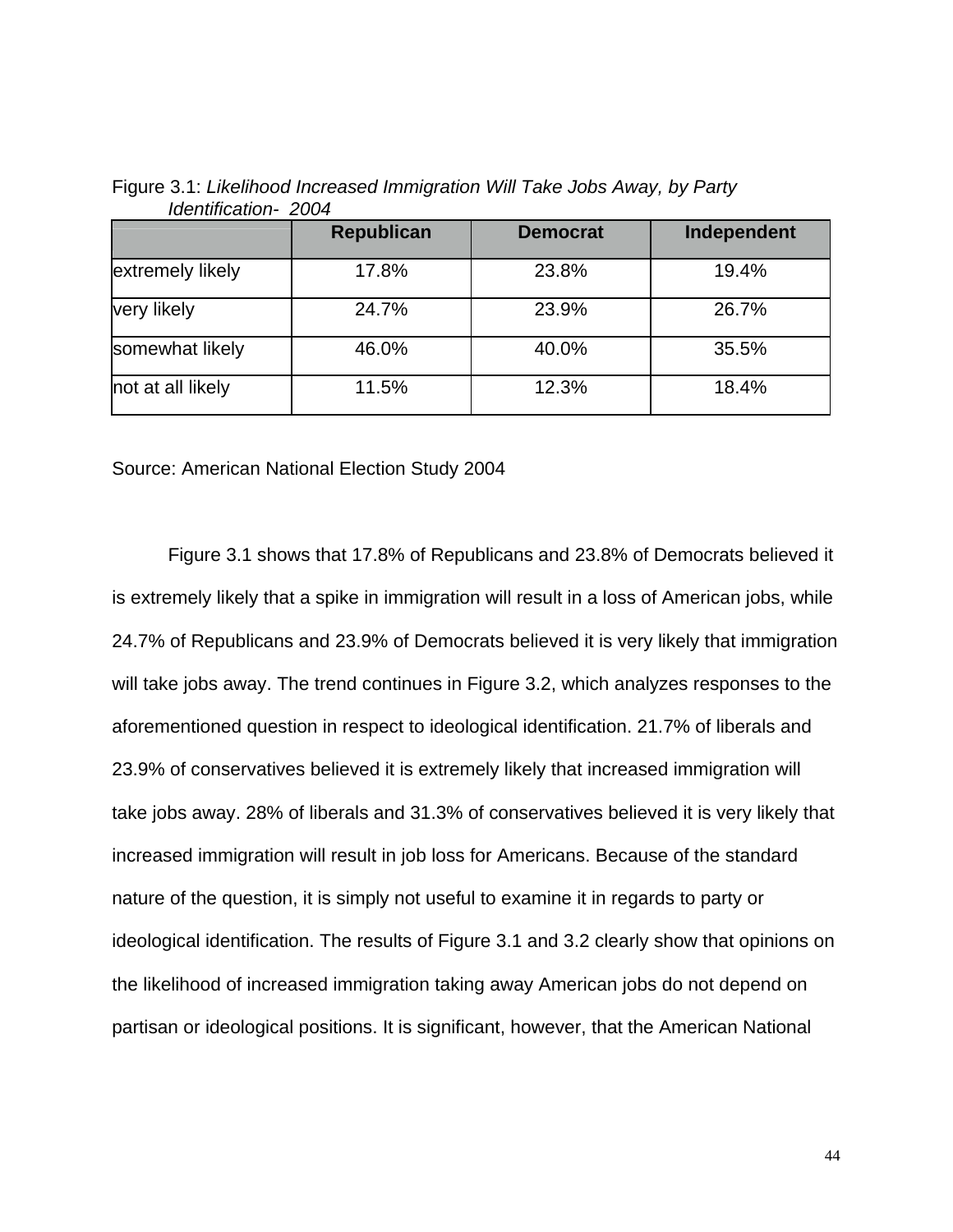Election Study began asking questions on immigration in 2004; perhaps this means the topic had officially landed on the nation's political agenda by this year.

|                   | <b>Liberal</b> | <b>Conservative</b> | <b>Moderate</b> |
|-------------------|----------------|---------------------|-----------------|
| extremely likely  | 21.7%          | 23.9%               | 29.7%           |
| very likely       | 28.0%          | 31.3%               | 27.5%           |
| somewhat likely   | 40.2%          | 34.3%               | 29.0%           |
| not at all likely | 10.0%          | 10.5%               | 13.0%           |

Figure 3.2: *Likelihood that Increased Immigration will Take Jobs Away, by Ideological Identification- 2004*

Source: American National Election Study 2004

 In 2008, the ANES did not include the same question about immigration that was examined in Figures 3.1 and 3.2. Respondents were questioned on immigration in a new way: "How important is this issue [citizenship of illegal immigrants] to you personally?" While the question did include the word "illegal," which could have negative connotations, it again was posed in such a way that respondents' answers, overall, did not correlate with their ideological preferences or party identification. There is an exception to this statement, however: 12.7% of Democrats believed the issue was extremely important, compared to 19.6% of Republicans. This is significant because it reflects the stronger stance Republicans have historically taken on illegal immigration. The findings of figure 3.4, which examine opinions on the issue in respect to ideological identification are also insignificant. Unlike prior ANES questions on civil rights and welfare reform, respondents are only asked their opinions on the importance of the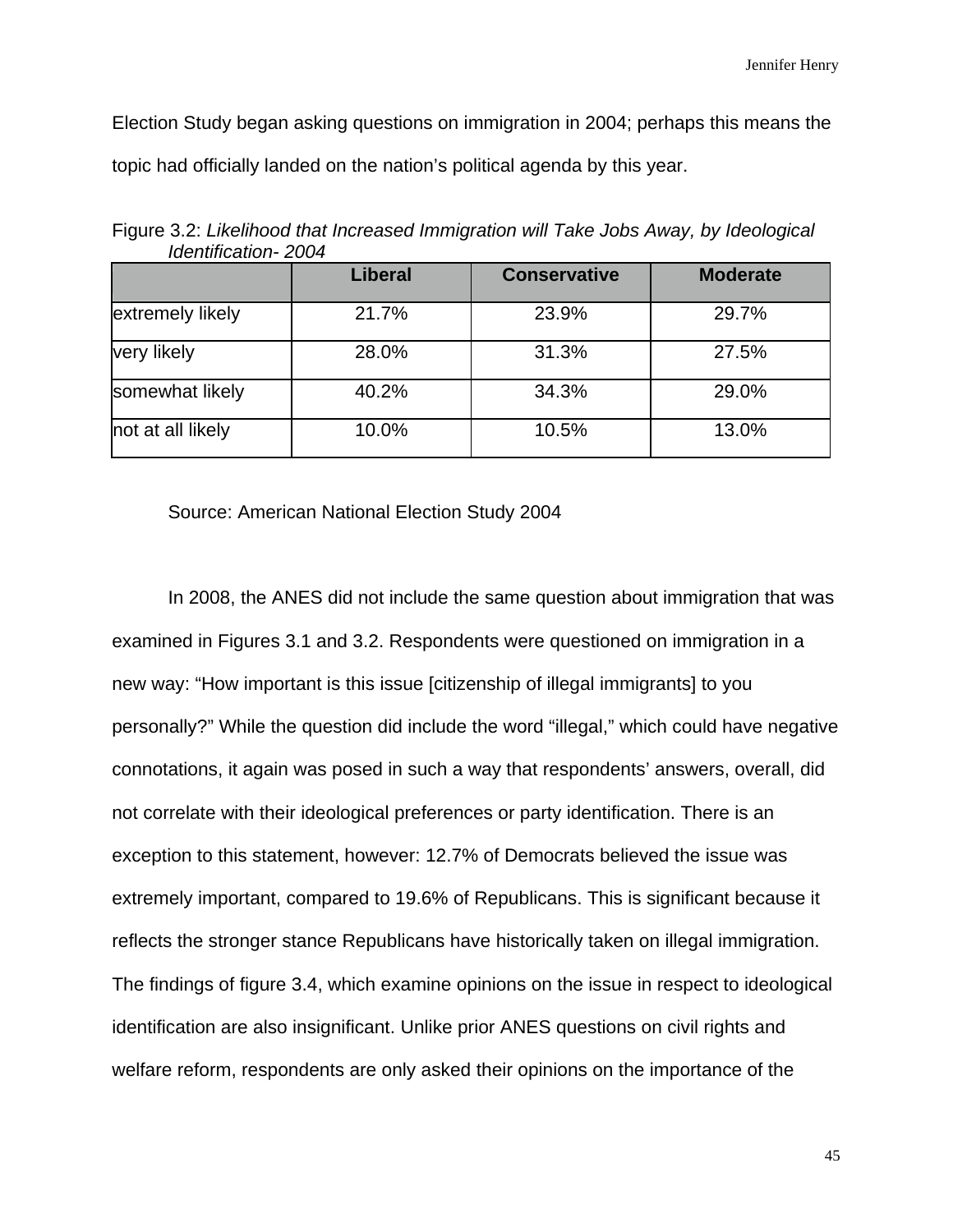immigration issue. If a question was posed asking respondents' opinions on solutions to the illegal immigration issue, I am fairly confident that responses would have reflected partisan positions, just as they did in the cases of on civil rights and welfare spending.

Figure 3.3: *Opinions on the Importance of the Citizenship of Illegals Issue, by Party Identification- 2008*

|                      | <b>Democrats</b> | <b>Republicans</b> | <b>Independents</b> |
|----------------------|------------------|--------------------|---------------------|
| not important        | 6.1%             | 7.5%               | 10.6%               |
| slightly important   | 22.1%            | 12.5%              | 23.6%               |
| moderately important | 33.7%            | 27.0%              | 24.1%               |
| very important       | 25.4%            | 28.5%              | 26.1%               |
| extremely important  | 12.7%            | 19.6%              | 15.6%               |

Source: American National Election Studies 2008

Figure 3.4: *Public Opinion on the Importance of the Citizenship of Illegals Issue, by Ideological Identification- 2008*

|                      | <b>Liberal</b> | <b>Conservative</b> | <b>Moderate</b> |
|----------------------|----------------|---------------------|-----------------|
| not important        | 14.3%          | 10.8%               | 5.3%            |
| slightly important   | 24.5%          | 21.3%               | 22.9%           |
| moderately important | 19.9%          | 30.7%               | 37.8%           |
| very important       | 25.0%          | 23.2%               | 23.4%           |
| extremely important  | 16.3%          | 14.1%               | 10.6%           |

Source: American National Election Study 2008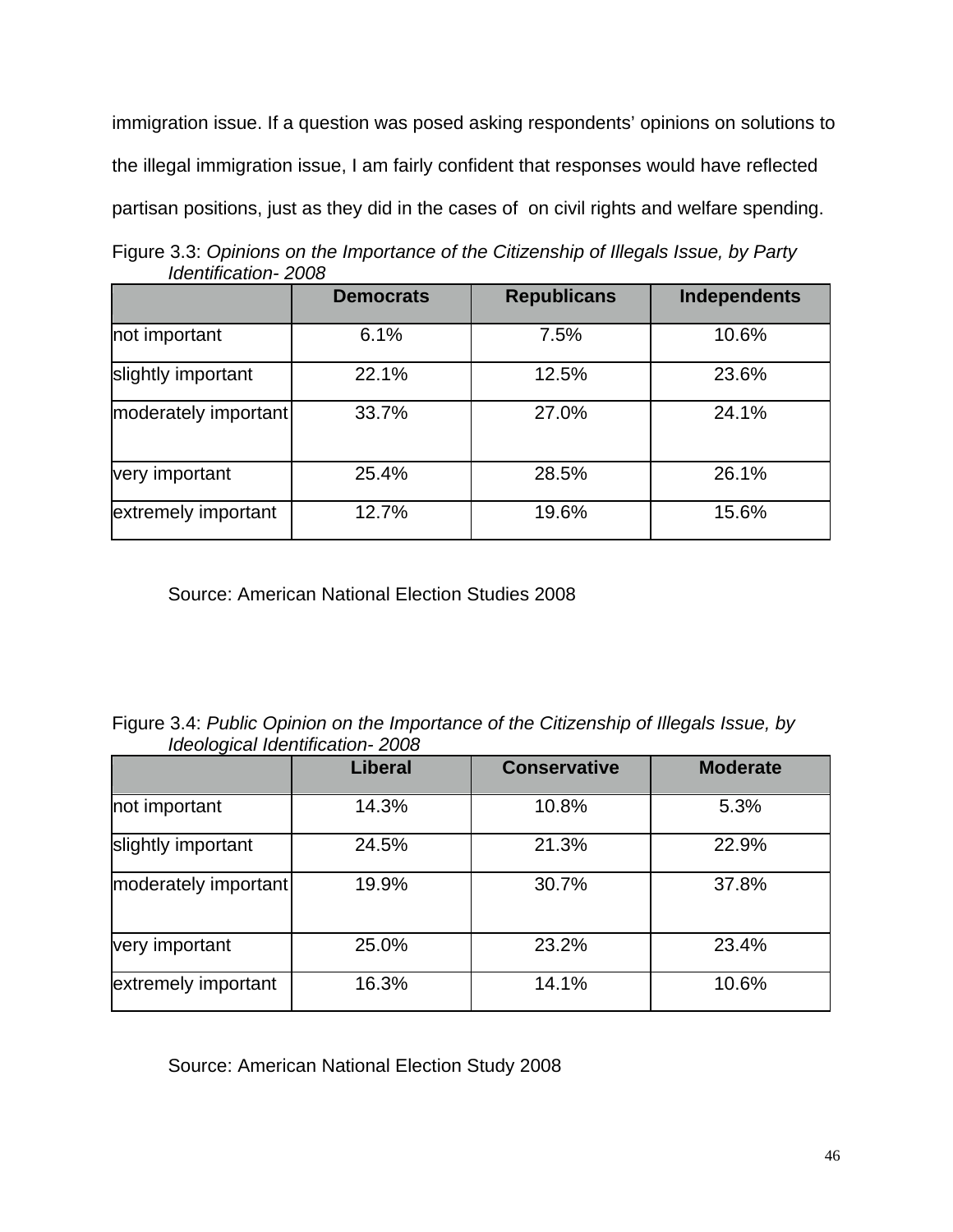#### *Summary of Independent Research*

 The research I conducted on public opinion in relation to salient issues in various decades certainly shows that partisanship and ideology are both strong influence on the opinions of respondents in the American National Election Study. In 1964, more Democrats than Republicans were pro-civil rights, as expected. Upon analyzing the results of the 1972 ANES in respect to civil rights, it can be noted that the Republican and Democratic parties were not ideologically extreme: self-identified liberals and conservatives held strong views on issues than self-identified Democrats or Republicans. In respect to welfare reform, ANES data clearly shows that by 1996, most Americans believed that welfare reform was necessary. In both 1992 and 1996, more Republicans than Democrats thought welfare spending should be decreased; this aligns with partisan beliefs, as expected. Public opinion on immigration when correlated with ideological and party identification was not as revealing as in the cases of civil rights and welfare. Because of the way immigration questions were posed in 2004 and 2008, partisan views on the topic were not expressed. Questions on immigration focused on opinions on the importance of the issue, rather than opinions on possible reform solutions or the role of government in the arena of immigration. Public opinion regarding civil rights and welfare reform was certainly shaped by party and ideological identification.

#### **Conclusions**

In section one of this paper, I discussed previous scholarship on the polarization of the American public as well as Congress, and the effects of such polarization. While